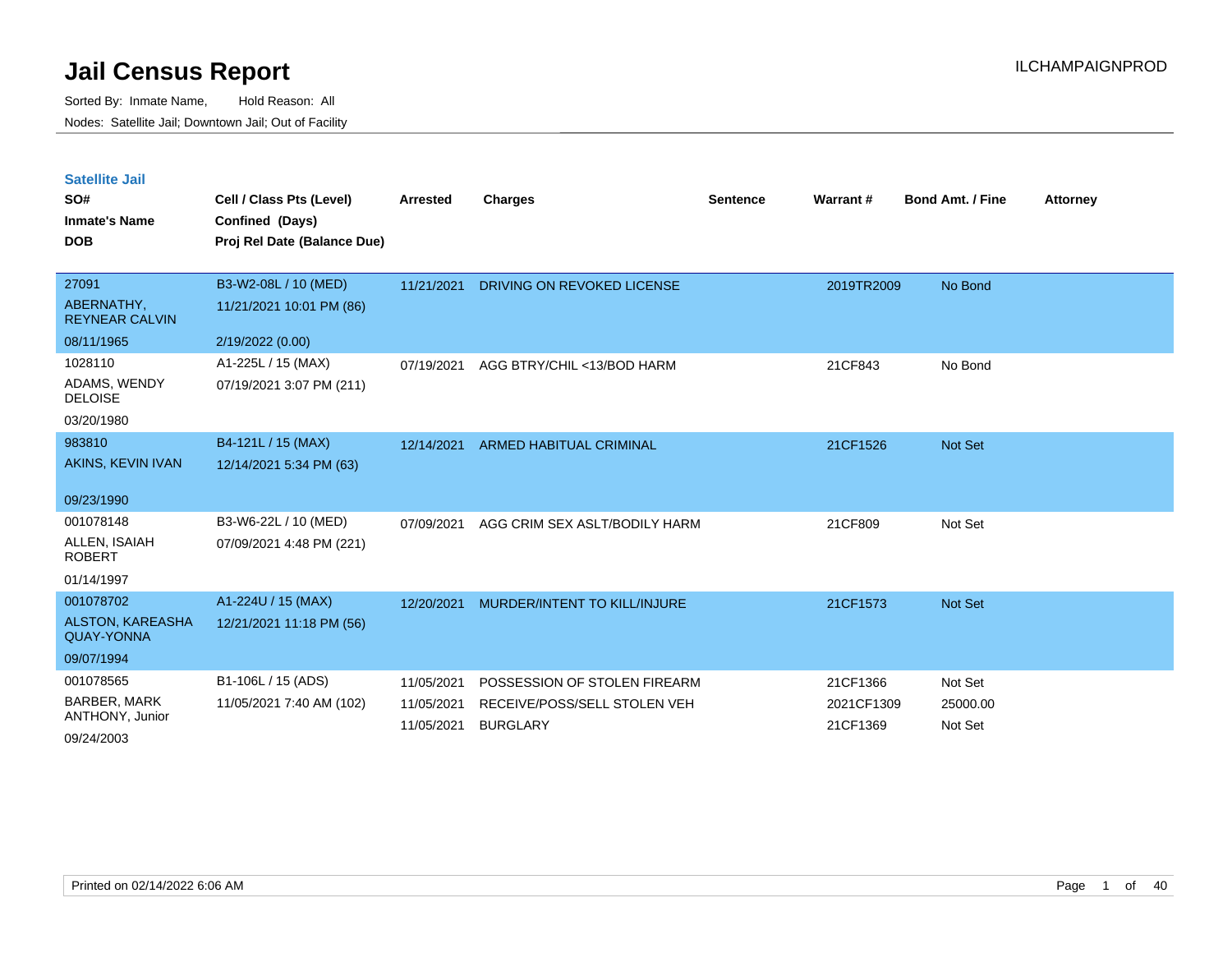| SO#<br><b>Inmate's Name</b><br><b>DOB</b>                          | Cell / Class Pts (Level)<br>Confined (Days)<br>Proj Rel Date (Balance Due) | <b>Arrested</b>                                                                  | <b>Charges</b>                                                                                                                                                                                                                                 | <b>Sentence</b> | Warrant#                                                                            | <b>Bond Amt. / Fine</b>                                                       | <b>Attorney</b> |
|--------------------------------------------------------------------|----------------------------------------------------------------------------|----------------------------------------------------------------------------------|------------------------------------------------------------------------------------------------------------------------------------------------------------------------------------------------------------------------------------------------|-----------------|-------------------------------------------------------------------------------------|-------------------------------------------------------------------------------|-----------------|
| 518851<br>BARKER, ALEXANDER<br><b>MASSIE</b><br>09/24/1986         | B1-105U / 10 (MED)<br>01/11/2022 2:37 PM (35)                              | 01/11/2022<br>01/11/2022<br>01/11/2022<br>01/11/2022<br>01/11/2022<br>01/11/2022 | FELON POSS/USE WEAPON/FIREARM<br>POSS AMT CON SUB EXCEPT(A)/(D)<br>01/11/2022 BAD CHK/OBTAIN CON PROP/>150<br><b>BAD CHK/OBTAIN CON PROP/&gt;150</b><br>METH DELIVERY/15<100 GRAMS<br>DRIVING ON REVOKED LICENSE<br>OBSTRUCTING IDENTIFICATION |                 | 20CF361<br>2020CF863<br>20CF192<br>19CF1686<br>20CF1383<br>2020TR16539<br>2020CM222 | 15000.00<br>15000.00<br>15000.00<br>15000.00<br>No Bond<br>1500.00<br>1500.00 |                 |
| 1073281<br>BASLER, MONET<br><b>MARISA</b><br>08/17/1994            | A2-222U / 5 (MIN)<br>11/15/2021 11:08 PM (92)                              | 11/15/2021                                                                       | DOM BTRY/CONTACT/1-2 PRECONV                                                                                                                                                                                                                   |                 | 2021CF206                                                                           | 5000.00                                                                       |                 |
| 1072477<br>06/16/2000                                              | A4-104U / 15 (ADS)<br>BEASLEY, KEVIN CORY 01/13/2022 8:47 PM (33)          |                                                                                  | 01/13/2022 FELON POSS/USE WEAPON/FIREARM                                                                                                                                                                                                       |                 | 22CF74                                                                              | <b>Not Set</b>                                                                |                 |
| 47897<br>BRANAMAN,<br><b>CLIFFORD EARL</b><br>03/09/1975<br>923208 | A3-214U / 15 (ADS)<br>01/19/2022 9:21 PM (27)<br>A4-107L / 10 (ADS)        | 01/19/2022<br>01/19/2022<br>02/08/2022                                           | VIOLATE ORDER PROTECTION<br>DRVG REVOKED/2+/PERS INJ/DEATH<br>DRIVE REVOKED/RECK HOMIC/3<br>02/08/2022 DRIVING ON REVOKED LICENSE                                                                                                              |                 | 22CF85<br>22CF84<br>21CF1280<br>21TR8305                                            | Not Set<br>Not Set<br>Not Set<br>Not Set                                      |                 |
| <b>BREADY, ANDREW</b><br><b>NICHOLAS</b><br>06/08/1988             | 01/22/2022 7:43 PM (24)                                                    | 01/22/2022                                                                       | <b>CRIM TRES TO RES/PERS PRESENT</b>                                                                                                                                                                                                           |                 | 22CF92                                                                              | Not Set                                                                       |                 |
| 61675<br><b>BROWN, ANTONIO</b><br><b>BURNETT</b><br>03/04/1983     | A3-217L<br>02/10/2022 3:28 PM (5)                                          | 02/10/2022                                                                       | AGG DISCHARGE FIREARM/OCC BLDG<br>02/11/2022 POSSESSING A CONTROLLED SUBSTANG                                                                                                                                                                  |                 | 20CF374<br>22CF168                                                                  | 100000.00<br>Not Set                                                          |                 |
| 51247<br><b>BROWN, DANTE</b><br><b>MAURICE</b><br>04/19/1979       | B1-202U / 10 (MED)<br>04/15/2021 6:24 PM (306)                             | 04/15/2021                                                                       | FELON POSS/USE WEAPON/FIREARM                                                                                                                                                                                                                  |                 | 21CF411                                                                             | Not Set                                                                       |                 |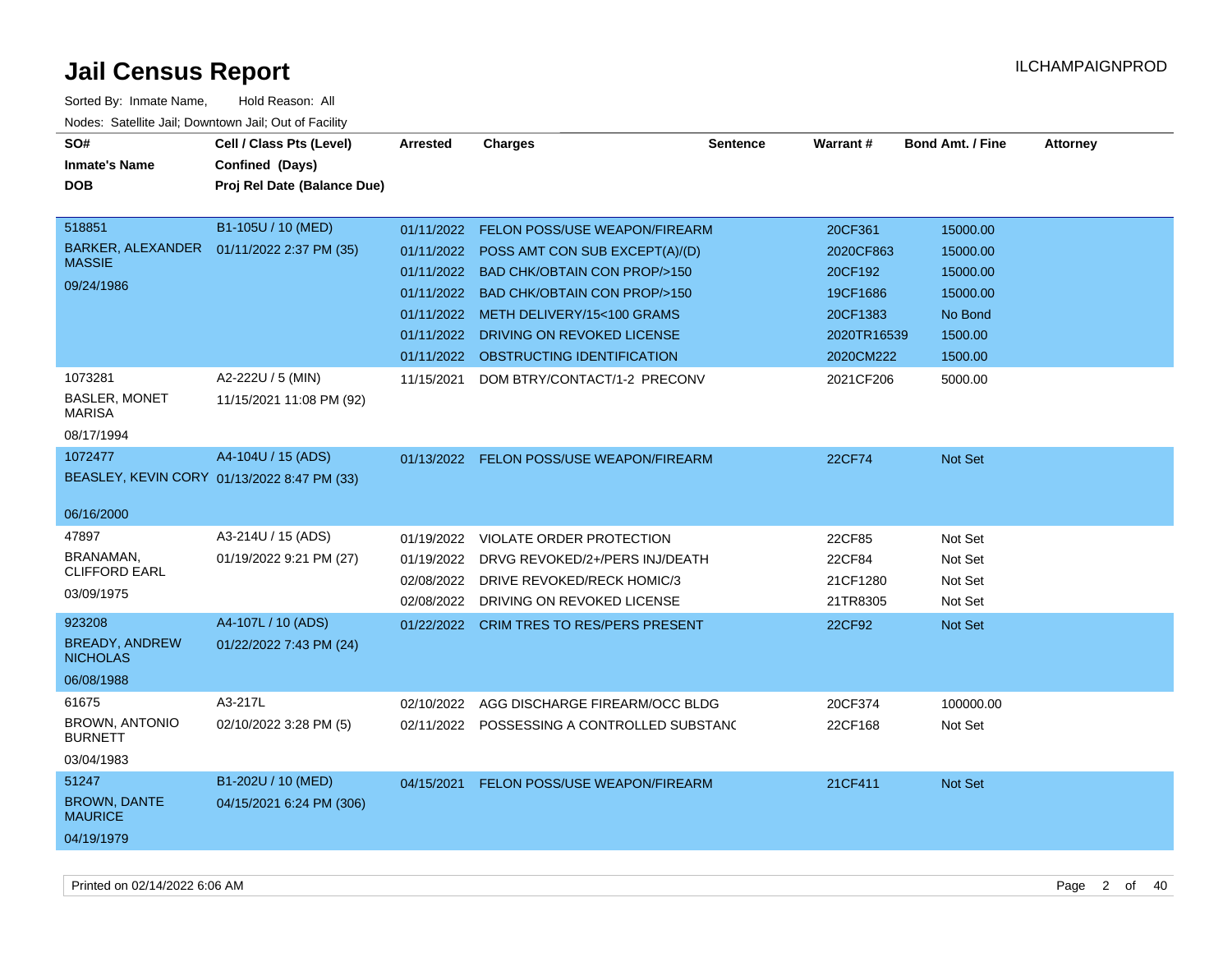| SO#<br><b>Inmate's Name</b><br><b>DOB</b>   | Cell / Class Pts (Level)<br>Confined (Days)<br>Proj Rel Date (Balance Due) | <b>Arrested</b>   | <b>Charges</b>                            | <b>Sentence</b> | Warrant#   | <b>Bond Amt. / Fine</b> | <b>Attorney</b> |
|---------------------------------------------|----------------------------------------------------------------------------|-------------------|-------------------------------------------|-----------------|------------|-------------------------|-----------------|
| 990921                                      | A3-117U / 15 (ADS)                                                         | 01/20/2022        | MFG/DEL 1<15 GR COCAINE/ANLG              |                 | 19CF369    | 25000.00                |                 |
| <b>BROWN, QUINTIN</b><br><b>MARSHAUN</b>    | 01/20/2022 7:19 PM (26)                                                    |                   | 01/20/2022 ARMED HABITUAL CRIMINAL        |                 | 21CF935    | 750000.00               |                 |
| 09/26/1991                                  |                                                                            |                   |                                           |                 |            |                         |                 |
| 29957                                       | B4-222L / 15 (MAX)                                                         | 11/13/2021        | FELON POSS/USE WEAPON/FIREARM             |                 | 21CF1390   | Not Set                 |                 |
| BROWN, RODNEY<br>LOUIS                      | 11/13/2021 8:57 PM (94)                                                    |                   | 11/13/2021 AGG CRIM SX AB/>5 YR OLDER VIC |                 | 2019CF0718 | 250000.00               |                 |
| 01/07/1968                                  |                                                                            |                   |                                           |                 |            |                         |                 |
| 001077945                                   | A1-226U / 10 (MED)                                                         | 11/13/2021        | AGG ASLT PEACE OFF/FIRE/ER WRK            |                 | 2021CF637  | 1000.00                 |                 |
| <b>BROWN, SIDREA</b>                        | 11/13/2021 10:49 AM (94)                                                   | 11/13/2021        | <b>BURGLARY</b>                           |                 | 2021CF543  | 50000.00                |                 |
| <b>RENEIA</b><br>07/23/1992                 |                                                                            | 11/17/2021        | <b>BURGLARY</b>                           |                 | 21CF1264   | 1000.00                 |                 |
| 981645                                      | A3-117L / 15 (MAX)                                                         | 01/27/2022 MURDER |                                           |                 | 22CF114    | 1000000.00              |                 |
| BRUMFIELD,<br>JONATHAN EZEKEIL              | 01/27/2022 8:15 PM (19)                                                    |                   |                                           |                 |            |                         |                 |
| 08/03/1989                                  |                                                                            |                   |                                           |                 |            |                         |                 |
| 001078739                                   | A2-122L / 5 (ADS)                                                          |                   | 01/05/2022 CRIMINAL TRESPASS BUILDING     |                 | 2020CM392  | 1000.00                 |                 |
| BRYANT, JUDITH ANN                          | 01/05/2022 6:36 PM (41)                                                    |                   |                                           |                 |            |                         |                 |
| 10/22/1957                                  |                                                                            |                   |                                           |                 |            |                         |                 |
| 001077954                                   | B3-W7-28L / 10 (MED)                                                       | 12/21/2021        | RESIDENTIAL BURGLARY                      |                 | 21CF1570   | Not Set                 |                 |
| CALKINS, STEVEN RAY 12/21/2021 6:35 AM (56) |                                                                            |                   |                                           |                 |            |                         |                 |
| 01/01/1992                                  |                                                                            |                   |                                           |                 |            |                         |                 |
| 39474                                       | B1-101U / 10 (ADS)                                                         | 07/06/2021        | MFG/DEL 15<100 GR HEROIN/ANLG             |                 | 21CF792    | Not Set                 |                 |
| CAMPBELL, AARON<br><b>JACOB</b>             | 07/06/2021 11:56 PM (224)                                                  |                   |                                           |                 |            |                         |                 |
| 07/18/1974                                  |                                                                            |                   |                                           |                 |            |                         |                 |
| 996275                                      | A4-106U / 15 (ADS)                                                         |                   | 01/29/2022 AGG UUW/PERSON/LOADED FIREARM  | 1y (DOC)        | 21CF1398   | No Bond                 |                 |
| CAMPBELL, JOHNNIE<br>LEE, Third             | 01/29/2022 9:42 AM (17)                                                    |                   |                                           |                 |            |                         |                 |
| 04/02/1992                                  |                                                                            |                   |                                           |                 |            |                         |                 |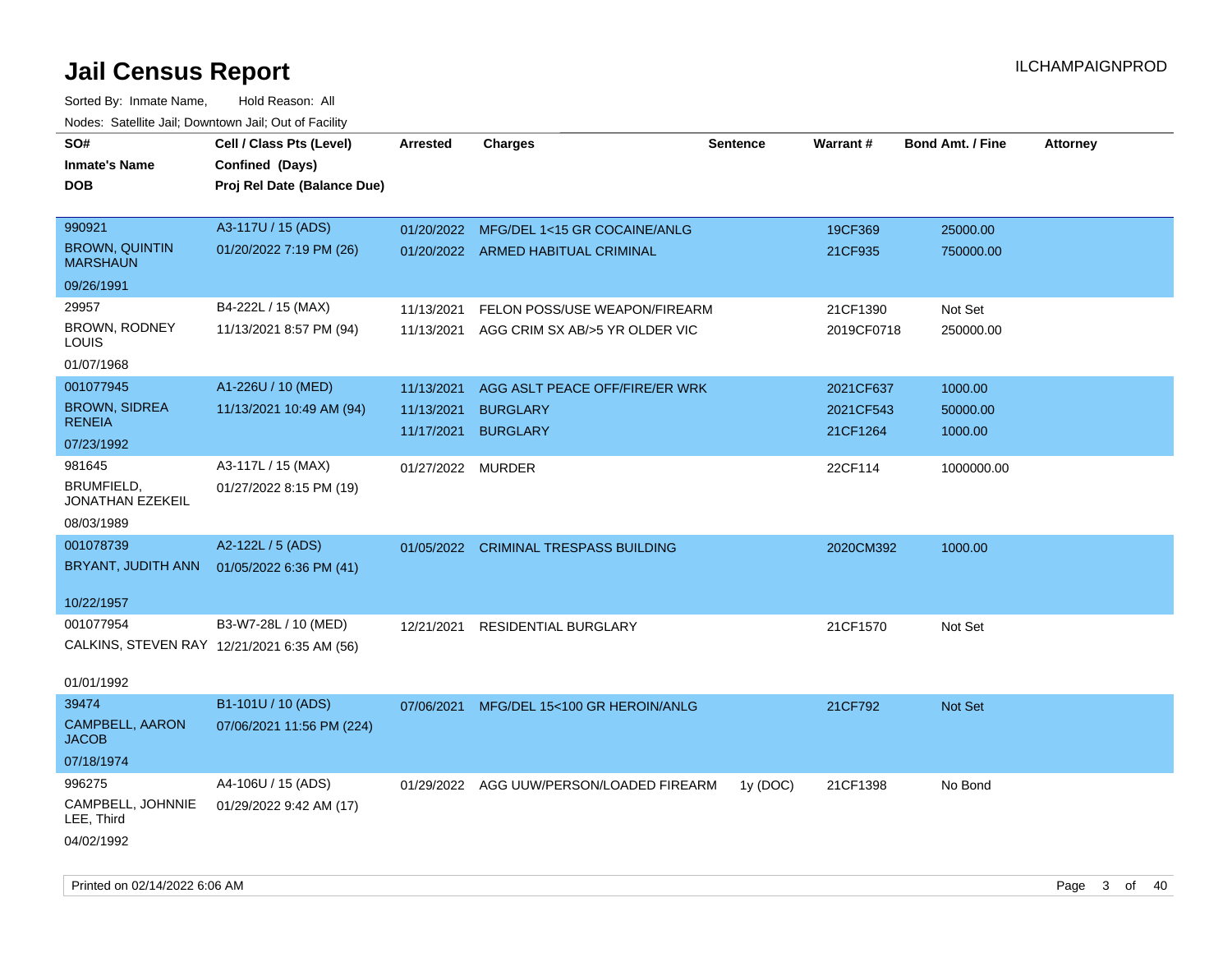Sorted By: Inmate Name, Hold Reason: All Nodes: Satellite Jail; Downtown Jail; Out of Facility

| SO#                                       | Cell / Class Pts (Level)                       | <b>Arrested</b> | <b>Charges</b>                            | <b>Sentence</b> | <b>Warrant#</b> | <b>Bond Amt. / Fine</b> | <b>Attorney</b> |
|-------------------------------------------|------------------------------------------------|-----------------|-------------------------------------------|-----------------|-----------------|-------------------------|-----------------|
| <b>Inmate's Name</b><br><b>DOB</b>        | Confined (Days)<br>Proj Rel Date (Balance Due) |                 |                                           |                 |                 |                         |                 |
|                                           |                                                |                 |                                           |                 |                 |                         |                 |
| 1060436                                   | B1-106U / 10 (ADS)                             | 01/06/2022      | AGGRAVATED UNLAWFUL RESTRAINT             |                 | 22CF29          | Not Set                 |                 |
| <b>CARTER, DERESHEO</b><br><b>DEWAYNE</b> | 01/06/2022 8:43 PM (40)                        |                 | 01/06/2022 FELON ESCAPE/PEACE OFFICER     |                 | <b>22CF28</b>   | Not Set                 |                 |
| 09/10/1991                                |                                                |                 |                                           |                 |                 |                         |                 |
| 001077353                                 | BOOKH-7                                        | 02/12/2022      | UNLAWFUL USE OF A WEAPON                  |                 | 2022CFAWOW      | No Bond                 |                 |
| CARTER, JAMES<br><b>IVORY</b>             | 02/13/2022 1:19 AM (2)                         |                 | 02/12/2022 ALCOHOL SALES - MINOR 19-20    |                 | 2020OV127       | 1000.00                 |                 |
| 08/12/2000                                |                                                |                 |                                           |                 |                 |                         |                 |
| 958898                                    | A3-213L / 15 (ADS)                             |                 | 02/08/2022 AGGRAVATED DOMESTIC BATTERY    |                 | 2021 CF 1409    | 100000.00               |                 |
| <b>CHAMBERS, GARY</b><br><b>DANTE</b>     | 02/08/2022 2:27 PM (7)                         |                 |                                           |                 |                 |                         |                 |
| 05/24/1973                                | 3/2/2022 (0.00)                                |                 |                                           |                 |                 |                         |                 |
| 1029088                                   | B1-201U / 10 (MED)                             |                 | 12/21/2021 FELON POSS/USE FIREARM PRIOR   |                 | 21CF1338        | 250000.00               |                 |
| CHAPPLE, MALIK<br><b>BIANCO</b>           | 12/22/2021 10:02 AM (55)                       |                 |                                           |                 |                 |                         |                 |
| 10/25/1994                                |                                                |                 |                                           |                 |                 |                         |                 |
| 001078838                                 | BOOKH-3                                        |                 | 02/12/2022 PRED CRIM SEX ASLT/BODILY HARM |                 | <b>ORIGINAL</b> | 150000.00               |                 |
| <b>CLAYTON, KAREEM</b><br><b>JAMAL</b>    | 02/12/2022 8:55 AM (3)                         |                 |                                           |                 |                 |                         |                 |
| 02/03/1974                                |                                                |                 |                                           |                 |                 |                         |                 |
| 001078812                                 | A3-112U / 15 (ADS)                             | 02/01/2022      | ARMED ROBBERY/ARMED W/FIREARM             |                 | 22CF145         | Not Set                 |                 |
| COBB, SINTRAE<br><b>SANCHEZ</b>           | 02/01/2022 8:33 PM (14)                        |                 |                                           |                 |                 |                         |                 |
| 07/05/2002                                |                                                |                 |                                           |                 |                 |                         |                 |
| 001077485                                 | A2-222L / 15 (MAX)                             | 12/21/2021      | MURDER/INTENT TO KILL/INJURE              |                 | 2021CF1282      | 1000000.00              |                 |
| <b>COLBERT, ARIEANA</b><br><b>FELICIA</b> | 12/21/2021 2:08 PM (56)                        |                 |                                           |                 |                 |                         |                 |
| 12/13/2000                                |                                                |                 |                                           |                 |                 |                         |                 |
| 34805                                     | B4-227U / 15 (MAX)                             | 10/01/2021      | DOMESTIC BATTERY                          |                 | 21CF1183        | Not Set                 |                 |
|                                           | CONERLY, KIN JOSEPH 10/01/2021 1:53 AM (137)   | 10/01/2021      | ARMED HABITUAL CRIMINAL                   |                 | 21CF1184        | Not Set                 |                 |
| 11/16/1971                                |                                                |                 | 10/06/2021 POSS STOLEN VEHICLE > \$25,000 |                 | 19CF1786        | Not Set                 |                 |

Printed on 02/14/2022 6:06 AM Page 4 of 40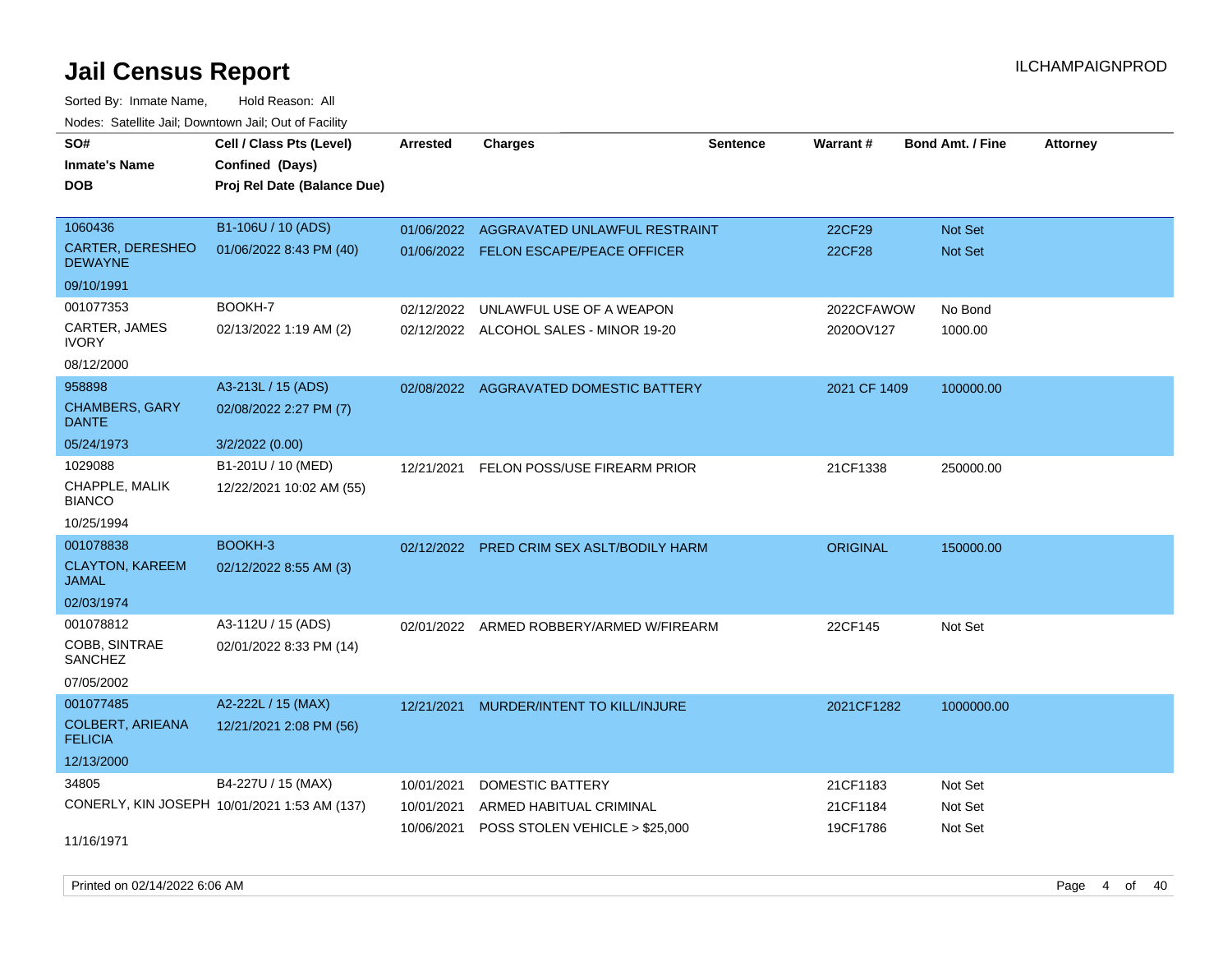Sorted By: Inmate Name, Hold Reason: All Nodes: Satellite Jail; Downtown Jail; Out of Facility

| SO#                                   | Cell / Class Pts (Level)    | <b>Arrested</b> | <b>Charges</b>                           | <b>Sentence</b> | <b>Warrant#</b> | <b>Bond Amt. / Fine</b> | <b>Attorney</b> |
|---------------------------------------|-----------------------------|-----------------|------------------------------------------|-----------------|-----------------|-------------------------|-----------------|
| <b>Inmate's Name</b>                  | Confined (Days)             |                 |                                          |                 |                 |                         |                 |
| <b>DOB</b>                            | Proj Rel Date (Balance Due) |                 |                                          |                 |                 |                         |                 |
|                                       |                             |                 |                                          |                 |                 |                         |                 |
| 1074319                               | B1-104L / 15 (MAX)          | 10/12/2021      | AGGRAVATED CRUELTY TO ANIMALS            |                 | 21CF1238        | Not Set                 |                 |
| CRAIG, DAVUCCI<br><b>DAVION</b>       | 10/12/2021 11:36 AM (126)   | 10/14/2021      | <b>MURDER</b>                            |                 | 21CF1239        | Not Set                 |                 |
| 08/02/2001                            |                             |                 |                                          |                 |                 |                         |                 |
| 001078832                             | A3-217U                     |                 | 02/10/2022 FELON POSS/USE WEAPON/FIREARM | 3y (DOC)        | 21CF350         | No Bond                 |                 |
| CRAWFORD,<br><b>LAMARKUS LAVELL</b>   | 02/10/2022 2:32 PM (5)      |                 |                                          |                 |                 |                         |                 |
| 07/04/1989                            |                             |                 |                                          |                 |                 |                         |                 |
| 001077549                             | B2-T3-10L / 10 (SPH)        | 12/22/2020      | <b>PRED CRIM SEX ASLT/VICTIM &lt;13</b>  |                 | 2020CF1469      | <b>Not Set</b>          |                 |
| CRISTOBAL-MATEO,<br><b>CRISTOBAL</b>  | 12/22/2020 1:17 PM (420)    |                 |                                          |                 |                 |                         |                 |
| 12/02/1988                            |                             |                 |                                          |                 |                 |                         |                 |
| 1076848                               | A4-103L / 15 (ADS)          |                 | 01/18/2022 AGG BATTERY/PUBLIC PLACE      |                 | 20CF1491        | No Bond                 |                 |
| <b>CROSS, STEED</b><br><b>GATHON</b>  | 01/18/2022 4:02 PM (28)     |                 |                                          |                 |                 |                         |                 |
| 10/11/1974                            |                             |                 |                                          |                 |                 |                         |                 |
| 988538                                | A4-207L / 10 (MED)          | 12/21/2021      | <b>AGGRAVATED DOMESTIC BATTERY</b>       |                 | 21CF1564        | <b>Not Set</b>          |                 |
| DAVIDSON, HARLEY<br><b>KYLE SCOTT</b> | 12/21/2021 5:45 AM (56)     |                 |                                          |                 |                 |                         |                 |
| 08/05/1990                            |                             |                 |                                          |                 |                 |                         |                 |
| 1023587                               | B1-203U / 15 (MAX)          | 09/24/2021      | MFG/DEL CANNABIS/2.5-10 GRAMS            |                 | 21CF1155        | Not Set                 |                 |
| DAVIS, MARTIN<br><b>DENNIS</b>        | 09/24/2021 9:38 PM (144)    | 09/24/2021      | ARMED HABITUAL CRIMINAL                  |                 | 2021-CF681      | 500000.00               |                 |
| 12/02/1994                            |                             |                 |                                          |                 |                 |                         |                 |
| 001078538                             | B1-205L / 10 (MED)          | 10/26/2021      | <b>CRIM SEX ASSAULT/FORCE</b>            |                 | 21CF1301        | Not Set                 |                 |
| DAWKINS, LEN                          | 10/26/2021 8:18 PM (112)    |                 |                                          |                 |                 |                         |                 |
| 03/23/1987                            |                             |                 |                                          |                 |                 |                         |                 |
| 56972                                 | B3-W8-32L / 10 (MED)        | 08/30/2021      | POSS STOLEN VEHICLE > \$25,000           |                 | 21CF1044        | Not Set                 |                 |
| DAY, DANIEL JOSEPH                    | 08/30/2021 3:07 PM (169)    | 09/04/2021      | <b>BURGLARY</b>                          |                 | 21CF1054        | Not Set                 |                 |

10/16/1982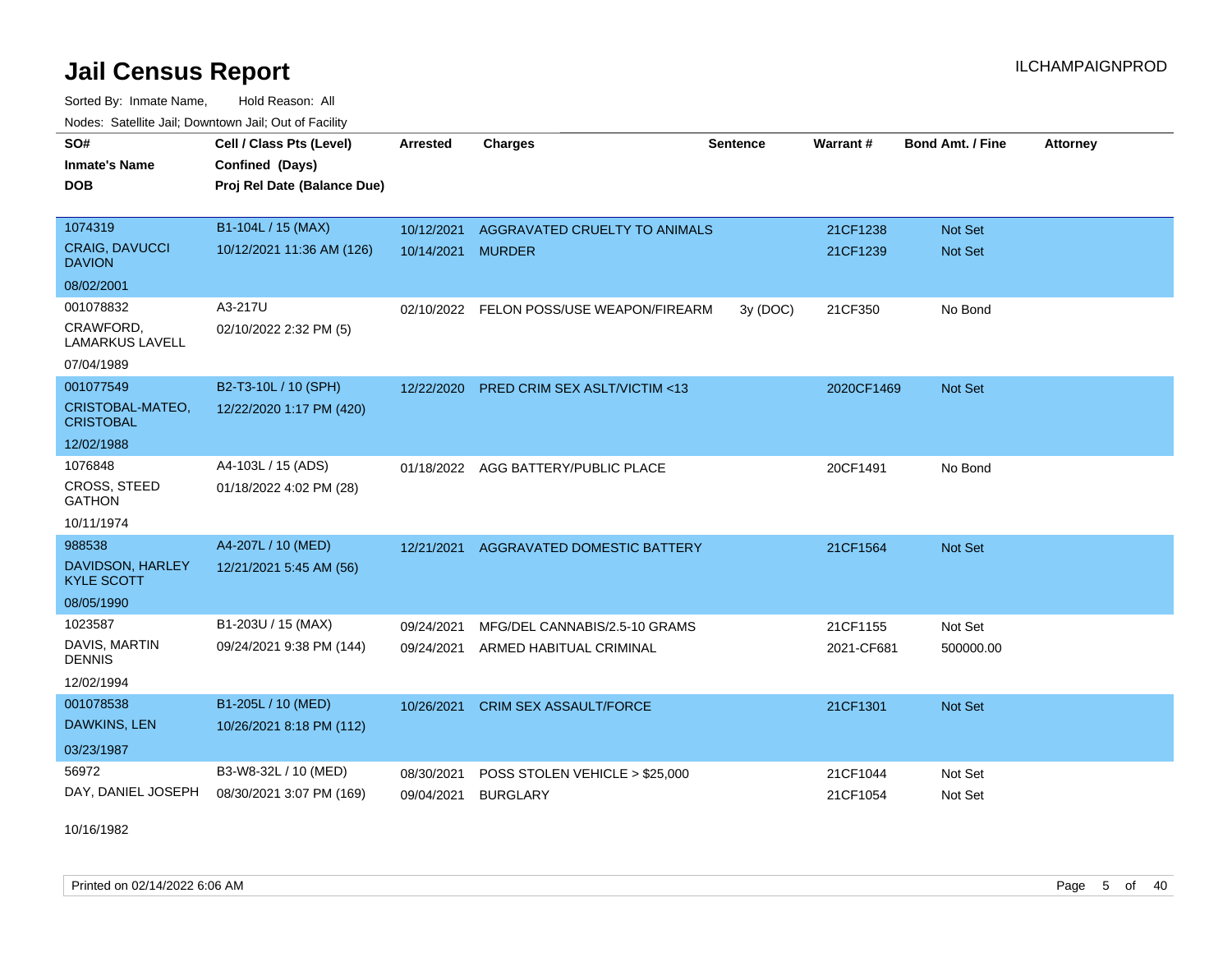| SO#                                          | Cell / Class Pts (Level)                    | <b>Arrested</b> | <b>Charges</b>                             | <b>Sentence</b> | Warrant#   | <b>Bond Amt. / Fine</b> | <b>Attorney</b> |
|----------------------------------------------|---------------------------------------------|-----------------|--------------------------------------------|-----------------|------------|-------------------------|-----------------|
| <b>Inmate's Name</b>                         | Confined (Days)                             |                 |                                            |                 |            |                         |                 |
| <b>DOB</b>                                   | Proj Rel Date (Balance Due)                 |                 |                                            |                 |            |                         |                 |
|                                              |                                             |                 |                                            |                 |            |                         |                 |
| 1074063                                      | BOOKF-2                                     |                 | 02/10/2022 RET THEFT/DISP MERCH/>\$300     |                 | 21CF327    | 2000.00                 |                 |
| DEITZ, TILLIE SHENISE 02/10/2022 4:43 AM (5) |                                             |                 | 02/10/2022 RET THEFT/DISP MERCH/>\$300     |                 | 21CF105    | 2000.00                 |                 |
|                                              |                                             |                 | 02/10/2022 RET THEFT/DISP MERCH/>\$300     |                 | 21CF228    | 2000.00                 |                 |
|                                              |                                             |                 | 02/10/2022 USE FORGED CR/DEBIT CARD/<\$300 |                 | 21CF106    | 2000.00                 |                 |
|                                              |                                             |                 | 02/10/2022 RET THEFT/DISP MERCH/>\$300     |                 | 19CM1032   | 1000.00                 |                 |
| 12/02/1990                                   |                                             |                 |                                            |                 |            |                         |                 |
| 001078845                                    | BOOKH-3                                     | 02/13/2022      | POSSESSING A CONTROLLED SUBSTANC           |                 | 2022CFAWOW | Not Set                 |                 |
|                                              | DICKS, NEIL CLEMENT 02/13/2022 11:23 AM (2) | 02/13/2022      | POSS DRUG PARAPHERNALIA                    |                 | 2022CFAWOW | Not Set                 |                 |
|                                              |                                             |                 | 02/13/2022 DUI ANY AMOUNT OF DRUG          |                 | 2022DTAWOW | Not Set                 |                 |
| 06/09/1989                                   |                                             |                 | 02/13/2022 UNLAWFUL PARKING                |                 | 2022TRAWOW | Not Set                 |                 |
| 64463                                        | A3-212L                                     | 02/11/2022      | AGG DUI/3/BAC 0.16+                        | 14m (DOC)       | 21CF676    | No Bond                 |                 |
| DOOLEY, CALVIN<br><b>DARWOOD</b>             | 02/11/2022 11:24 AM (4)                     |                 | 02/11/2022 AGG DUI/3/BAC 0.16+             | 18m (DOC)       | 20CF1326   | No Bond                 |                 |
| 05/13/1982                                   |                                             |                 |                                            |                 |            |                         |                 |
| 25659                                        | B4-125L / 15 (MAX)                          | 06/15/2021      | <b>RESIDENTIAL BURGLARY</b>                |                 | 2020CF1218 | 50000.00                |                 |
| DORRIS, LORENZO                              | 06/15/2021 6:17 AM (245)                    | 06/15/2021      | <b>BURGLARY</b>                            |                 | 21CF689    | Not Set                 |                 |
| 07/19/1966                                   |                                             |                 |                                            |                 |            |                         |                 |
| 1074720                                      | B2-T1-03U / 15 (SPH)                        | 01/19/2022      | <b>PRED CRIM SEX ASLT/VICTIM &lt;13</b>    |                 | 21CF1414   | 500000.00               |                 |
| ELVIR-REYES, JORGE<br><b>LEONARDO</b>        | 01/19/2022 1:43 PM (27)                     |                 |                                            |                 |            |                         |                 |
| 06/03/1988                                   |                                             |                 |                                            |                 |            |                         |                 |
| 43977                                        | B2-T1-02L / 5 (SPH)                         | 12/20/2021      | AGG FLEEING POLICE/21 MPH OVER             |                 | 21CF1566   | Not Set                 |                 |
| <b>EMKES, DOUGLAS</b><br><b>ALAN</b>         | 12/20/2021 9:59 AM (57)                     | 12/20/2021      | <b>PAROLE REVOCATION</b>                   |                 |            | No Bond                 |                 |
| 06/08/1959                                   |                                             |                 |                                            |                 |            |                         |                 |
| 987328                                       | A2-121L / 10 (MED)                          | 12/11/2021      | AGG ASLT PEACE OFF/FIRE/ER WRK             |                 | 21CF1515   | Not Set                 |                 |
| ERVIN, DEIDRA ANN<br><b>RUTH</b>             | 12/11/2021 8:48 PM (66)                     |                 |                                            |                 |            |                         |                 |
| 04/15/1991                                   |                                             |                 |                                            |                 |            |                         |                 |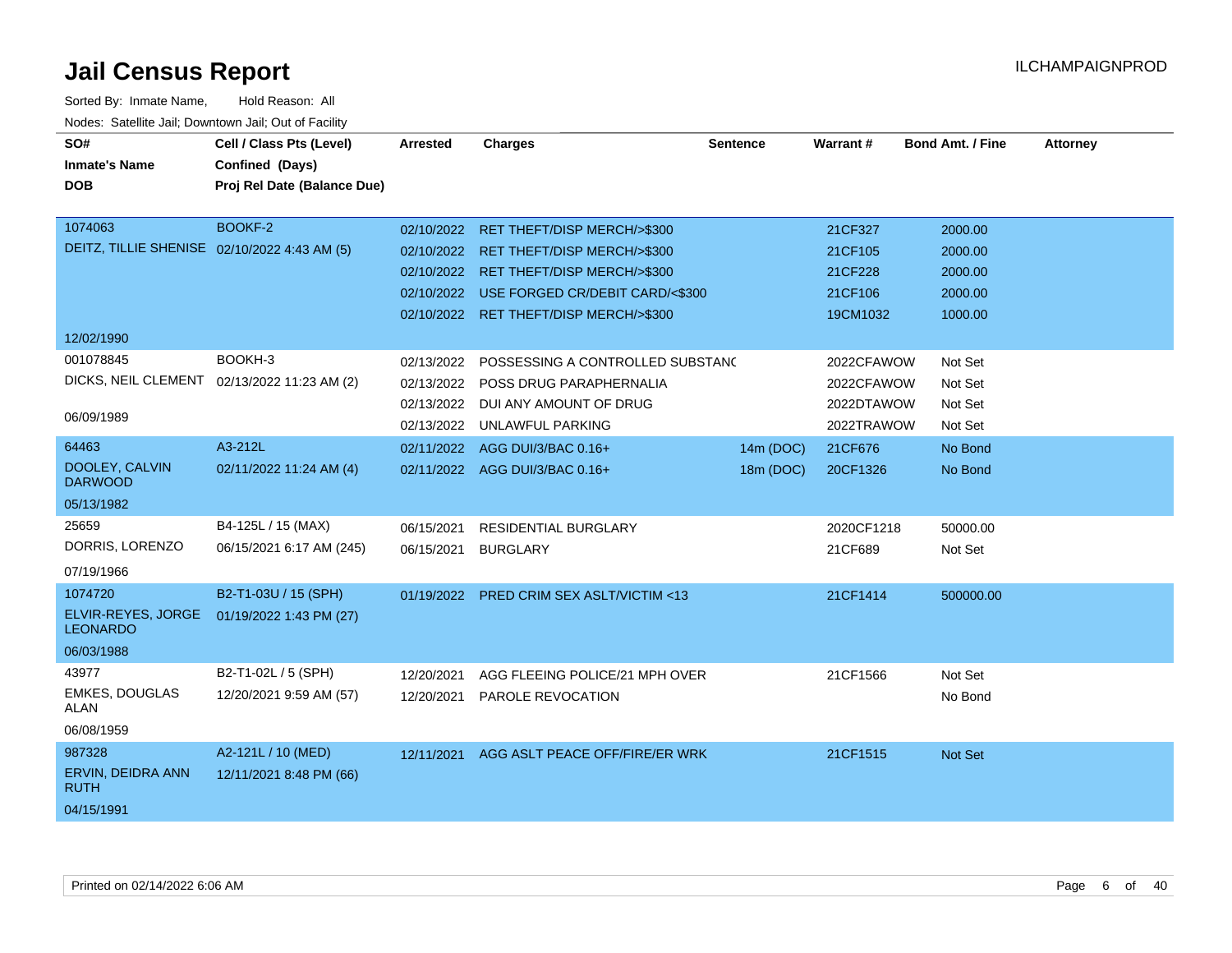Sorted By: Inmate Name, Hold Reason: All Nodes: Satellite Jail; Downtown Jail; Out of Facility

| SO#<br><b>Inmate's Name</b><br><b>DOB</b>               | Cell / Class Pts (Level)<br>Confined (Days)<br>Proj Rel Date (Balance Due) | Arrested          | <b>Charges</b>                                                                                                | <b>Sentence</b> | <b>Warrant#</b>                      | <b>Bond Amt. / Fine</b>       | <b>Attorney</b> |
|---------------------------------------------------------|----------------------------------------------------------------------------|-------------------|---------------------------------------------------------------------------------------------------------------|-----------------|--------------------------------------|-------------------------------|-----------------|
| 1026175<br>FALCONER, AVERY<br>FOX.                      | A3-112L / 10 (MED)<br>02/06/2022 4:49 AM (9)                               | 02/06/2022        | 02/06/2022 FELON FAIL/RETURN FRM FURLOUGH<br><b>CITY OV ARREST</b><br>02/07/2022 MFG/DEL 1<15 GR COCAINE/ANLG | 6y (DOC)        | 21CF1554<br>2021-OV-65<br>2019CF1617 | No Bond<br>1000.00<br>No Bond |                 |
| 04/07/1989                                              |                                                                            |                   |                                                                                                               |                 |                                      |                               |                 |
| 527081<br>FERGUSON,<br>CHRISTOPHER<br>12/21/1981        | B3-W6-24L / 10 (MED)<br>09/06/2021 1:18 PM (162)                           |                   | 09/06/2021 ARSON/REAL/PERSONAL PROP>\$150                                                                     |                 | 2021 CF 797                          | 25000.00                      |                 |
| 1039744<br><b>FONVILLE, TREVOY</b><br>JERMAINE          | B4-224U / 15 (MAX)<br>12/06/2021 10:52 AM (71)                             | 12/06/2021 MURDER |                                                                                                               |                 | 20CF959                              | 1000000.00                    |                 |
| 01/13/1996                                              |                                                                            |                   |                                                                                                               |                 |                                      |                               |                 |
| 518395<br>09/10/1985                                    | B2-T3-12L / 15 (SPH)<br>FRANDLE, MARK RYAN 07/07/2020 3:42 PM (588)        | 07/07/2020        | CRIMINAL SEXUAL ASSAULT                                                                                       |                 | 2020-CF735                           | 250000.00                     |                 |
| 001077934                                               | A1-125L / 10 (MED)                                                         | 08/22/2021        | AGG DUI/ACCIDENT/DEATH                                                                                        |                 | 21CF1024                             | Not Set                       |                 |
| FREED, LOGAN<br><b>SUZANNE</b>                          | 08/22/2021 11:45 PM (177)                                                  | 08/22/2021        | <b>DOMESTIC BATTERY</b>                                                                                       |                 | 21 CM 172                            | 10000.00                      |                 |
| 08/18/1996                                              |                                                                            |                   |                                                                                                               |                 |                                      |                               |                 |
| 001078290<br>FREEMAN, ANGEL<br>JANILA KAY<br>12/25/1995 | A1-125U / 10 (ADS)<br>08/19/2021 1:26 AM (180)                             | 08/19/2021        | MACHINE GUN/AUTO WEAPON/VEH                                                                                   |                 | 21CF1012                             | Not Set                       |                 |
| 1068917                                                 | <b>BOOKH-1 / 5 (MIN)</b>                                                   |                   |                                                                                                               |                 |                                      |                               |                 |
| <b>GARCIA, JUAN</b><br>CARLOS                           | 08/11/2021 9:24 PM (188)                                                   | 08/11/2021        | VIO ORDER/PRIOR VIO OF ORDER                                                                                  |                 | 21CF965                              | <b>Not Set</b>                |                 |
| 10/21/1997                                              |                                                                            |                   |                                                                                                               |                 |                                      |                               |                 |
| 001078154                                               | B4-121U / 10 (MED)                                                         | 01/09/2022        | DRVG UNDER INFLU OF ALCOHOL                                                                                   |                 | 2021 DT 182                          | 5000.00                       |                 |
| <b>GENTRY, DAMON</b><br>LIONEL<br>12/25/1971            | 01/09/2022 4:41 PM (37)                                                    |                   | 01/09/2022 AGG DOMESTIC BATTERY/STRANGLE                                                                      |                 | 2021 CF 1396                         | 50000.00                      |                 |
|                                                         |                                                                            |                   |                                                                                                               |                 |                                      |                               |                 |

Printed on 02/14/2022 6:06 AM Page 7 of 40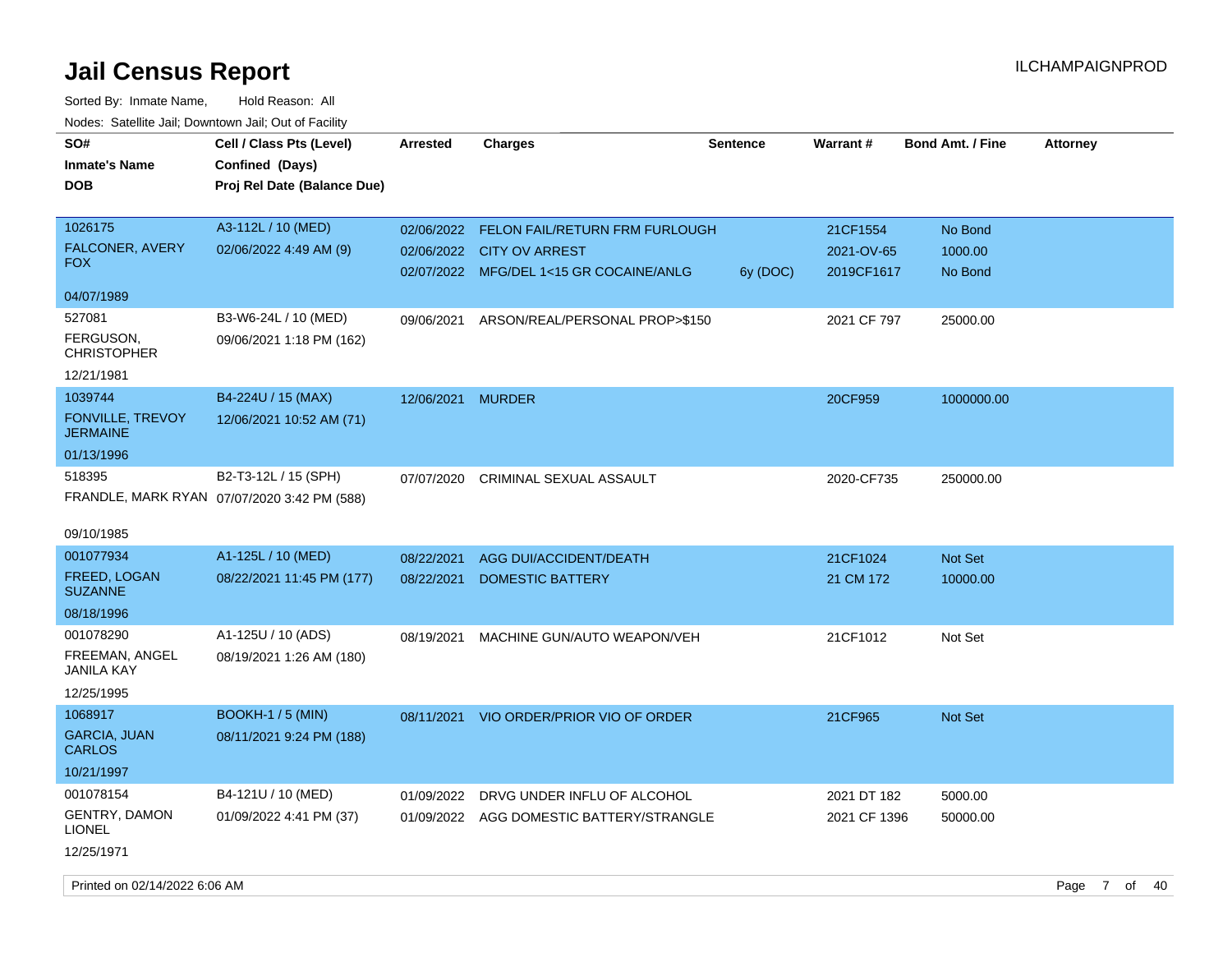| SO#<br><b>Inmate's Name</b><br><b>DOB</b>       | Cell / Class Pts (Level)<br>Confined (Days)<br>Proj Rel Date (Balance Due) | <b>Arrested</b> | <b>Charges</b>                           | <b>Sentence</b>        | <b>Warrant#</b> | <b>Bond Amt. / Fine</b> | <b>Attorney</b> |
|-------------------------------------------------|----------------------------------------------------------------------------|-----------------|------------------------------------------|------------------------|-----------------|-------------------------|-----------------|
| 001078633<br>GONZALEZ-GUILLEN,<br><b>EDWARD</b> | B2-DR / 25 (SPH)<br>12/01/2021 12:08 PM (76)                               | 12/01/2021      | <b>PRED CRIM SEX ASLT/VICTIM &lt;13</b>  |                        | 21CF1416        | 250000.00               |                 |
| 08/25/2002                                      |                                                                            |                 |                                          |                        |                 |                         |                 |
| 001078607                                       | B4-221L / 15 (MAX)                                                         | 11/22/2021      | FELON POSS/USE FIREARM/PAROLE            |                        | 21CF1437        | Not Set                 |                 |
| GRAY, WILLIAM<br>DA'VON                         | 11/22/2021 2:57 PM (85)                                                    |                 | 11/22/2021 ATTEMPT (FIRST DEGREE MURDER) |                        | 21CF1435        | Not Set                 |                 |
| 04/18/1984                                      |                                                                            |                 |                                          |                        |                 |                         |                 |
| 56342                                           | B1-206L / 10 (MED)                                                         | 10/21/2021      | THEFT CONTROL INTENT <\$500              |                        | 17CF1451        | 10000.00                |                 |
| <b>GRIFFIN, NATHAN</b>                          | 10/21/2021 4:20 PM (117)                                                   | 10/21/2021      | DRIVING ON REVOKED LICENSE               |                        | 20TR1979        | 3000.00                 |                 |
| <b>EUGENE</b>                                   |                                                                            | 10/21/2021      | <b>ARMED HABITUAL CRIMINAL</b>           |                        | 21CF1279        | <b>Not Set</b>          |                 |
| 02/24/1969                                      |                                                                            |                 |                                          |                        |                 |                         |                 |
| 1003270                                         | A4-106L / 10 (ADS)                                                         | 01/31/2022      | UNLAWFUL USE OF A WEAPON                 | 2y/6m/0d (DOI 20CF1347 |                 | No Bond                 |                 |
| HAMILTON, DARIUS<br><b>DEJAUN</b>               | 01/31/2022 9:52 AM (15)                                                    |                 |                                          |                        |                 |                         |                 |
| 12/06/1992                                      |                                                                            |                 |                                          |                        |                 |                         |                 |
| 987254                                          | B2-T1-01U / 10 (SPH)                                                       |                 | 01/12/2022 DOMESTIC BATTERY/OTHER PRIOR  | 6y (DOC)               | 20CF356         | No Bond                 |                 |
| HAYES, CARL DONJO                               | 01/12/2022 5:20 PM (34)                                                    |                 |                                          |                        |                 |                         |                 |
| 03/02/1963                                      |                                                                            |                 |                                          |                        |                 |                         |                 |
| 001078488                                       | B2-DR / 15 (SPH)                                                           | 10/14/2021      | PRED CRIM SEX ASLT/VICTIM <13            |                        | 21CF1232        | 500000.00               |                 |
| HERNANDEZ-LOPEZ,<br><b>ERNESTO</b>              | 10/14/2021 3:15 PM (124)                                                   | 10/14/2021      | <b>FUGITIVE FROM JUSTICE</b>             |                        | 21CF1246        | Not Set                 |                 |
| 11/28/1975                                      |                                                                            |                 |                                          |                        |                 |                         |                 |
| 975293                                          | B2-T4-14L / 10 (SPH)                                                       | 07/21/2021      | <b>STALKING</b>                          |                        | 2021CF863       | Not Set                 |                 |
| <b>HILL, JACOB MILES</b>                        | 07/21/2021 8:43 PM (209)                                                   | 07/21/2021      | VIO ORDER/PRIOR VIO OF ORDER             |                        | 21CF914         | No Bond                 |                 |
|                                                 |                                                                            | 07/25/2021      | PAROLE REVOCATION                        |                        | CH2104646       | Not Set                 |                 |
| 02/06/1988                                      |                                                                            | 08/18/2021      | <b>HARASS WITNESS/FAMILY MBR/REP</b>     |                        | 21CF992         | Not Set                 |                 |
|                                                 |                                                                            | 09/09/2021      | <b>AGG STALKING/BODILY HARM</b>          |                        | 21CF1073        | <b>Not Set</b>          |                 |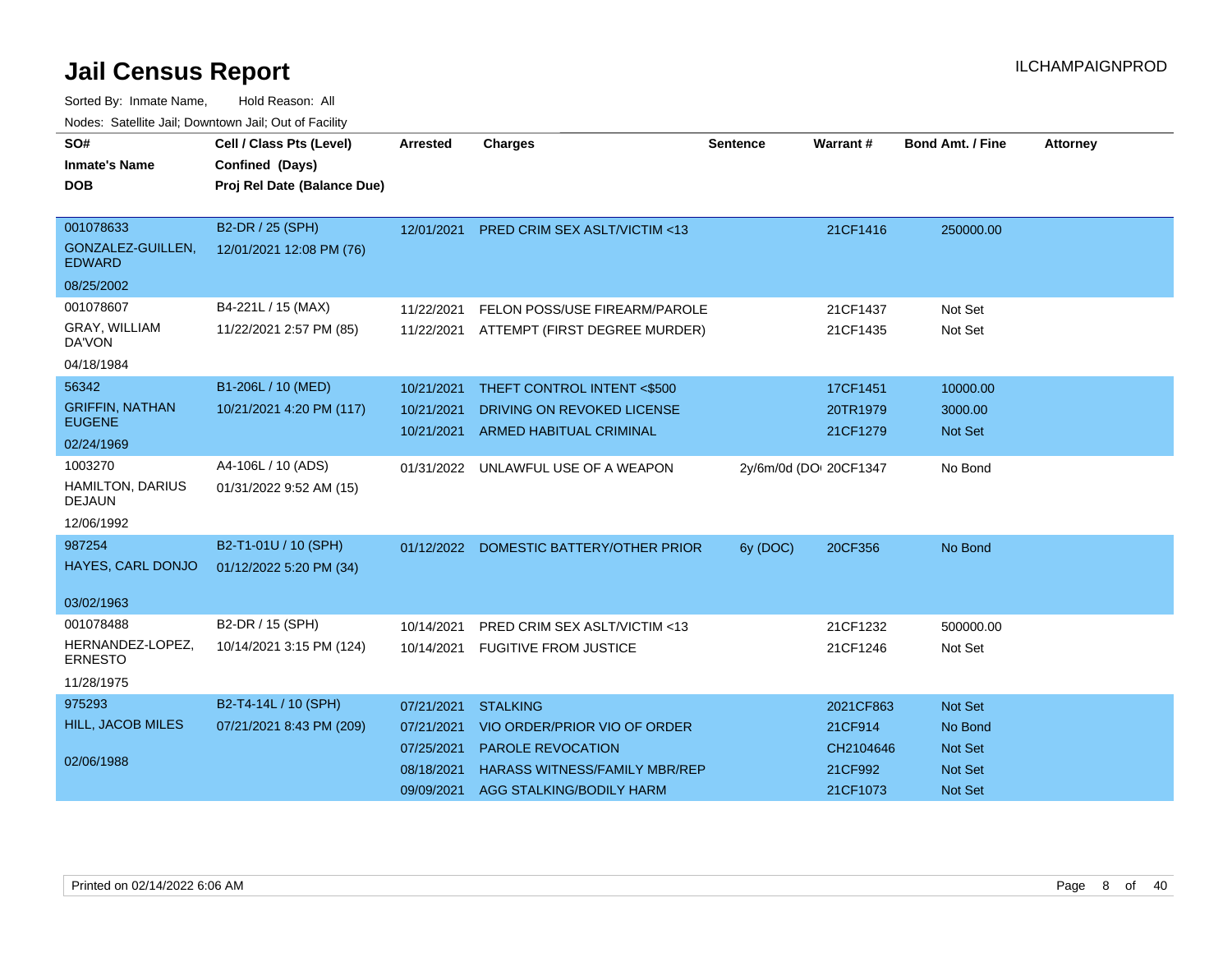| <b>Nouro:</b> Catoline Jan, Downtown Jan, Out of Fability |                             |                 |                                          |                 |            |                         |                 |
|-----------------------------------------------------------|-----------------------------|-----------------|------------------------------------------|-----------------|------------|-------------------------|-----------------|
| SO#                                                       | Cell / Class Pts (Level)    | <b>Arrested</b> | <b>Charges</b>                           | <b>Sentence</b> | Warrant#   | <b>Bond Amt. / Fine</b> | <b>Attorney</b> |
| <b>Inmate's Name</b>                                      | Confined (Days)             |                 |                                          |                 |            |                         |                 |
| <b>DOB</b>                                                | Proj Rel Date (Balance Due) |                 |                                          |                 |            |                         |                 |
|                                                           |                             |                 |                                          |                 |            |                         |                 |
| 48471                                                     | B1-207L / 15 (MAX)          |                 | 08/08/2021 AGG BATTERY/DISCHARGE FIREARM |                 | 21CF946    | <b>Not Set</b>          |                 |
| HILL, RAMESH<br><b>JERMAINE</b>                           | 08/08/2021 4:45 AM (191)    |                 |                                          |                 |            |                         |                 |
| 12/11/1978                                                |                             |                 |                                          |                 |            |                         |                 |
| 001078846                                                 | BOOKF-2                     |                 | 02/13/2022 DOMESTIC BATTERY              |                 | 22CMAWOW   | Not Set                 |                 |
| HILL, TEQUILLA N                                          | 02/14/2022 12:54 AM (1)     |                 |                                          |                 |            |                         |                 |
| 11/16/1989                                                |                             |                 |                                          |                 |            |                         |                 |
| 001078847                                                 | BOOKH-3                     |                 | 02/13/2022 DOMESTIC BATTERY              |                 | 22CMAWOW   | <b>Not Set</b>          |                 |
| HOLMES, DONOVAN<br>LEE.                                   | 02/14/2022 1:11 AM (1)      |                 |                                          |                 |            |                         |                 |
| 08/01/2000                                                |                             |                 |                                          |                 |            |                         |                 |
| 1043704                                                   | B4-223L / 15 (MAX)          | 07/13/2021      | ARMED ROBBERY/ARMED W/FIREARM            | 12y (DOC)       | 21CF815    | Not Set                 |                 |
| HOUSTON, STEVEN<br><b>CORDELL</b>                         | 07/13/2021 5:56 AM (217)    |                 | 02/07/2022 CIVIL FTA WARRANT             |                 | 2018F467   | 2500.00                 |                 |
| 01/24/1989                                                |                             |                 |                                          |                 |            |                         |                 |
| 1072876                                                   | A2-220U                     | 02/10/2022      | METH DELIVERY/5<15 GRAMS                 | 4y (DOC)        | 21CF143    | No Bond                 |                 |
| HOUTCHINS, SAVANNA 02/10/2022 5:10 PM (5)<br><b>BELL</b>  |                             |                 | 02/10/2022 DRIVING ON REVOKED LICENSE    |                 | 20TR3920   | No Bond                 |                 |
| 07/10/1996                                                | 2/17/2022 (0.00)            |                 |                                          |                 |            |                         |                 |
| 999198                                                    | B4-226L / 15 (MAX)          | 11/30/2021      | FELON POSS/USE FIREARM PRIOR             |                 | 21CF1377   | 500000.00               |                 |
| HOWARD, BRION LIN                                         | 11/30/2021 10:41 AM (77)    |                 |                                          |                 |            |                         |                 |
|                                                           |                             |                 |                                          |                 |            |                         |                 |
| 06/10/1992                                                |                             |                 |                                          |                 |            |                         |                 |
| 953555                                                    | B4-122L / 15 (MAX)          | 03/10/2021      | <b>CRIM TRESPASS TO RESIDENCE</b>        |                 | 21CF272    | Not Set                 |                 |
| HUNT, TAVARIS EARL                                        | 03/10/2021 4:58 AM (342)    | 04/14/2021      | AGG FLEEING POLICE/21 MPH OVER           | 3y(DOC)         | 2020CF94   | 10000.00                |                 |
| 12/29/1987                                                |                             |                 |                                          |                 |            |                         |                 |
|                                                           | BOOKH-3                     |                 |                                          |                 |            |                         |                 |
| 1073133                                                   |                             |                 | 02/13/2022 DOMESTIC BATTERY              |                 | 2022CMAWOW | Not Set                 |                 |
| HURD, TAVONTAE<br>LATRELL                                 | 02/13/2022 8:54 AM (2)      |                 |                                          |                 |            |                         |                 |
| 06/02/2000                                                |                             |                 |                                          |                 |            |                         |                 |
|                                                           |                             |                 |                                          |                 |            |                         |                 |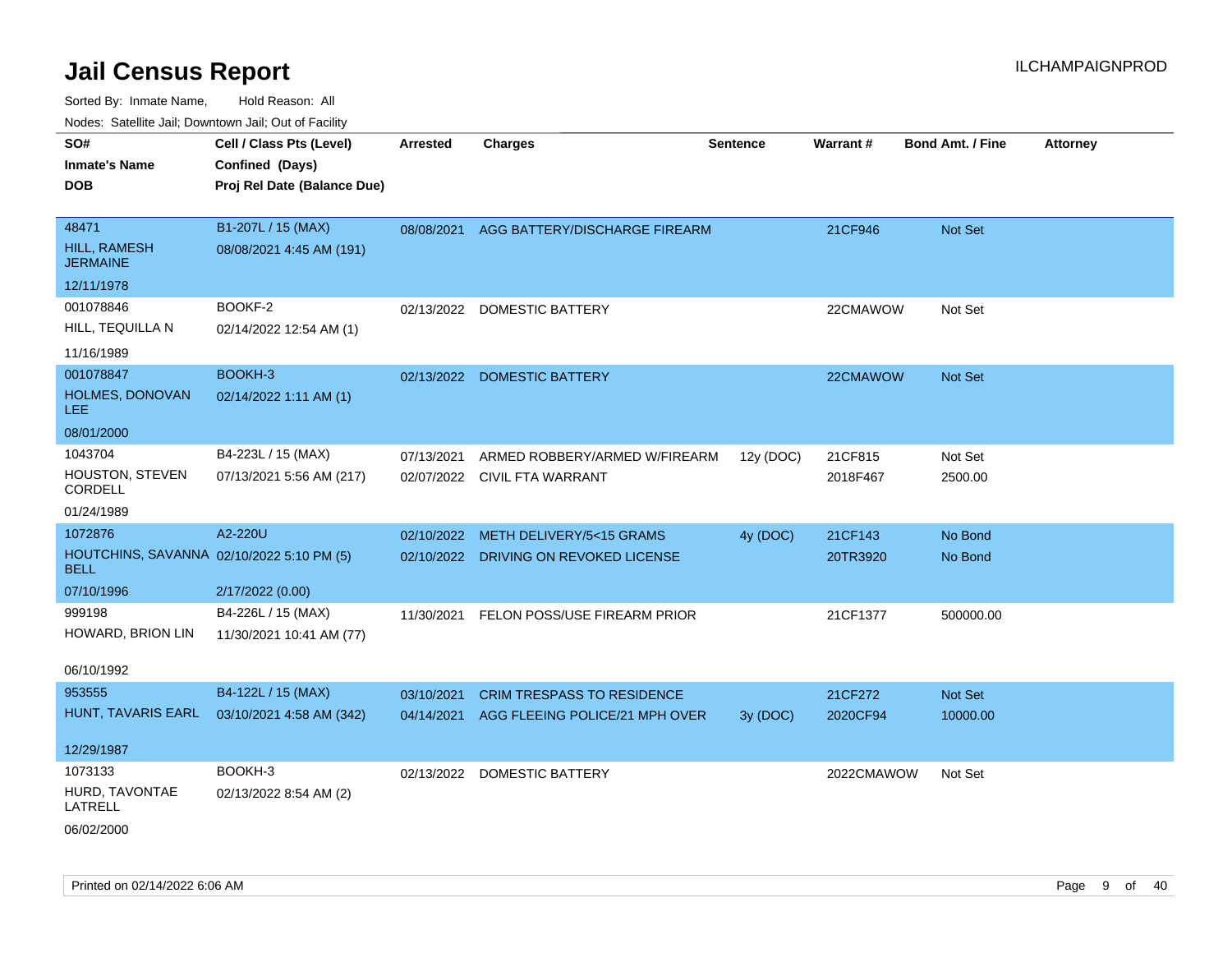| SO#<br><b>Inmate's Name</b>                        | Cell / Class Pts (Level)<br>Confined (Days) | <b>Arrested</b> | <b>Charges</b>                           | <b>Sentence</b> | Warrant#     | <b>Bond Amt. / Fine</b> | <b>Attorney</b> |
|----------------------------------------------------|---------------------------------------------|-----------------|------------------------------------------|-----------------|--------------|-------------------------|-----------------|
| <b>DOB</b>                                         | Proj Rel Date (Balance Due)                 |                 |                                          |                 |              |                         |                 |
| 38993                                              | B4-126L / 15 (MAX)                          |                 |                                          |                 |              |                         |                 |
| JACKSON, LAMONT<br><b>JEREMIE</b>                  | 02/13/2021 7:45 AM (367)                    |                 | 02/13/2021 ATTEMPT (FIRST DEGREE MURDER) |                 | 21CF181      | Not Set                 |                 |
| 07/31/1973                                         |                                             |                 |                                          |                 |              |                         |                 |
| 001078689                                          | B1-201L / 15 (MAX)                          | 12/17/2021      | POSS STOLEN VEHICLE > \$25,000           |                 | 21JD37       | Not Set                 |                 |
| <b>JACKSON, PRENTISS</b><br><b>MANSION DEWAYNE</b> | 12/18/2021 12:39 AM (59)                    | 12/17/2021      | FIREARM/FOID INVALID/NOT ELIG            |                 | 21CF1551     | No Bond                 |                 |
| 09/02/2003                                         | 1/30/2022 (0.00)                            |                 |                                          |                 |              |                         |                 |
| 001077487                                          | B3-W8-30L / 10 (MED)                        | 12/03/2020      | FELON POSS/USE WEAPON/FIREARM            |                 | 20CF1377     | Not Set                 |                 |
| <b>JACKSON, TERRELL</b><br><b>DANDRE</b>           | 12/03/2020 10:18 AM (439)                   |                 | 11/09/2021 AGG DISCHARGE FIREARM/OCC VEH |                 | 21CR0331401  | No Bond                 |                 |
| 08/11/1990                                         |                                             |                 |                                          |                 |              |                         |                 |
| 001077864                                          | B1-103L / 15 (MAX)                          | 04/18/2021      | FELON POSS/USE WEAPON/FIREARM            |                 | 21CF428      | Not Set                 |                 |
| D                                                  | JAMERSON, ANTHONY 04/18/2021 7:21 PM (303)  |                 |                                          |                 |              |                         |                 |
| 01/26/1990                                         |                                             |                 |                                          |                 |              |                         |                 |
| 63110                                              | A3-116L / 15 (ADS)                          |                 | 01/29/2022 CRIM DMG TO PROP \$500-10K    |                 | 2021CF001548 | 410.00                  |                 |
| <b>JAMES, DOMINIQUE</b><br><b>JULIUS</b>           | 01/29/2022 5:48 PM (17)                     |                 |                                          |                 |              |                         |                 |
| 03/04/1983                                         |                                             |                 |                                          |                 |              |                         |                 |
| 001078703                                          | A1-224L / 15 (ADS)                          | 12/20/2021      | MURDER/INTENT TO KILL/INJURE             |                 | 21CF1574     | Not Set                 |                 |
| JOHNS, SHANIQUH<br><b>THERESA</b>                  | 12/22/2021 6:41 AM (55)                     |                 |                                          |                 |              |                         |                 |
| 04/03/1992                                         |                                             |                 |                                          |                 |              |                         |                 |
| 001078788                                          | A4-207U / 5 (ADS)                           |                 | 01/21/2022 AGGRAVATED BATTERY            |                 | 22CF93       | Not Set                 |                 |
|                                                    | JOHNSON, BRENTON Z 01/21/2022 8:33 PM (25)  |                 |                                          |                 |              |                         |                 |
| 08/07/1987                                         |                                             |                 |                                          |                 |              |                         |                 |
| 001078766                                          | A3-215L / 5 (ADS)                           | 02/08/2022      | AGGRAVATED BATTERY                       |                 | 22CF160      | Not Set                 |                 |
| JOHNSON, IYONZI                                    | 02/08/2022 11:56 AM (7)                     | 02/08/2022      | <b>BURGLARY</b>                          |                 | 22CF63       | 3000.00                 |                 |
| 07/16/1994                                         |                                             |                 |                                          |                 |              |                         |                 |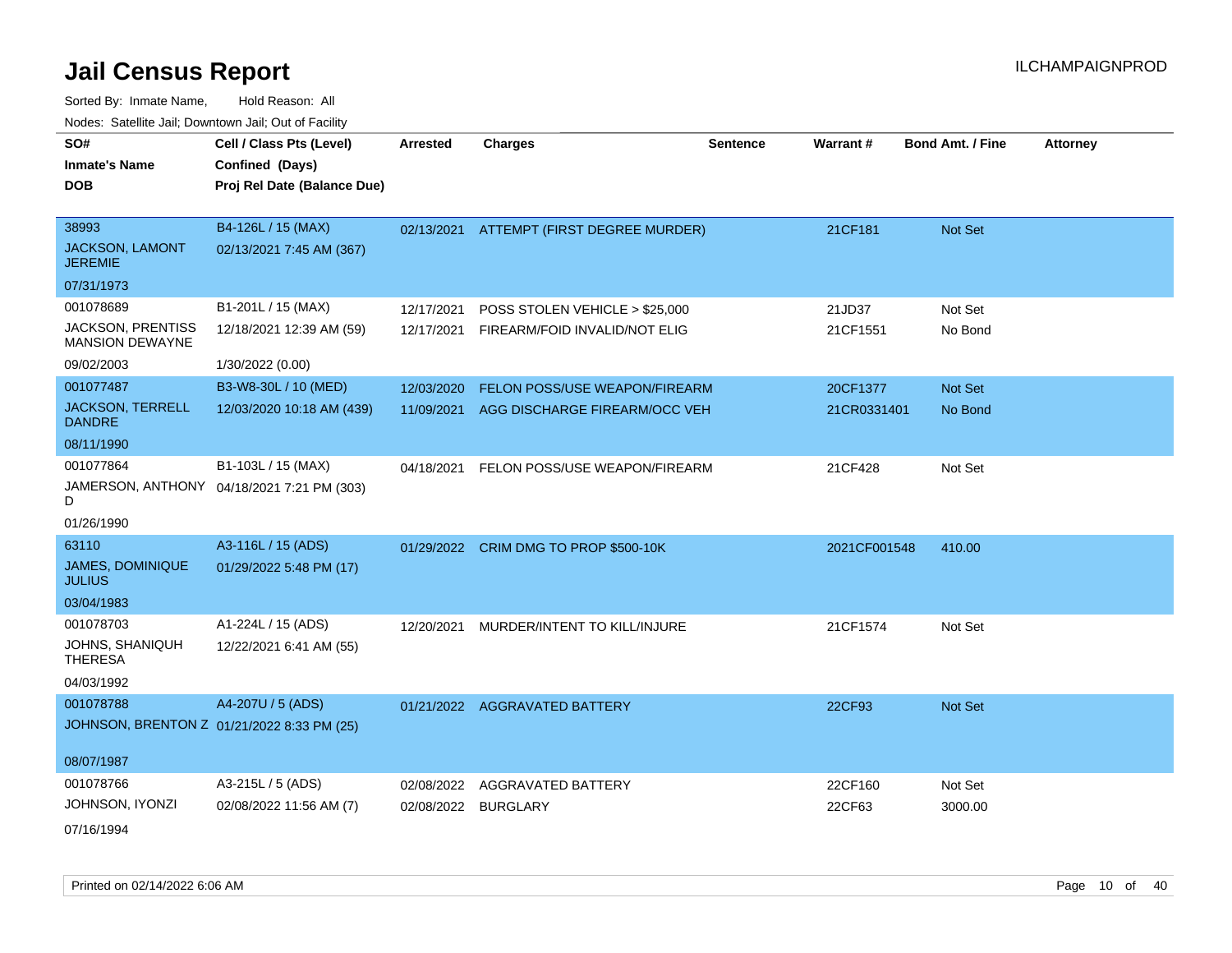| SO#<br><b>Inmate's Name</b><br><b>DOB</b>                                                                                                 | Cell / Class Pts (Level)<br>Confined (Days)<br>Proj Rel Date (Balance Due)                 | Arrested                                                                     | <b>Charges</b>                                                                                                                                                                                      | <b>Sentence</b>        | Warrant#                                                                         | <b>Bond Amt. / Fine</b>                                                                               | <b>Attorney</b> |
|-------------------------------------------------------------------------------------------------------------------------------------------|--------------------------------------------------------------------------------------------|------------------------------------------------------------------------------|-----------------------------------------------------------------------------------------------------------------------------------------------------------------------------------------------------|------------------------|----------------------------------------------------------------------------------|-------------------------------------------------------------------------------------------------------|-----------------|
| 001078645<br><b>JONES, KELVIN</b><br><b>KHYRIC</b>                                                                                        | B4-222U / 10 (MED)<br>12/02/2021 6:56 PM (75)                                              | 12/02/2021                                                                   | AGG DISCHARGE FIREARM                                                                                                                                                                               |                        | 21CF1478                                                                         | No Bond                                                                                               |                 |
| 02/27/2001<br>956822<br><b>JONES, MARIO</b><br><b>NATHANIEL</b><br>10/27/1987<br>59668<br>JONES, MARTELL<br><b>DEANGELO</b><br>07/11/1983 | B1-205U / 15 (MAX)<br>11/25/2021 10:37 AM (82)<br><b>BOOKH-4</b><br>02/11/2022 3:19 PM (4) | 11/25/2021<br>11/25/2021<br>11/25/2021<br>02/11/2022                         | AGGRAVATED DOMESTIC BATTERY<br><b>PAROLE REVOCATION</b><br>UNLAWFUL RESTRAINT<br>FAIL TO RPT CHNG ADDRESS/EMPL<br>02/11/2022 AGGRAVATED ARSON/BODILY HARM                                           |                        | 21CF1442<br>CH2106361<br>21CF1443<br>20 CF 1241<br>22 CF 169                     | Not Set<br>No Bond<br>Not Set<br>75000.00<br>75000.00                                                 |                 |
| 1008468<br>JONES, MARTEZ<br><b>LAMONTE</b><br>06/22/1993                                                                                  | B4-226U / 10 (MED)<br>12/01/2021 1:28 PM (76)                                              | 12/01/2021<br>12/02/2021                                                     | FELON POSS/USE WEAPON/FIREARM<br><b>PROBATION VIOLATION</b>                                                                                                                                         |                        | 21CF1472<br>20CF1151                                                             | Not Set<br>Not Set                                                                                    |                 |
| 001078848<br>JORDAN, BRIAN<br><b>RASHEED</b><br>10/21/1990                                                                                | BOOKH-3<br>02/14/2022 2:29 AM (1)                                                          | 02/14/2022<br>02/14/2022<br>02/14/2022 AGG DUI/3<br>02/14/2022<br>02/14/2022 | AGG DUI/NO VALID DL<br>DRIVING RVK/SUSP DUI/SSS 4-9<br>DRVG UNDER INFLU OF ALCOHOL<br>02/14/2022 SPEEDING 35+ MPH OVER LIMIT<br>02/14/2022 SEAT BELT REQUIRED/DRIVER<br>TRANSP/CARRY ALC LIQ/DRIVER |                        | 22CFAWOW<br>22CFAWOW<br>22CFAWOW<br>22CFAWOW<br>22CFAWOW<br>22CFAWOW<br>22CFAWOW | Not Set<br><b>Not Set</b><br><b>Not Set</b><br><b>Not Set</b><br><b>Not Set</b><br>Not Set<br>Not Set |                 |
| 506244<br>JOSLIN, JASON LEE<br>12/22/1985                                                                                                 | B1-204L / 15 (MAX)<br>07/15/2021 4:38 AM (215)                                             |                                                                              | 07/15/2021 ARMED ROBBERY/ARMED W/FIREARM                                                                                                                                                            | 19y/6m (DOC) 2021CF791 |                                                                                  | 250000.00                                                                                             |                 |
| 1068501<br>KING, JULIUS<br><b>EMANUEL</b><br>04/08/1985                                                                                   | A3-212U / 5 (MIN)<br>02/07/2022 7:06 PM (8)                                                |                                                                              | 02/07/2022 VIO ORDER/NOTICE/PRIOR VIO O/P                                                                                                                                                           |                        | 22CF156                                                                          | No Bond                                                                                               |                 |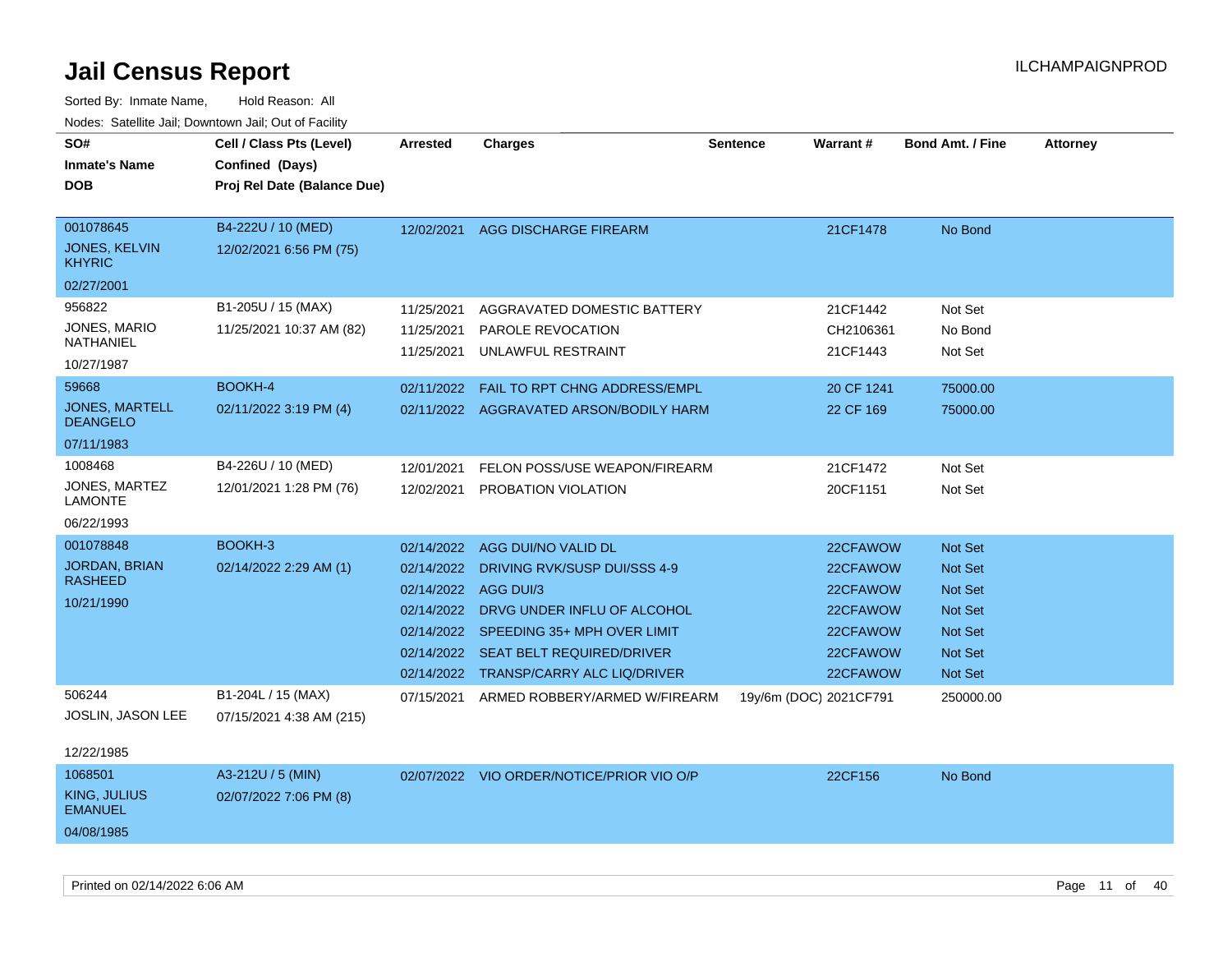| rouce. Calcinic Jan, Downtown Jan, Out or Facility |                                            |                 |                                           |          |           |                         |                 |
|----------------------------------------------------|--------------------------------------------|-----------------|-------------------------------------------|----------|-----------|-------------------------|-----------------|
| SO#                                                | Cell / Class Pts (Level)                   | <b>Arrested</b> | <b>Charges</b>                            | Sentence | Warrant#  | <b>Bond Amt. / Fine</b> | <b>Attorney</b> |
| <b>Inmate's Name</b>                               | Confined (Days)                            |                 |                                           |          |           |                         |                 |
| DOB                                                | Proj Rel Date (Balance Due)                |                 |                                           |          |           |                         |                 |
|                                                    |                                            |                 |                                           |          |           |                         |                 |
| 001078818                                          | A3-114U / 10 (MED)                         |                 | 02/04/2022 DOMESTIC BATTERY/OTHER PRIOR   |          | 22CF148   | Not Set                 |                 |
| KINSEL, EVERAL<br><b>MICHAEL WILLIAM</b>           | 02/04/2022 7:37 PM (11)                    |                 |                                           |          |           |                         |                 |
| 10/16/1985                                         |                                            |                 |                                           |          |           |                         |                 |
| 66662                                              | B3-W5-20L / 10 (MED)                       | 12/05/2021      | POSS AMT CON SUB EXCEPT(A)/(D)            | 2y (DOC) | 18CF597   | 200000.00               |                 |
| KINTNER, WESLEY J                                  | 12/05/2021 1:57 PM (72)                    |                 |                                           |          |           |                         |                 |
|                                                    |                                            |                 |                                           |          |           |                         |                 |
| 04/15/1986                                         |                                            |                 |                                           |          |           |                         |                 |
| 001078693                                          | B3-W4-14L / 5 (MIN)                        | 12/19/2021      | RECEIVE/POSS/SELL STOLEN VEH              |          | 21CF1555  | <b>Not Set</b>          |                 |
|                                                    | LARGE, JOSHUA DALE 12/19/2021 4:54 AM (58) | 12/19/2021      | <b>RETAIL THEFT</b>                       |          | 2021CM216 | 5000.00                 |                 |
|                                                    |                                            | 12/19/2021      | <b>RETAIL THEFT</b>                       |          | 20CF422   | 20000.00                |                 |
| 10/27/1985                                         |                                            |                 |                                           |          |           |                         |                 |
| 1070011                                            | B4-124U / 15 (MAX)                         | 08/03/2021      | AGG DISCH FIREARM/1ST AID PERS            |          | 21CF929   | Not Set                 |                 |
| LAWS, WILLIAM<br>ZARAK, Third                      | 08/03/2021 3:53 PM (196)                   |                 |                                           |          |           |                         |                 |
| 07/06/1999                                         |                                            |                 |                                           |          |           |                         |                 |
| 001078797                                          | BOOKH-6 / 5 (ADS)                          |                 | 01/26/2022 VIO STALKING NO CONTACT ORDER  |          | 22CM31    | Not Set                 |                 |
| LEVIN, DANIEL DAVID                                | 01/26/2022 3:00 PM (20)                    |                 |                                           |          |           |                         |                 |
|                                                    |                                            |                 |                                           |          |           |                         |                 |
| 08/08/1984                                         |                                            |                 |                                           |          |           |                         |                 |
| 548089                                             | B1-204U / 15 (MAX)                         | 12/04/2020      | ATTEMPT (FIRST DEGREE MURDER)             |          | 20CF1378  | Not Set                 |                 |
| LEWIS, LAWRENCE<br>PAUL, Third                     | 12/04/2020 4:42 AM (438)                   | 12/04/2020      | METH DELIVERY/100<400 GRAMS               |          | 20CF1481  | Not Set                 |                 |
| 02/08/1993                                         |                                            | 12/04/2020      | AGG DOMESTIC BATTERY/STRANGLE             |          | 18CF1507  | 10000.00                |                 |
|                                                    |                                            |                 |                                           |          |           |                         |                 |
| 63639                                              | A4-205L / 5 (ADS)                          |                 | 01/31/2022 FELON POSS/USE WEAPON/FIREARM  | 5y(DOC)  | 22CF110   | No Bond                 |                 |
| LINDSEY, ANTHONY<br><b>MARTEZ</b>                  | 01/28/2022 10:06 PM (18)                   |                 |                                           |          |           |                         |                 |
| 03/18/1985                                         |                                            |                 |                                           |          |           |                         |                 |
| 001078817                                          | A3-113U / 10 (ADS)                         |                 | 02/03/2022 AGG UUW/PERSON/PREV CONVICTION |          | 22CF143   | Not Set                 |                 |
| LIPSCOMB, LADAROL<br><b>ANTHONY</b>                | 02/03/2022 11:33 PM (12)                   |                 |                                           |          |           |                         |                 |
| 10/01/2000                                         |                                            |                 |                                           |          |           |                         |                 |
|                                                    |                                            |                 |                                           |          |           |                         |                 |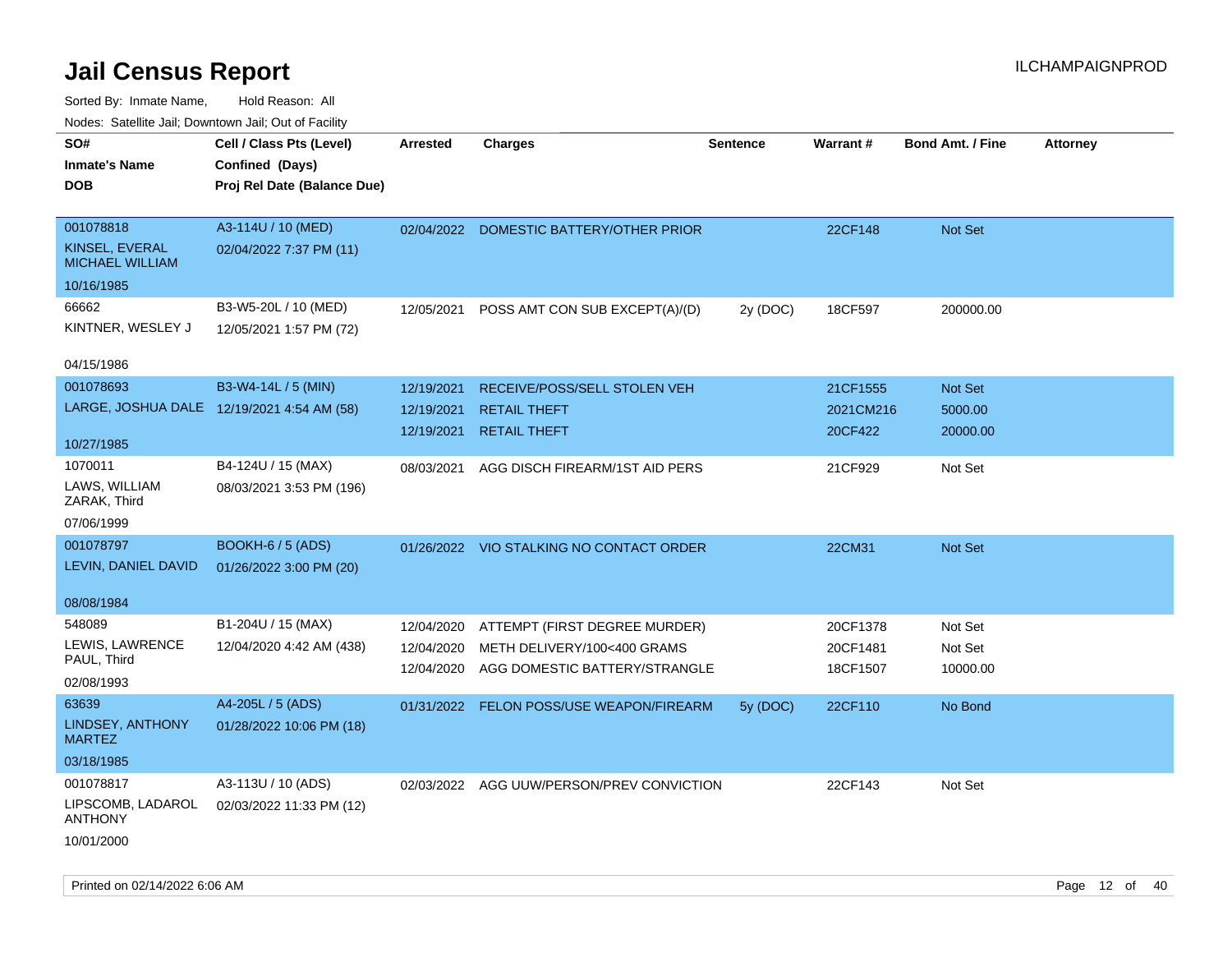| SO#<br>Cell / Class Pts (Level)<br><b>Charges</b><br><b>Sentence</b><br><b>Warrant#</b><br><b>Bond Amt. / Fine</b><br><b>Attorney</b><br><b>Arrested</b><br>Confined (Days)<br><b>Inmate's Name</b><br><b>DOB</b><br>Proj Rel Date (Balance Due)<br>1065002<br>B3-W7-26L / 10 (MED)<br>DOMESTIC BTRY/CONTACT/VIO O/P<br>11/16/2021<br>2019CF001781<br>25000.00<br>LOVELESS, DUSTIN<br>11/16/2021 11:41 AM (91)<br>DEE.<br>06/17/1982<br>48792<br>B4-127L / 10 (MED)<br>AGG BATTERY/DISCHARGE FIREARM<br>21CF1425<br>Not Set<br>11/19/2021<br>MCCLAIN, HURCHEL<br>11/20/2021 4:11 AM (87)<br>JOSEPH<br>05/01/1979<br>001077938<br><b>BOOKH-2 / 15 (ADS)</b><br>AGG KIDNAPING DISCH FIR/HARM<br>21CF532<br><b>Not Set</b><br>05/10/2021<br>MCGAHA,<br>05/10/2021 7:02 PM (281)<br><b>MURDER</b><br>05/11/2021<br>2021-CF-215<br>No Bond<br><b>CHRISTOPHER D</b><br>ESCAPE FROM DEPT OF CORRECTION<br>21CF600<br>05/27/2021<br><b>Not Set</b><br>07/27/1991<br>66710<br>A4-101L / 15 (ADS)<br>22CF88<br>Not Set<br>01/19/2022 ARMED VIOLENCE/CATEGORY I<br>MEEKS, CASSARIOUS<br>01/20/2022 11:40 AM (26)<br>MONTE<br>06/22/1984<br>A2-120L / 10 (MED)<br>1043071<br>11/08/2021<br>CRIM DMG/GOVT PROP/<\$500<br>21CF1378<br><b>Not Set</b><br><b>MERRELL-</b><br>11/08/2021 2:22 AM (99)<br>SUTHERLAND, ALICIA<br>11/26/1972<br>41584<br>B4-227L / 15 (MAX)<br>ARMED HABITUAL CRIMINAL<br>21CF1467<br>Not Set<br>12/01/2021<br>MILLER, JOSE LOVELL 12/02/2021 1:04 AM (75)<br>10/07/1975<br>BOOKF-2<br>1069743<br>02/12/2022 AGG BATTERY/DISCHARGE FIREARM<br>2022CFAWOW<br><b>Not Set</b> |  |
|----------------------------------------------------------------------------------------------------------------------------------------------------------------------------------------------------------------------------------------------------------------------------------------------------------------------------------------------------------------------------------------------------------------------------------------------------------------------------------------------------------------------------------------------------------------------------------------------------------------------------------------------------------------------------------------------------------------------------------------------------------------------------------------------------------------------------------------------------------------------------------------------------------------------------------------------------------------------------------------------------------------------------------------------------------------------------------------------------------------------------------------------------------------------------------------------------------------------------------------------------------------------------------------------------------------------------------------------------------------------------------------------------------------------------------------------------------------------------------------------------------------------------------------------------------------------------------------|--|
|                                                                                                                                                                                                                                                                                                                                                                                                                                                                                                                                                                                                                                                                                                                                                                                                                                                                                                                                                                                                                                                                                                                                                                                                                                                                                                                                                                                                                                                                                                                                                                                        |  |
|                                                                                                                                                                                                                                                                                                                                                                                                                                                                                                                                                                                                                                                                                                                                                                                                                                                                                                                                                                                                                                                                                                                                                                                                                                                                                                                                                                                                                                                                                                                                                                                        |  |
|                                                                                                                                                                                                                                                                                                                                                                                                                                                                                                                                                                                                                                                                                                                                                                                                                                                                                                                                                                                                                                                                                                                                                                                                                                                                                                                                                                                                                                                                                                                                                                                        |  |
|                                                                                                                                                                                                                                                                                                                                                                                                                                                                                                                                                                                                                                                                                                                                                                                                                                                                                                                                                                                                                                                                                                                                                                                                                                                                                                                                                                                                                                                                                                                                                                                        |  |
|                                                                                                                                                                                                                                                                                                                                                                                                                                                                                                                                                                                                                                                                                                                                                                                                                                                                                                                                                                                                                                                                                                                                                                                                                                                                                                                                                                                                                                                                                                                                                                                        |  |
|                                                                                                                                                                                                                                                                                                                                                                                                                                                                                                                                                                                                                                                                                                                                                                                                                                                                                                                                                                                                                                                                                                                                                                                                                                                                                                                                                                                                                                                                                                                                                                                        |  |
|                                                                                                                                                                                                                                                                                                                                                                                                                                                                                                                                                                                                                                                                                                                                                                                                                                                                                                                                                                                                                                                                                                                                                                                                                                                                                                                                                                                                                                                                                                                                                                                        |  |
|                                                                                                                                                                                                                                                                                                                                                                                                                                                                                                                                                                                                                                                                                                                                                                                                                                                                                                                                                                                                                                                                                                                                                                                                                                                                                                                                                                                                                                                                                                                                                                                        |  |
|                                                                                                                                                                                                                                                                                                                                                                                                                                                                                                                                                                                                                                                                                                                                                                                                                                                                                                                                                                                                                                                                                                                                                                                                                                                                                                                                                                                                                                                                                                                                                                                        |  |
|                                                                                                                                                                                                                                                                                                                                                                                                                                                                                                                                                                                                                                                                                                                                                                                                                                                                                                                                                                                                                                                                                                                                                                                                                                                                                                                                                                                                                                                                                                                                                                                        |  |
|                                                                                                                                                                                                                                                                                                                                                                                                                                                                                                                                                                                                                                                                                                                                                                                                                                                                                                                                                                                                                                                                                                                                                                                                                                                                                                                                                                                                                                                                                                                                                                                        |  |
|                                                                                                                                                                                                                                                                                                                                                                                                                                                                                                                                                                                                                                                                                                                                                                                                                                                                                                                                                                                                                                                                                                                                                                                                                                                                                                                                                                                                                                                                                                                                                                                        |  |
|                                                                                                                                                                                                                                                                                                                                                                                                                                                                                                                                                                                                                                                                                                                                                                                                                                                                                                                                                                                                                                                                                                                                                                                                                                                                                                                                                                                                                                                                                                                                                                                        |  |
|                                                                                                                                                                                                                                                                                                                                                                                                                                                                                                                                                                                                                                                                                                                                                                                                                                                                                                                                                                                                                                                                                                                                                                                                                                                                                                                                                                                                                                                                                                                                                                                        |  |
|                                                                                                                                                                                                                                                                                                                                                                                                                                                                                                                                                                                                                                                                                                                                                                                                                                                                                                                                                                                                                                                                                                                                                                                                                                                                                                                                                                                                                                                                                                                                                                                        |  |
|                                                                                                                                                                                                                                                                                                                                                                                                                                                                                                                                                                                                                                                                                                                                                                                                                                                                                                                                                                                                                                                                                                                                                                                                                                                                                                                                                                                                                                                                                                                                                                                        |  |
|                                                                                                                                                                                                                                                                                                                                                                                                                                                                                                                                                                                                                                                                                                                                                                                                                                                                                                                                                                                                                                                                                                                                                                                                                                                                                                                                                                                                                                                                                                                                                                                        |  |
|                                                                                                                                                                                                                                                                                                                                                                                                                                                                                                                                                                                                                                                                                                                                                                                                                                                                                                                                                                                                                                                                                                                                                                                                                                                                                                                                                                                                                                                                                                                                                                                        |  |
|                                                                                                                                                                                                                                                                                                                                                                                                                                                                                                                                                                                                                                                                                                                                                                                                                                                                                                                                                                                                                                                                                                                                                                                                                                                                                                                                                                                                                                                                                                                                                                                        |  |
|                                                                                                                                                                                                                                                                                                                                                                                                                                                                                                                                                                                                                                                                                                                                                                                                                                                                                                                                                                                                                                                                                                                                                                                                                                                                                                                                                                                                                                                                                                                                                                                        |  |
|                                                                                                                                                                                                                                                                                                                                                                                                                                                                                                                                                                                                                                                                                                                                                                                                                                                                                                                                                                                                                                                                                                                                                                                                                                                                                                                                                                                                                                                                                                                                                                                        |  |
|                                                                                                                                                                                                                                                                                                                                                                                                                                                                                                                                                                                                                                                                                                                                                                                                                                                                                                                                                                                                                                                                                                                                                                                                                                                                                                                                                                                                                                                                                                                                                                                        |  |
|                                                                                                                                                                                                                                                                                                                                                                                                                                                                                                                                                                                                                                                                                                                                                                                                                                                                                                                                                                                                                                                                                                                                                                                                                                                                                                                                                                                                                                                                                                                                                                                        |  |
|                                                                                                                                                                                                                                                                                                                                                                                                                                                                                                                                                                                                                                                                                                                                                                                                                                                                                                                                                                                                                                                                                                                                                                                                                                                                                                                                                                                                                                                                                                                                                                                        |  |
| MITCHELL, DIAMOND<br>02/12/2022 3:41 PM (3)<br><b>PAULETTE</b>                                                                                                                                                                                                                                                                                                                                                                                                                                                                                                                                                                                                                                                                                                                                                                                                                                                                                                                                                                                                                                                                                                                                                                                                                                                                                                                                                                                                                                                                                                                         |  |
| 01/31/2000                                                                                                                                                                                                                                                                                                                                                                                                                                                                                                                                                                                                                                                                                                                                                                                                                                                                                                                                                                                                                                                                                                                                                                                                                                                                                                                                                                                                                                                                                                                                                                             |  |
| 001077902<br>A2-123L / 5 (ADS)<br>BATTERY/CAUSE BODILY HARM<br>21CM187<br>11/23/2021<br>Not Set                                                                                                                                                                                                                                                                                                                                                                                                                                                                                                                                                                                                                                                                                                                                                                                                                                                                                                                                                                                                                                                                                                                                                                                                                                                                                                                                                                                                                                                                                        |  |
| MOFFETT, CAROLYN<br>11/21/2021 10:31 AM (86)<br>REENE                                                                                                                                                                                                                                                                                                                                                                                                                                                                                                                                                                                                                                                                                                                                                                                                                                                                                                                                                                                                                                                                                                                                                                                                                                                                                                                                                                                                                                                                                                                                  |  |
| 10/23/1988                                                                                                                                                                                                                                                                                                                                                                                                                                                                                                                                                                                                                                                                                                                                                                                                                                                                                                                                                                                                                                                                                                                                                                                                                                                                                                                                                                                                                                                                                                                                                                             |  |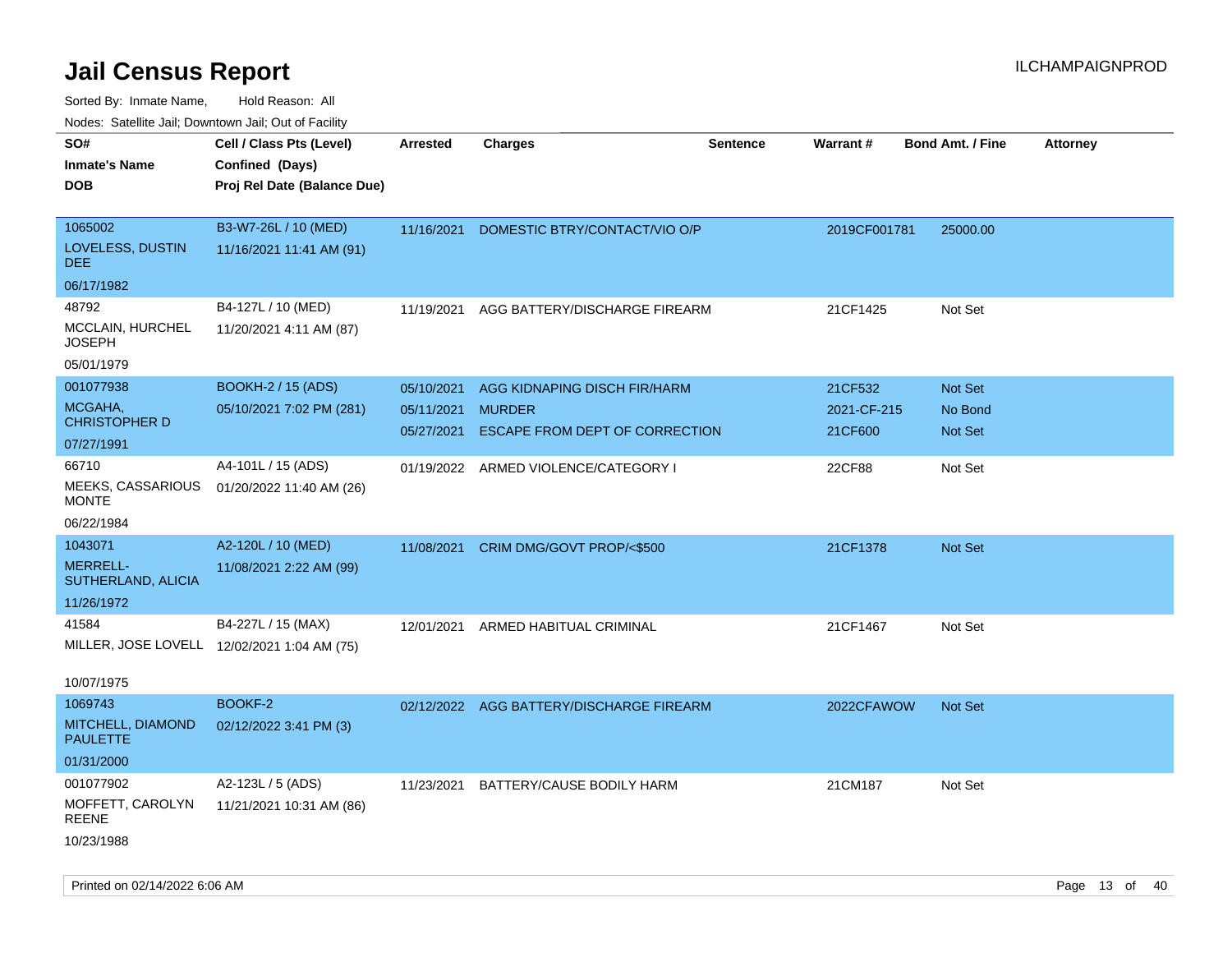Sorted By: Inmate Name, Hold Reason: All Nodes: Satellite Jail; Downtown Jail; Out of Facility

| SO#<br><b>Inmate's Name</b><br><b>DOB</b>                        | Cell / Class Pts (Level)<br>Confined (Days)<br>Proj Rel Date (Balance Due) | Arrested                 | <b>Charges</b>                                                                                      | <b>Sentence</b> | Warrant#                         | <b>Bond Amt. / Fine</b>              | <b>Attorney</b> |
|------------------------------------------------------------------|----------------------------------------------------------------------------|--------------------------|-----------------------------------------------------------------------------------------------------|-----------------|----------------------------------|--------------------------------------|-----------------|
| 39106<br>Junior                                                  | B3-W3-11U / 10 (MED)<br>MOORE, ANDREW LEE, 10/12/2021 1:02 AM (126)        | 10/12/2021               | DOMESTIC BATTERY/OTHER PRIOR                                                                        |                 | 21CF1217                         | Not Set                              |                 |
| 04/12/1973                                                       | 4/10/2022 (0.00)                                                           |                          |                                                                                                     |                 |                                  |                                      |                 |
| 1007239<br>MOORE, ANDREW<br><b>VIRGIL</b><br>08/20/1972          | B4-225U / 10 (MED)<br>12/29/2021 8:40 PM (48)                              | 12/29/2021               | <b>DOMESTIC BATTERY</b>                                                                             | 3y (DOC)        | 21CF1607                         | Not Set                              |                 |
| 539294                                                           | B1-104U / 10 (MED)                                                         |                          |                                                                                                     |                 |                                  |                                      |                 |
| MOSLEY, JAMES<br><b>CALVIN</b>                                   | 01/11/2022 9:43 PM (35)                                                    | 01/11/2022               | AGG DUI/NO VALID DL<br>01/11/2022 PAROLE REVOCATION                                                 |                 | 22CF49<br>CH2200227              | Not Set<br>No Bond                   |                 |
| 12/11/1985                                                       |                                                                            |                          |                                                                                                     |                 |                                  |                                      |                 |
| 522328<br>MOSLEY, VINCENT<br><b>DONZEL</b><br>09/27/1985         | A3-216U<br>02/10/2022 11:27 AM (5)                                         |                          | 02/10/2022 FELON POSS/USE FIREARM PRIOR                                                             |                 | 22CF170                          | No Bond                              |                 |
| 1068163                                                          | BOOKH-3                                                                    |                          | 02/13/2022 AGG DUI/ACCIDENT/BODILY HARM                                                             |                 | 22CFAWOW                         | <b>Not Set</b>                       |                 |
| NAVARRETE, CARLOS<br><b>BELLOA, Junior</b><br>09/07/1997         | 02/13/2022 12:28 PM (2)                                                    | 02/13/2022<br>02/13/2022 | 02/13/2022 IMPROPER TRAFFIC LANE USAGE<br>DRIVING ON REVOKED LICENSE<br>DRVG UNDER INFLU OF ALCOHOL |                 | 22TRAWOW<br>22TRAWOW<br>22DTAWOW | Not Set<br><b>Not Set</b><br>Not Set |                 |
| 001078517<br>NELSON, RORY<br><b>DEMOND</b><br>08/14/1984         | B1-102L / 15 (MAX)<br>10/19/2021 3:55 AM (119)                             | 10/19/2021               | ATTEMPT (FIRST DEGREE MURDER)                                                                       |                 | 21CF1267                         | Not Set                              |                 |
| 1073913<br><b>OSBORNE, NICHOLE</b><br><b>MARIE</b><br>06/22/1979 | BOOKF-2<br>02/12/2022 12:50 PM (3)                                         |                          | 02/12/2022 AGGRAVATED BATTERY                                                                       |                 | 22CFAWOW                         | Not Set                              |                 |
| 1074169<br>PANZER, IAN RICHARD                                   | B3-W4-16L / 10 (MED)<br>12/21/2021 2:24 PM (56)                            | 12/21/2021               | AGGRAVATED DOMESTIC BATTERY                                                                         |                 | 21CF1567                         | Not Set                              |                 |

07/04/1988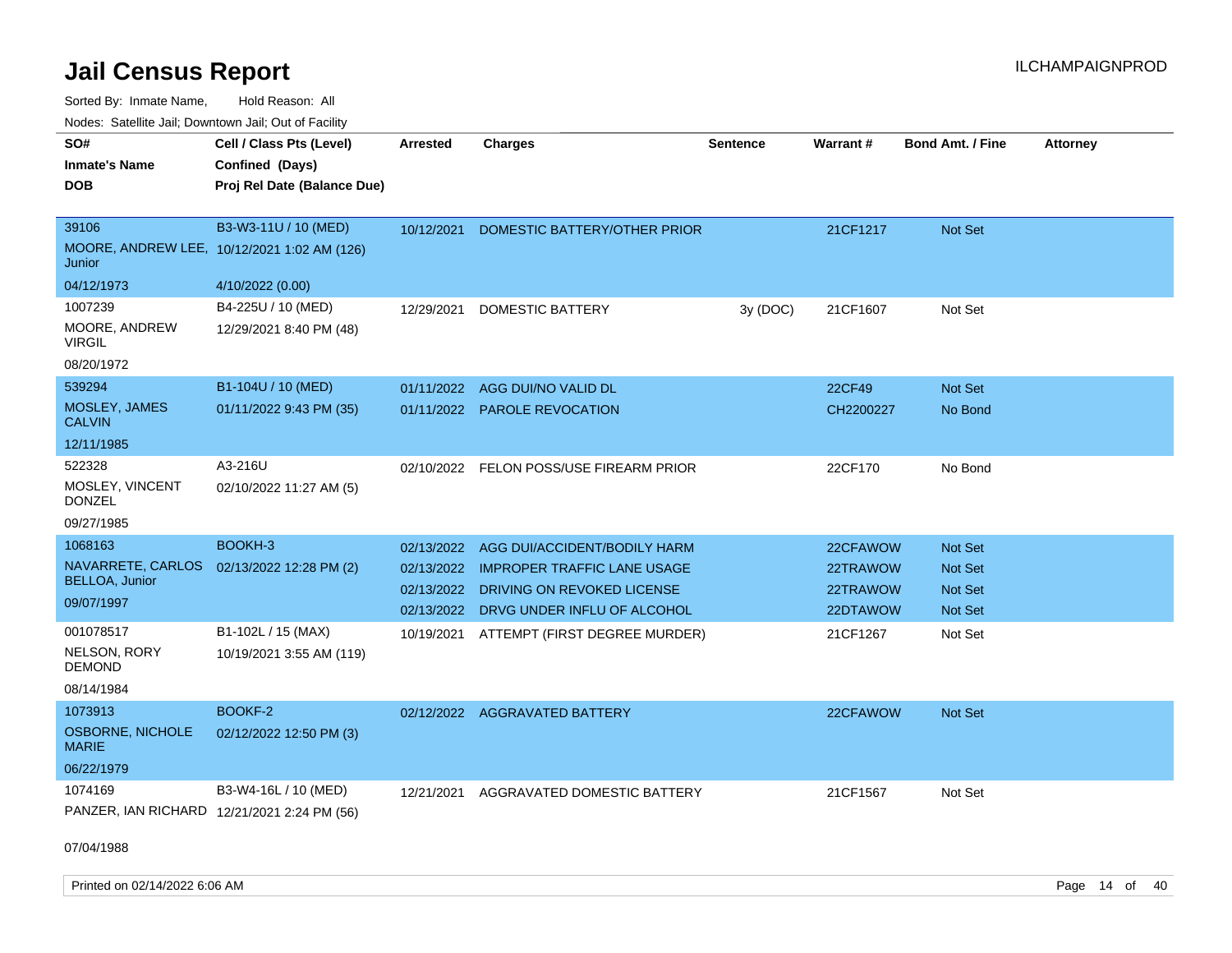Sorted By: Inmate Name, Hold Reason: All Nodes: Satellite Jail; Downtown Jail; Out of Facility

| Todoo: Catolino can, Bomnomii can, Oat of Faoint<br>SO#<br><b>Inmate's Name</b><br><b>DOB</b> | Cell / Class Pts (Level)<br>Confined (Days)<br>Proj Rel Date (Balance Due) | Arrested           | <b>Charges</b>                            | <b>Sentence</b> | <b>Warrant#</b> | <b>Bond Amt. / Fine</b> | <b>Attorney</b> |
|-----------------------------------------------------------------------------------------------|----------------------------------------------------------------------------|--------------------|-------------------------------------------|-----------------|-----------------|-------------------------|-----------------|
| 1030954                                                                                       | B4-223U / 15 (MAX)                                                         |                    | 01/14/2022 ARMED VIOLENCE/CATEGORY I      |                 | 22CF76          | <b>Not Set</b>          |                 |
| PETTIGREW.<br><b>MALCOME JAMIESON</b>                                                         | 01/15/2022 4:35 AM (31)                                                    |                    | 01/14/2022 MFG/DEL CANNABIS/10-30 GRAMS   |                 | 2020CF9         | 15000.00                |                 |
| 02/20/1995                                                                                    |                                                                            |                    |                                           |                 |                 |                         |                 |
| 1008308                                                                                       | A4-105L / 10 (ADS)                                                         | 01/30/2022         | AGG BTRY/GREAT BOD HARM/60+               |                 | 22CF131         | No Bond                 |                 |
| PETTIGREW, MARIO<br><b>TRAVINIO</b>                                                           | 01/30/2022 6:15 AM (16)                                                    | 01/30/2022 ASSAULT |                                           |                 | 19CM364         | 4000.00                 |                 |
| 08/11/1992                                                                                    |                                                                            |                    |                                           |                 |                 |                         |                 |
| 1059512                                                                                       | A3-111L / 10 (MED)                                                         |                    | 02/07/2022 PROBATION VIOLATION            |                 | 19CF589         | Not Set                 |                 |
| PHILLIPS, LAMAR<br><b>DESHAWN</b>                                                             | 02/06/2022 6:51 PM (9)                                                     |                    |                                           |                 |                 |                         |                 |
| 04/02/1996                                                                                    |                                                                            |                    |                                           |                 |                 |                         |                 |
| 1056593                                                                                       | BOOKF-3                                                                    | 02/13/2022         | <b>BURGLARY</b>                           |                 | 2022CFAWOW      | Not Set                 |                 |
| PHILLIPS, TERRENCE<br><b>SHAMAR</b>                                                           | 02/13/2022 5:40 PM (2)                                                     | 02/13/2022         | CRIMINAL DAMAGE/\$10K-100K                |                 | 2022CFAWOW      | Not Set                 |                 |
| 11/10/1995                                                                                    |                                                                            | 02/13/2022         | RESIST/OBSTRUCTING A PEACE OFFICEF        |                 | 2022CFAWOW      | Not Set                 |                 |
| 51568                                                                                         | BOOKH-3                                                                    | 02/14/2022         | <b>AGGRAVATED DOMESTIC BATTERY</b>        |                 | 22CFAWOW        | <b>Not Set</b>          |                 |
| PICKENS, TRAVON<br><b>MONROE</b>                                                              | 02/14/2022 1:54 AM (1)                                                     |                    | 02/14/2022 CRIM DAMAGE TO PROPERTY <\$500 |                 | 22CFAWOW        | Not Set                 |                 |
| 02/01/1978                                                                                    |                                                                            |                    |                                           |                 |                 |                         |                 |
| 001078841                                                                                     | BOOKH-3                                                                    |                    | 02/13/2022 AGG UNLAWFUL USE WEAPON/PERSON |                 | 2022CFAWOW      | Not Set                 |                 |
| PIERRE, JALEN JAMES 02/13/2022 12:47 AM (2)                                                   |                                                                            |                    |                                           |                 |                 |                         |                 |
| 06/07/2002                                                                                    |                                                                            |                    |                                           |                 |                 |                         |                 |
| 999352                                                                                        | B4-225L / 10 (MED)                                                         | 09/09/2021         | <b>VIOLATE OP/OTHER PRIOR</b>             | 2y (DOC)        |                 | Not Set                 |                 |
| PIRLOT, JUSTIN LEE                                                                            | 09/09/2021 11:28 AM (159)                                                  | 10/23/2021         | FALSE REPORT OF OFFENSE                   |                 | 2019CF836       | 5000.00                 |                 |
| 11/08/1982                                                                                    |                                                                            |                    |                                           |                 |                 |                         |                 |
| 001078769                                                                                     | BOOKH-7                                                                    |                    | 02/12/2022 DOMESTIC BATTERY               |                 | 2022DV000011    | 3000.00                 |                 |
| PIRTLE, JARVIS<br><b>JERRELL</b>                                                              | 02/12/2022 6:49 PM (3)                                                     |                    |                                           |                 |                 |                         |                 |
| 06/15/1990                                                                                    |                                                                            |                    |                                           |                 |                 |                         |                 |

Printed on 02/14/2022 6:06 AM Page 15 of 40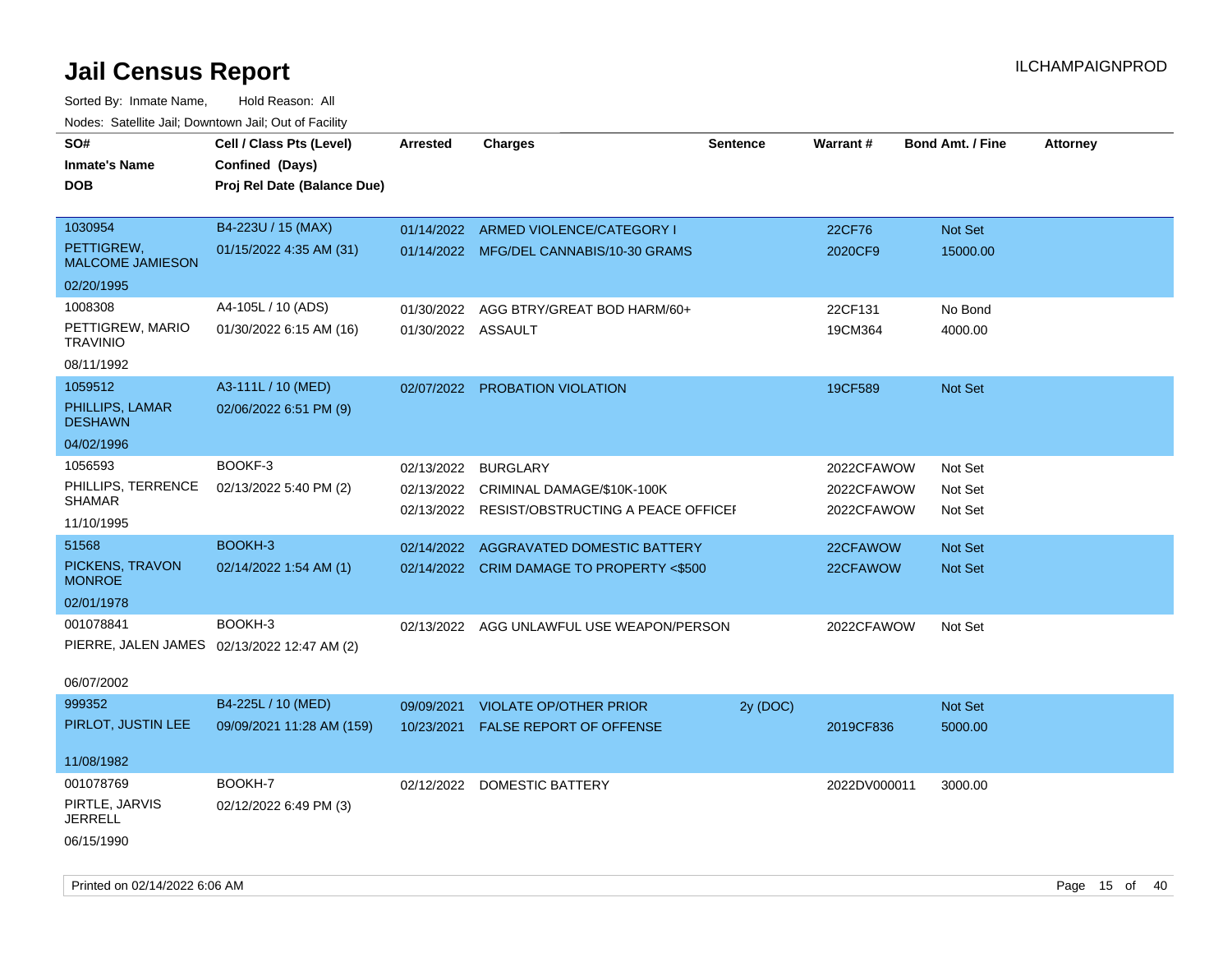| <b>NOULD:</b> Catoline can, Downtown can, Out of Fability |                                                                            |                          |                                                              |                     |                     |                         |                 |
|-----------------------------------------------------------|----------------------------------------------------------------------------|--------------------------|--------------------------------------------------------------|---------------------|---------------------|-------------------------|-----------------|
| SO#<br><b>Inmate's Name</b><br><b>DOB</b>                 | Cell / Class Pts (Level)<br>Confined (Days)<br>Proj Rel Date (Balance Due) | <b>Arrested</b>          | <b>Charges</b>                                               | <b>Sentence</b>     | Warrant#            | <b>Bond Amt. / Fine</b> | <b>Attorney</b> |
| 001078799<br>PURNELL, MARKISE<br><b>MONROE</b>            | A4-105U / 10 (MED)<br>01/27/2022 9:50 AM (19)                              |                          | 01/27/2022 FIREARM/FOID INVALID/NOT ELIG                     |                     | 22CF116             | <b>Not Set</b>          |                 |
| 07/13/2002                                                |                                                                            |                          |                                                              |                     |                     |                         |                 |
| 001078669<br>RANGEL, ADRIAN                               | B3-W3-10L / 10 (MED)<br>12/10/2021 12:53 AM (67)                           | 12/10/2021               | AGG DISCHARGE FIREARM/BLDG/SCH                               |                     | 21CF1507            | Not Set                 |                 |
| 11/25/2000                                                |                                                                            |                          |                                                              |                     |                     |                         |                 |
| 1069524<br>RAY-DAVIS, KAMARI<br><b>DAYVON</b>             | B3-W3-12L / 10 (MED)<br>08/09/2021 2:44 AM (190)                           | 08/08/2021               | MFG/DEL CANNABIS/30-500 GRAMS                                |                     | 21CF953             | <b>Not Set</b>          |                 |
| 03/30/2000                                                |                                                                            |                          |                                                              |                     |                     |                         |                 |
| 45473<br>REXROAD, CALVIN<br>ALLEN                         | B2-T1-04L / 15 (SPH)<br>11/23/2021 6:27 PM (84)                            | 11/23/2021<br>11/23/2021 | CHIL SEX OFFEN/RESIDE DAY CARE<br>VIOLATE SEX OFFENDER REGIS |                     | 21CF1275<br>21CF546 | 10000.00<br>50000.00    |                 |
| 10/04/1970                                                |                                                                            |                          |                                                              |                     |                     |                         |                 |
| 979485                                                    | B2-T4-16L / 15 (SPH)                                                       | 03/12/2021               | <b>PRED CRIM SEX ASLT/VICTIM &lt;13</b>                      |                     | 21CF282             | <b>Not Set</b>          |                 |
| RODRIGUEZ, JOSHUA<br><b>ANTHONY</b>                       | 03/12/2021 1:57 PM (340)                                                   |                          |                                                              |                     |                     |                         |                 |
| 04/06/1990                                                |                                                                            |                          |                                                              |                     |                     |                         |                 |
| 61330                                                     | B4-123L / 15 (MAX)                                                         | 12/01/2021               | ARMED HABITUAL CRIMINAL                                      |                     | 21CF1473            | Not Set                 |                 |
| RUFFIN, JONATHON<br><b>CECIL</b>                          | 12/01/2021 5:34 AM (76)                                                    | 12/01/2021               | PAROLE REVOCATION                                            |                     | CH2107545           | No Bond                 |                 |
| 05/10/1984                                                |                                                                            |                          |                                                              |                     |                     |                         |                 |
| 1071161<br><b>SANDERS, MARKELL</b><br><b>LAMAR</b>        | B4-124L / 15 (MAX)<br>08/18/2021 6:18 PM (181)                             | 08/18/2021               | DELIVERY OF OR POSSESSION OF W/INT                           |                     | 21CF1008            | No Bond                 |                 |
| 02/02/2000                                                |                                                                            |                          |                                                              |                     |                     |                         |                 |
| 1047469                                                   | B3-W5-18L / 10 (MED)                                                       | 07/03/2021               | CRIMINAL SEX ASSAULT/CONSENT                                 | 2y/6m (DOC) 21CF773 |                     | Not Set                 |                 |
| ALLEN                                                     | SCHINDLER, RICHARD 07/03/2021 10:25 PM (227)                               |                          |                                                              |                     |                     |                         |                 |
| 10/16/1979                                                |                                                                            |                          |                                                              |                     |                     |                         |                 |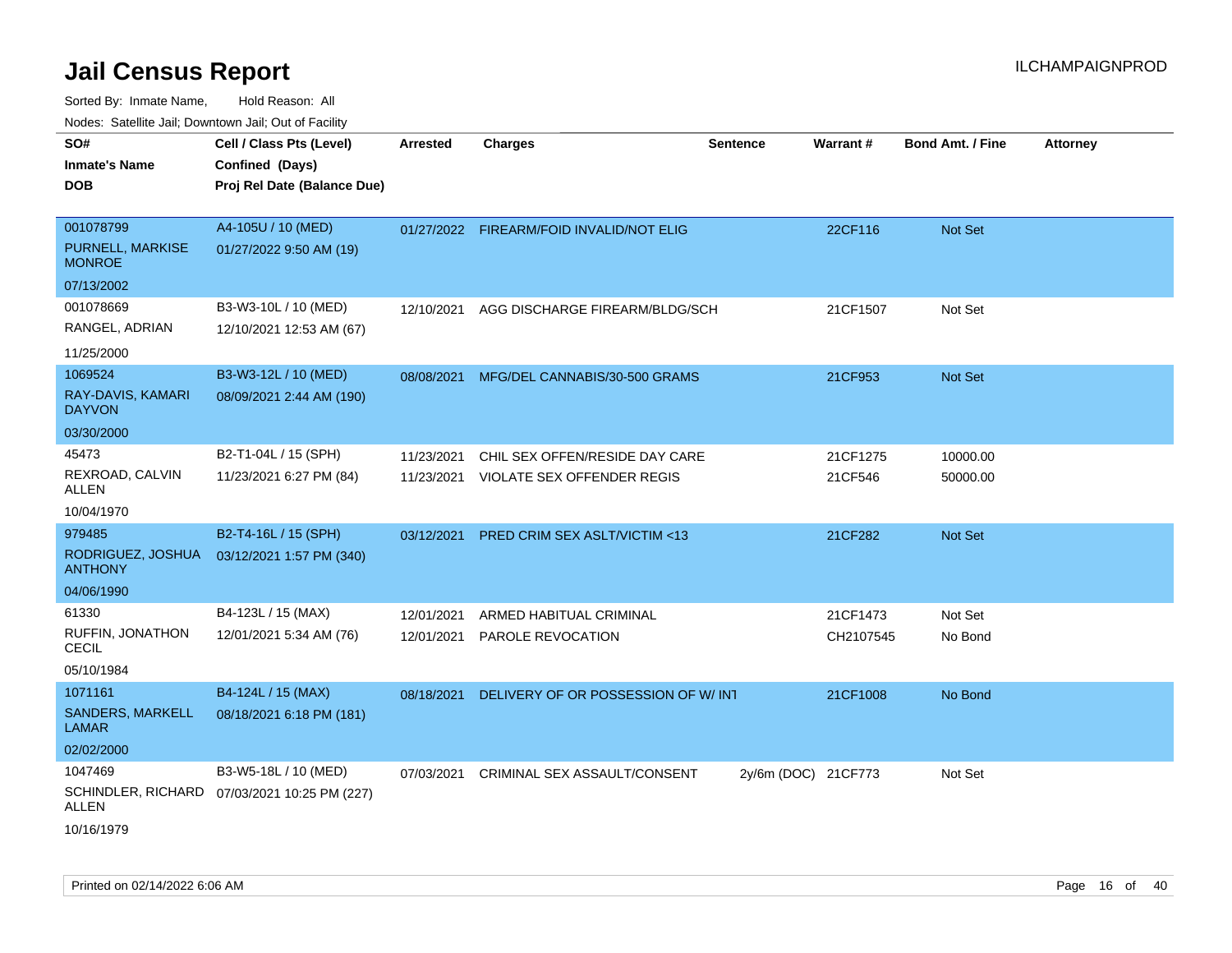| SO#                                 | Cell / Class Pts (Level)                    | <b>Arrested</b> | <b>Charges</b>                           | <b>Sentence</b> | <b>Warrant#</b> | Bond Amt. / Fine | <b>Attorney</b> |
|-------------------------------------|---------------------------------------------|-----------------|------------------------------------------|-----------------|-----------------|------------------|-----------------|
| <b>Inmate's Name</b>                | Confined (Days)                             |                 |                                          |                 |                 |                  |                 |
| <b>DOB</b>                          | Proj Rel Date (Balance Due)                 |                 |                                          |                 |                 |                  |                 |
|                                     |                                             |                 |                                          |                 |                 |                  |                 |
| 1000820                             | A4-206L / 15 (ADS)                          |                 | 01/24/2022 FELON POSS/USE WEAPON/FIREARM |                 | 22CF105         | Not Set          |                 |
| SCHNEIDER, SONGAN<br><b>MICHAEL</b> | 01/24/2022 8:20 AM (22)                     |                 | 01/24/2022 AGGRAVATED DOMESTIC BATTERY   |                 | 21CF1433        | 25000.00         |                 |
|                                     |                                             |                 | 01/24/2022 DRIVING ON SUSPENDED LICENSE  |                 | 20TR2771        | 2500.00          |                 |
| 08/18/1992                          |                                             |                 |                                          |                 |                 |                  |                 |
| 001078748                           | B3-W4-13U / 10 (MED)                        | 01/10/2022      | <b>AGGRAVATED BATTERY</b>                |                 | 21CF151         | No Bond          |                 |
| <b>CURTIS</b>                       | SCHROEDER, JOSHUA 01/10/2022 9:34 AM (36)   |                 |                                          |                 |                 |                  |                 |
| 09/04/1980                          |                                             |                 |                                          |                 |                 |                  |                 |
| 001078698                           | B3-W1-04L / 5 (ADS)                         | 12/20/2021      | DIRECT CRIMINAL CONTEMPT                 |                 | 2019F44         | No Bond          |                 |
| SIDES, BRIAN KEITH                  | 12/20/2021 4:23 PM (57)                     |                 |                                          |                 |                 |                  |                 |
|                                     |                                             |                 |                                          |                 |                 |                  |                 |
| 12/08/1969                          |                                             |                 |                                          |                 |                 |                  |                 |
| 001078441                           | BOOKF-1 / 15 (ADS)                          | 10/01/2021      | ARMED HABITUAL CRIMINAL                  |                 | 21CF1182        | Not Set          |                 |
| SINGLETON, CORRIE<br><b>DERRELL</b> | 10/01/2021 12:36 PM (137)                   |                 | 12/20/2021 SPEEDING 26-34 MPH OVER LIMIT |                 | 2021TR2701      | 1000.00          |                 |
| 05/07/1983                          |                                             |                 |                                          |                 |                 |                  |                 |
| 001078765                           | B4-122U / 10 (MED)                          |                 | 01/13/2022 FELON POSS/USE WEAPON/FIREARM |                 | 22CF66          | Not Set          |                 |
|                                     | SMITH, COREY ADRIAN 01/13/2022 7:32 PM (33) |                 |                                          |                 |                 |                  |                 |
|                                     |                                             |                 |                                          |                 |                 |                  |                 |
| 09/01/1987                          |                                             |                 |                                          |                 |                 |                  |                 |
| 1038158                             | A3-114L / 10 (MED)                          |                 | 02/04/2022 CRIMINAL SEX ASSAULT/CONSENT  |                 | 22CF146         | Not Set          |                 |
| SMITH, RASHAD<br><b>JARECE</b>      | 02/04/2022 11:42 PM (11)                    |                 |                                          |                 |                 |                  |                 |
| 09/16/1995                          |                                             |                 |                                          |                 |                 |                  |                 |
| 504106                              | BOOKF-2                                     |                 | 02/11/2022 THEFT CON INTENT <\$500 PRIOR |                 | 2020CF001284    | 10000.00         |                 |
| SMITH, SHAMIRA                      | 02/11/2022 1:49 PM (4)                      |                 |                                          |                 |                 |                  |                 |
| <b>RENEE</b>                        |                                             |                 |                                          |                 |                 |                  |                 |
| 01/16/1984                          |                                             |                 |                                          |                 |                 |                  |                 |
| 001077770                           | A1-226L / 5 (MIN)                           |                 | 01/06/2022 RESIDENTIAL BURGLARY          |                 | 21CF319         | Not Set          |                 |
|                                     | STOFFLE, KELLY ANNE 01/06/2022 3:14 PM (40) |                 |                                          |                 |                 |                  |                 |
|                                     |                                             |                 |                                          |                 |                 |                  |                 |
| 04/12/1989                          |                                             |                 |                                          |                 |                 |                  |                 |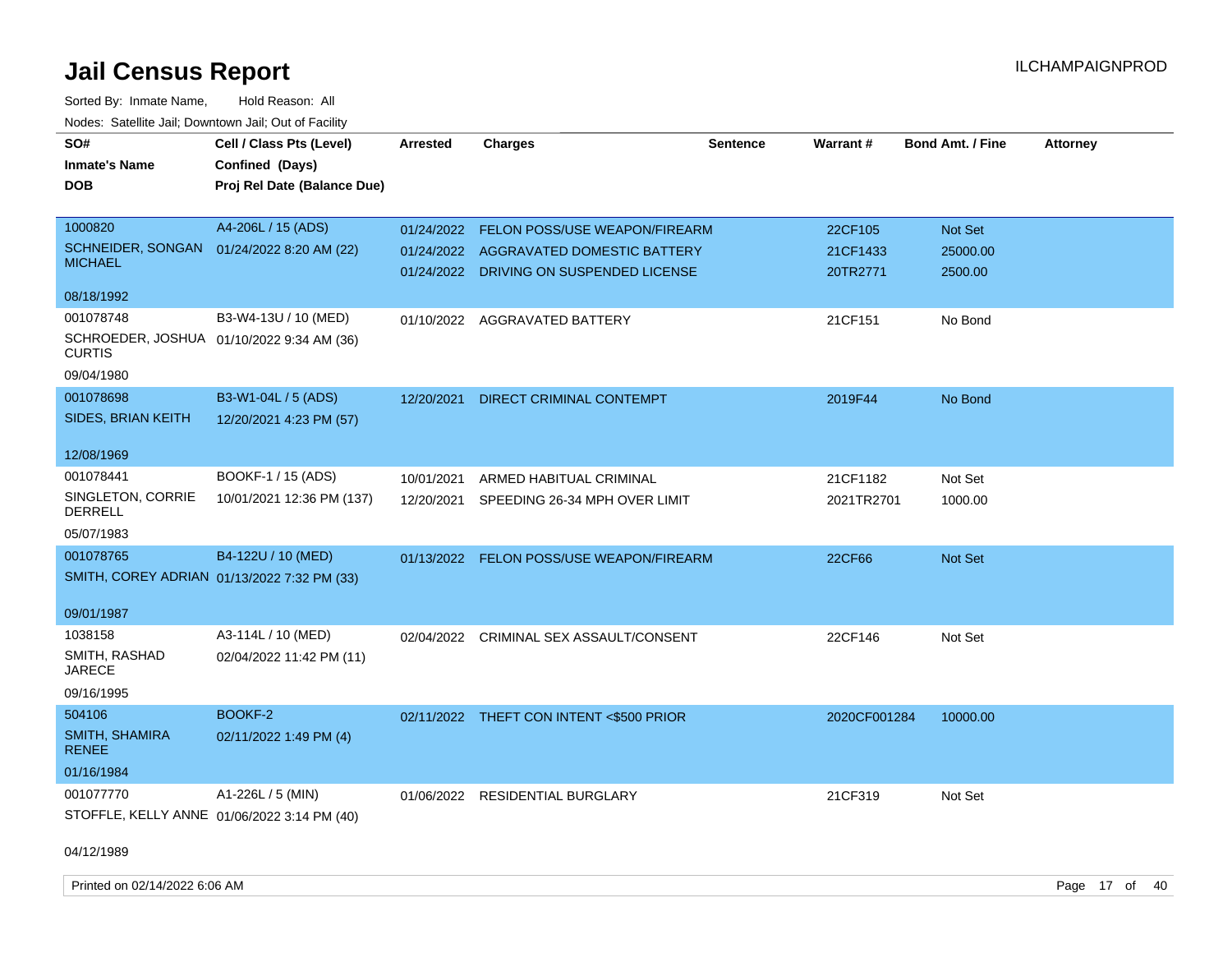Sorted By: Inmate Name, Hold Reason: All Nodes: Satellite Jail; Downtown Jail; Out of Facility

| roaco. Catolino dall, Downtown dall, Out of Fability |                             |            |                                      |                 |                 |                         |                 |
|------------------------------------------------------|-----------------------------|------------|--------------------------------------|-----------------|-----------------|-------------------------|-----------------|
| SO#                                                  | Cell / Class Pts (Level)    | Arrested   | Charges                              | <b>Sentence</b> | <b>Warrant#</b> | <b>Bond Amt. / Fine</b> | <b>Attorney</b> |
| <b>Inmate's Name</b>                                 | Confined (Days)             |            |                                      |                 |                 |                         |                 |
| <b>DOB</b>                                           | Proj Rel Date (Balance Due) |            |                                      |                 |                 |                         |                 |
|                                                      |                             |            |                                      |                 |                 |                         |                 |
| 38305                                                | B2-T2-06L / 10 (SPH)        |            | 03/18/2020 CRIMINAL SEXUAL ABUSE     |                 | 20CF-343        | 500000.00               |                 |
| STOVER, JOSH<br><b>ANDREW</b>                        | 03/18/2020 10:24 AM (699)   |            |                                      |                 |                 |                         |                 |
| 08/18/1973                                           |                             |            |                                      |                 |                 |                         |                 |
| 001078182                                            | B3-W2-06L / 5 (MIN)         | 12/20/2021 | DRIVING ON REVOKED LICENSE           |                 | 2021CF800       | No Bond                 |                 |
| STRONG, KEVIN<br>GARDNER                             | 12/20/2021 4:34 PM (57)     |            |                                      |                 |                 |                         |                 |
| 02/12/1963                                           | 3/19/2022 (0.00)            |            |                                      |                 |                 |                         |                 |
| 1062701                                              | B1-107L / 15 (MAX)          |            | 01/20/2022 UNLAWFUL USE OF A WEAPON  | 10y (DOC)       | 2021CF114       | No Bond                 |                 |
| TAYLOR, CODY EARL                                    | 01/20/2022 11:31 AM (26)    |            |                                      |                 |                 |                         |                 |
|                                                      |                             |            |                                      |                 |                 |                         |                 |
| 10/22/1997                                           |                             |            |                                      |                 |                 |                         |                 |
| 962484                                               | A3-113L / 10 (ADS)          | 12/29/2021 | AGGRAVATED DOMESTIC BATTERY          |                 | 21CF1608        | Not Set                 |                 |
| <b>TAYLOR, VINCENT</b><br><b>REGINALD</b>            | 12/29/2021 7:23 AM (48)     |            |                                      |                 |                 |                         |                 |
| 11/03/1988                                           |                             |            |                                      |                 |                 |                         |                 |
| 1000614                                              | <b>BOOKH-8 / 15 (SPH)</b>   |            | 01/12/2022 AGGRAVATED BATTERY        | 3y (DOC)        | 2018CF376       | No Bond                 |                 |
| <b>TESTER, TIMOTHY</b><br>RAY.                       | 01/12/2022 3:38 PM (34)     |            |                                      |                 |                 |                         |                 |
| 06/08/1992                                           |                             |            |                                      |                 |                 |                         |                 |
| 001078471                                            | B4-221U / 10 (MED)          | 10/11/2021 | AGG UUW/VEHICLE/<21                  |                 | 21CF1210        | 100.00                  |                 |
| THATCH, OMARION<br><b>DIAMONTE</b>                   | 10/11/2021 1:26 AM (127)    |            |                                      |                 |                 |                         |                 |
| 09/05/2003                                           |                             |            |                                      |                 |                 |                         |                 |
| 32058                                                | B4-123U / 15 (MAX)          | 06/14/2021 | <b>AGG DISCH FIREARM</b>             |                 | 21CF690         | <b>Not Set</b>          |                 |
| THOMPSON, STEVEN<br>ONEAL                            | 06/14/2021 6:44 AM (246)    |            |                                      |                 |                 |                         |                 |
| 03/14/1969                                           |                             |            |                                      |                 |                 |                         |                 |
| 001078792                                            | A4-203L / 15 (ADS)          | 01/24/2022 | <b>FUGITIVE FROM JUSTICE</b>         |                 | 22CF99          | Not Set                 |                 |
| TRAMBLE, TOM                                         | 01/24/2022 10:24 AM (22)    | 01/24/2022 | <b>FUGITIVE FROM JUSTICE</b>         |                 | 22CF100         | Not Set                 |                 |
| <b>MARCUS</b>                                        |                             |            | 01/24/2022 ARMED VIOLENCE/CATEGORY I |                 | 22CF101         | Not Set                 |                 |
| 02/28/1985                                           |                             |            |                                      |                 |                 |                         |                 |

Printed on 02/14/2022 6:06 AM Page 18 of 40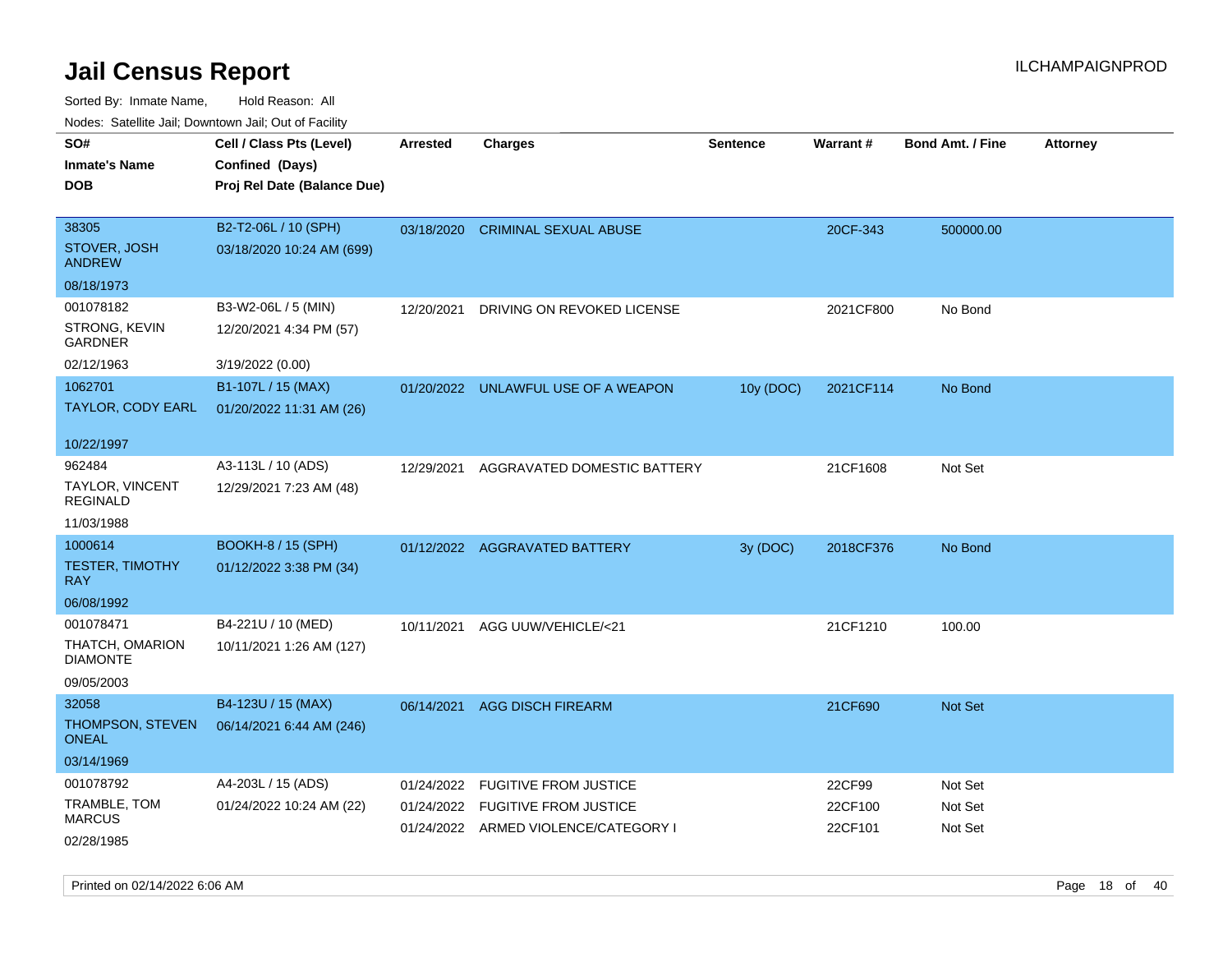Sorted By: Inmate Name, Hold Reason: All

| Nodes: Satellite Jail; Downtown Jail; Out of Facility |                                                                            |                 |                                         |                 |            |                  |                 |
|-------------------------------------------------------|----------------------------------------------------------------------------|-----------------|-----------------------------------------|-----------------|------------|------------------|-----------------|
| SO#<br><b>Inmate's Name</b><br><b>DOB</b>             | Cell / Class Pts (Level)<br>Confined (Days)<br>Proj Rel Date (Balance Due) | <b>Arrested</b> | <b>Charges</b>                          | <b>Sentence</b> | Warrant#   | Bond Amt. / Fine | <b>Attorney</b> |
|                                                       |                                                                            |                 |                                         |                 |            |                  |                 |
| 32910                                                 | B3-W1-01U / 10 (MED)                                                       | 10/04/2021      | DOM BTRY/HARM/1-2 PRECONV               |                 | 21CF1189   | Not Set          |                 |
| <b>TULL, CHRISTOPHER</b><br><b>MICHAEL</b>            | 10/04/2021 10:53 PM (134)                                                  |                 |                                         |                 |            |                  |                 |
| 04/02/1971                                            |                                                                            |                 |                                         |                 |            |                  |                 |
| 001078836                                             | BOOKH-3                                                                    | 02/11/2022      | UNLAWFUL RESTRAINT                      |                 | 17CF440    | 2500.00          |                 |
| TURNER, DEVONTE<br><b>EMANUEL</b>                     | 02/11/2022 4:40 PM (4)                                                     |                 | 02/11/2022 AGGRAVATED BATTERY           |                 | 16CF1335   | 2500.00          |                 |
| 04/08/1998                                            |                                                                            |                 |                                         |                 |            |                  |                 |
| 961786                                                | A4-206U / 15 (ADS)                                                         |                 | 01/24/2022 ARMED HABITUAL CRIMINAL      |                 | 22CF104    | Not Set          |                 |
| <b>WARREN, DESIE</b><br><b>ARNEZ</b>                  | 01/24/2022 7:23 AM (22)                                                    |                 |                                         |                 |            |                  |                 |
| 04/28/1988                                            |                                                                            |                 |                                         |                 |            |                  |                 |
| 1070737                                               | A1-126L / 15 (MAX)                                                         | 10/14/2021      | AGG KIDNAPG/<13/INTEL DISABL            | (DHS)           | 2020CF418  | 250000.00        |                 |
| <b>WASHINGTON.</b><br><b>JASTINA VIRGINIA</b>         | 10/14/2021 12:02 PM (124)                                                  |                 |                                         |                 |            |                  |                 |
| 04/11/2000                                            |                                                                            |                 |                                         |                 |            |                  |                 |
| 1040925                                               | BOOKH-3                                                                    | 02/13/2022      | AVOID TRAFFIC CONTROL SIGNAL            |                 | 2022TRAWOW | <b>Not Set</b>   |                 |
| <b>WEATHERALL,</b><br><b>JOHNNY EARL JAMES</b>        | 02/14/2022 12:52 AM (1)                                                    | 02/13/2022      | DRIVING/NO LICENSE/PERMIT/AGE           |                 | 2022TRAWOW | <b>Not Set</b>   |                 |
|                                                       |                                                                            | 02/13/2022      | POSSESSING A CONTROLLED SUBSTAND        |                 | 2022CFAWOW | Not Set          |                 |
| 04/29/1994                                            |                                                                            | 02/13/2022      | POSSESS LOOK-ALIKE SUB/1ST              |                 | 2022CFAWOW | <b>Not Set</b>   |                 |
| 977140                                                | B1-203L / 10 (MED)                                                         | 10/24/2021      | ARMED HABITUAL CRIMINAL                 |                 | 21CF1289   | Not Set          |                 |
| <b>WEBSTER, DERRIAL</b><br><b>DEVON</b>               | 10/24/2021 2:46 AM (114)                                                   |                 |                                         |                 |            |                  |                 |
| 01/14/1990                                            |                                                                            |                 |                                         |                 |            |                  |                 |
| 001078328                                             | B1-207U / 15 (MAX)                                                         | 08/30/2021      | FELON POSS/USE WEAPON/FIREARM           |                 | 21CF1045   | <b>Not Set</b>   |                 |
| WHITE, JUSTIN<br><b>STEVEN</b>                        | 08/30/2021 10:48 AM (169)                                                  |                 |                                         |                 |            |                  |                 |
| 10/25/1995                                            |                                                                            |                 |                                         |                 |            |                  |                 |
| 1075313                                               | A4-205U / 15 (ADS)                                                         | 01/29/2022      | POSSESSION OF STOLEN FIREARM            |                 | 22CF132    | Not Set          |                 |
| <b>WILLIAMS, EARDIS</b>                               | 01/29/2022 1:23 AM (17)                                                    | 01/29/2022      | MFG/DEL CANNABIS/30-500 GRAMS           |                 | 20CF51     | 5000.00          |                 |
| ANTONIO, Junior<br>01/21/1999                         |                                                                            |                 | 01/29/2022 POSSESSION OF STOLEN FIREARM |                 | 20CF1048   | 500000.00        |                 |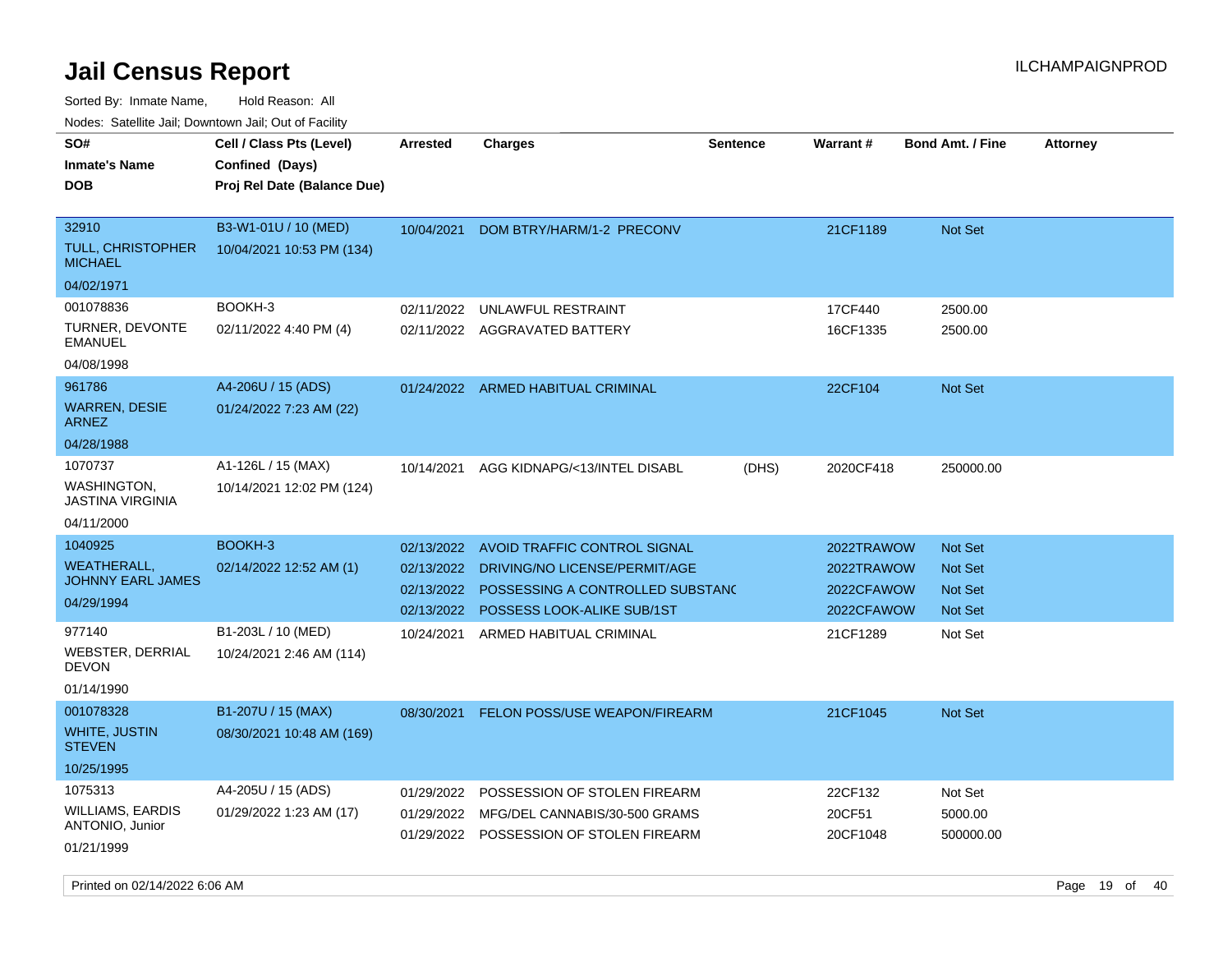Sorted By: Inmate Name, Hold Reason: All

| Nodes: Satellite Jail; Downtown Jail; Out of Facility |  |
|-------------------------------------------------------|--|
|                                                       |  |

| SO#<br><b>Inmate's Name</b><br><b>DOB</b>             | Cell / Class Pts (Level)<br>Confined (Days)<br>Proj Rel Date (Balance Due) | <b>Arrested</b>   | <b>Charges</b>                           | <b>Sentence</b> | Warrant#      | <b>Bond Amt. / Fine</b> | <b>Attorney</b> |
|-------------------------------------------------------|----------------------------------------------------------------------------|-------------------|------------------------------------------|-----------------|---------------|-------------------------|-----------------|
| 1049234<br><b>WILLIAMS, KHAMRON</b><br><b>MARCELL</b> | A4-102L / 10 (MED)<br>01/22/2022 9:30 AM (24)                              |                   | 01/22/2022 AGGRAVATED DOMESTIC BATTERY   |                 | <b>22CF94</b> | <b>Not Set</b>          |                 |
| 08/15/1995                                            |                                                                            |                   |                                          |                 |               |                         |                 |
| 1019420                                               | B1-105L / 10 (MED)                                                         | 12/14/2021        | METH MANUFACTURING/15<100 GR             | 8y (DOC)        | 21CF205       | No Bond                 |                 |
| WILLIAMS,<br><b>MARSHAWN ANTONIO</b>                  | 12/14/2021 1:56 PM (63)                                                    |                   |                                          |                 |               |                         |                 |
| 06/02/1994                                            |                                                                            |                   |                                          |                 |               |                         |                 |
| 638552                                                | B2-T2-08L / 5 (SPH)                                                        | 10/07/2021        | CHILD PORNOGRAPHY/PHOTOGRAPH             |                 | 2021CF1207    | No Bond                 |                 |
| <b>WILLIAMS, MICHAEL</b><br><b>JAMES</b>              | 10/07/2021 12:20 PM (131)                                                  |                   |                                          |                 |               |                         |                 |
| 03/29/1964                                            |                                                                            |                   |                                          |                 |               |                         |                 |
| 1066370                                               | B1-101L / 15 (MAX)                                                         | 07/28/2021        | ARMED VIOLENCE/CATEGORY III              |                 | 2021 CF 882   | Not Set                 |                 |
| <b>WILLIAMS, REONTE</b><br><b>REMIR</b>               | 07/28/2021 5:40 AM (202)                                                   |                   |                                          |                 |               |                         |                 |
| 05/14/1999                                            |                                                                            |                   |                                          |                 |               |                         |                 |
| 1051953                                               | A2-221L / 10 (MED)                                                         | 02/02/2022        | DOMESTIC BATTERY/OTHER PRIOR             |                 | 22CF144       | <b>Not Set</b>          |                 |
| <b>WINSTON, ALYSSIA</b><br><b>LETEECE</b>             | 02/02/2022 4:29 AM (13)                                                    |                   |                                          |                 |               |                         |                 |
| 03/17/1996                                            |                                                                            |                   |                                          |                 |               |                         |                 |
| 511006                                                | A3-216L                                                                    | 02/10/2022        | FELON POSS/USE FIREARM PRIOR             |                 | 22CF171       | No Bond                 |                 |
| <b>WINTERS, ANDRE</b><br><b>TERRELL</b>               | 02/10/2022 11:09 AM (5)                                                    |                   |                                          |                 |               |                         |                 |
| 02/06/1986                                            |                                                                            |                   |                                          |                 |               |                         |                 |
| 972160                                                | B1-206U / 10 (MED)                                                         |                   | 01/11/2022 AGG DOMESTIC BATTERY/STRANGLE | 3y (DOC)        | 21-CF-917     | <b>Not Set</b>          |                 |
| <b>WOOD, ANTONIO</b>                                  | 01/11/2022 5:14 PM (35)                                                    |                   |                                          |                 |               |                         |                 |
| 10/16/1981                                            |                                                                            |                   |                                          |                 |               |                         |                 |
| <b>Total Satellite Jail: 153</b>                      |                                                                            | <b>Males: 132</b> | Females: 21<br>Unknown: 0                |                 |               |                         |                 |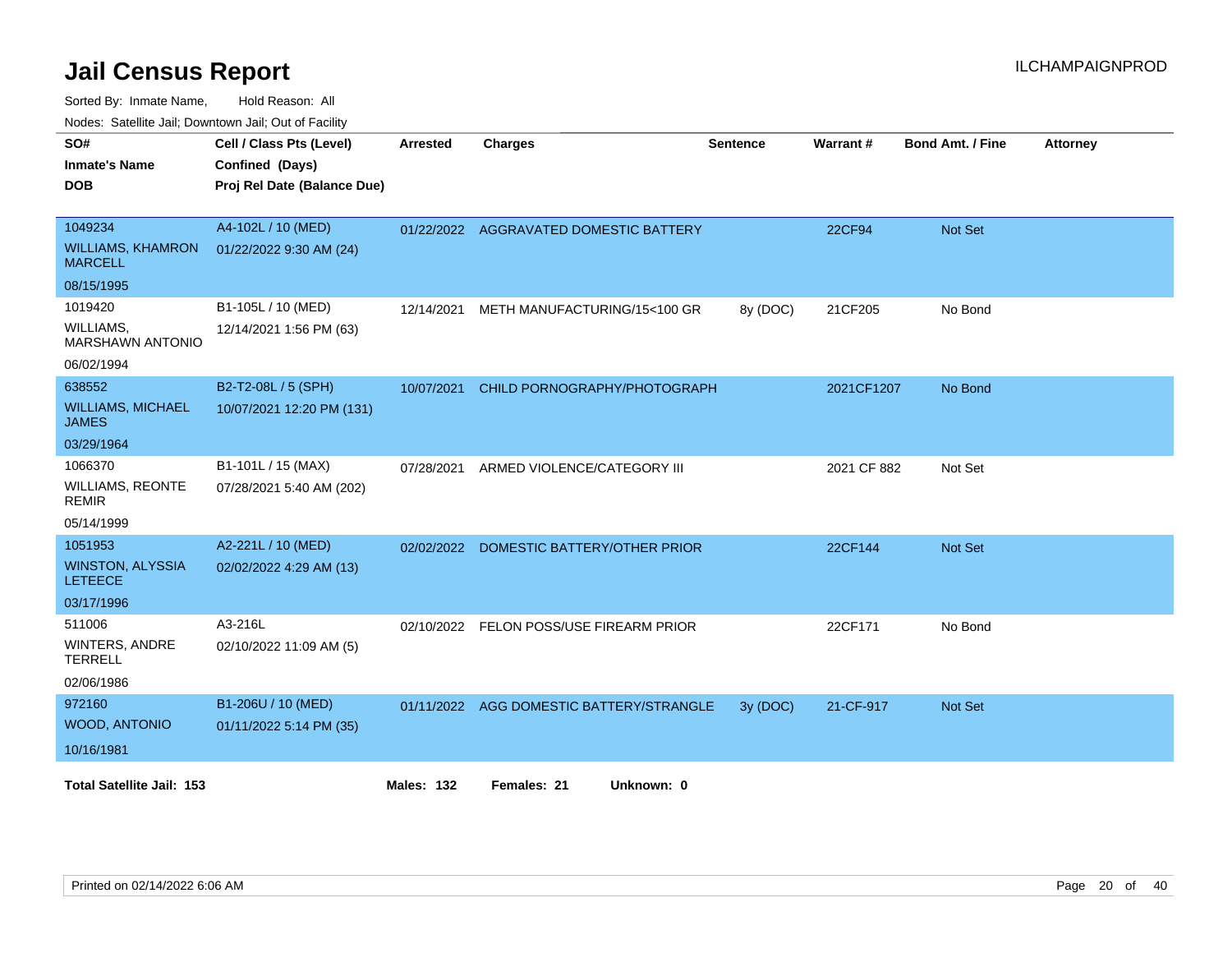| <b>Downtown Jail</b> |  |
|----------------------|--|
|                      |  |
|                      |  |

| SO#<br><b>Inmate's Name</b><br><b>DOB</b> | Cell / Class Pts (Level)<br>Confined (Days)<br>Proj Rel Date (Balance Due) | <b>Arrested</b> | <b>Charges</b>                    | <b>Sentence</b> | <b>Warrant#</b> | <b>Bond Amt. / Fine</b> | <b>Attorney</b> |
|-------------------------------------------|----------------------------------------------------------------------------|-----------------|-----------------------------------|-----------------|-----------------|-------------------------|-----------------|
| 1073165                                   | G4L / 5 (MIN)                                                              | 04/30/2021      | FORGERY/ISSUE/DELIVER DOCUMENT    |                 | 19CF143         | 75000.00                |                 |
| <b>ACKERMAN, CODY</b><br><b>JAMES</b>     | 04/30/2021 4:48 PM (291)                                                   | 04/30/2021      | <b>BURGLARY</b>                   |                 | 21CF516         | Not Set                 |                 |
| 02/01/1989                                |                                                                            | 05/03/2021      | FORGERY/ISSUE/DELIVER DOCUMENT    |                 | 2018CF689       | 2500.00 / 75.00         |                 |
| 1070569                                   | G9U / 5 (MIN)                                                              | 01/14/2022      | AGGRAVATED ASSAULT                |                 | 22CF75          | Not Set                 |                 |
| ARNDT, MICHAEL<br>Junior                  | 01/14/2022 11:32 PM (32)                                                   | 02/01/2022      | PROBATION VIOLATION               |                 | 20CF806         | Not Set                 |                 |
| 11/28/1971                                |                                                                            |                 |                                   |                 |                 |                         |                 |
| 001078621                                 | F5U / 10 (MED)                                                             | 12/23/2021      | <b>RESIDENTIAL BURGLARY</b>       |                 | 21CF1582        | <b>Not Set</b>          |                 |
|                                           | BAILEY, DANIEL SCOTT 12/23/2021 9:44 AM (54)                               | 01/14/2022      | <b>PROBATION VIOLATION</b>        |                 | 21CF1445        | Not Set                 |                 |
| 05/09/1999                                |                                                                            |                 |                                   |                 |                 |                         |                 |
| 969121                                    | I3 / 15 (SPH)                                                              | 11/25/2021      | <b>CRIM TRESPASS TO RESIDENCE</b> |                 | 21CF1444        | Not Set                 |                 |
| BECKLEY, ANTHONY<br><b>PATRICK</b>        | 11/25/2021 7:16 PM (82)                                                    |                 |                                   |                 |                 |                         |                 |
| 06/30/1989                                |                                                                            |                 |                                   |                 |                 |                         |                 |
| 517915                                    | C1L / 5 (MIN)                                                              | 08/03/2021      | <b>BURGLARY</b>                   |                 | 21CF289         | 20000.00                |                 |
| <b>BOXLEY, CHARLES</b><br><b>OMAR</b>     | 08/03/2021 2:18 PM (196)                                                   | 08/03/2021      | <b>BURGLARY</b>                   |                 | 21CF679         | 20000.00                |                 |
| 01/10/1985                                |                                                                            | 08/03/2021      | FORGERY/ISSUE/DELIVER DOCUMENT    |                 |                 | No Bond                 |                 |
| 1027929                                   | F6L / 15 (MAX)                                                             | 12/18/2021      | HOME INVASION/CAUSE INJURY        |                 | 21CF1560        | No Bond                 |                 |
| <b>BROUGHTON, MARK</b><br>ANTHONY, Junior | 12/18/2021 2:55 AM (59)                                                    |                 |                                   |                 |                 |                         |                 |
| 02/15/1990                                |                                                                            |                 |                                   |                 |                 |                         |                 |
| 1067476                                   | F5L / 10 (MED)                                                             | 11/13/2021      | AGG DOMESTIC BATTERY/STRANGLE     |                 | 20CF575         | 5000.00                 |                 |
| <b>BROWN, JAMES</b><br><b>BRONELL</b>     | 11/13/2021 2:35 AM (94)                                                    | 11/13/2021      | <b>RESIDENTIAL BURGLARY</b>       |                 | 21CF385         | 25000.00                |                 |
| 01/08/1996                                |                                                                            |                 |                                   |                 |                 |                         |                 |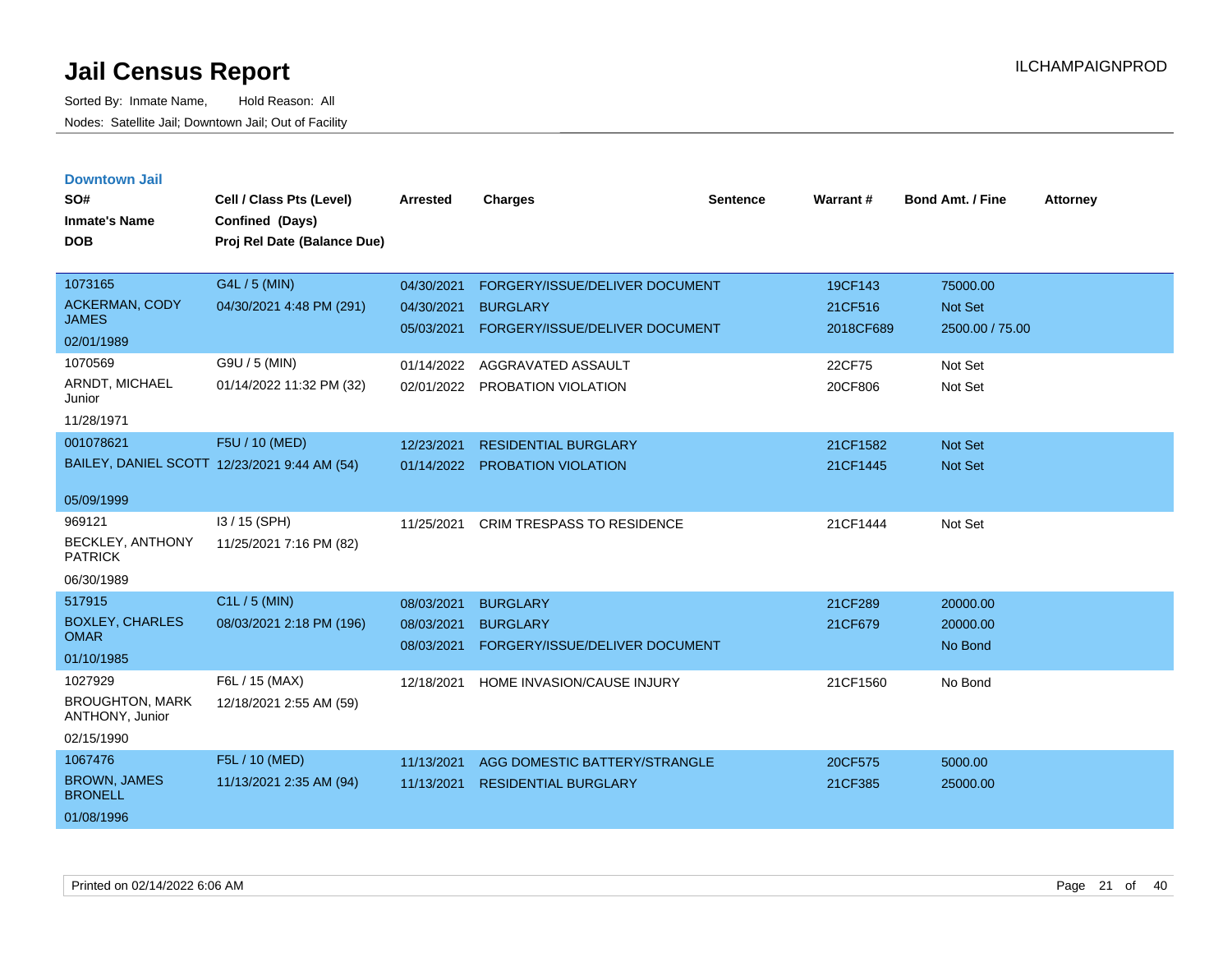Sorted By: Inmate Name, Hold Reason: All Nodes: Satellite Jail; Downtown Jail; Out of Facility

| SO#                                       | Cell / Class Pts (Level)                   | <b>Arrested</b> | <b>Charges</b>                          | <b>Sentence</b> | Warrant#   | <b>Bond Amt. / Fine</b> | <b>Attorney</b> |
|-------------------------------------------|--------------------------------------------|-----------------|-----------------------------------------|-----------------|------------|-------------------------|-----------------|
| <b>Inmate's Name</b>                      | Confined (Days)                            |                 |                                         |                 |            |                         |                 |
| <b>DOB</b>                                | Proj Rel Date (Balance Due)                |                 |                                         |                 |            |                         |                 |
|                                           |                                            |                 |                                         |                 |            |                         |                 |
| 995432<br><b>BROWN, JAVON</b>             | H5L / 10 (ADS)                             | 12/20/2021      | FAIL TO RPT WKLY/NO FIXED ADDR          |                 | 21CF1559   | Not Set                 |                 |
| <b>SHANTEZ</b>                            | 12/20/2021 2:06 AM (57)                    |                 |                                         |                 |            |                         |                 |
| 10/14/1991                                |                                            |                 |                                         |                 |            |                         |                 |
| 1075941                                   | G2L / 5 (MIN)                              | 10/08/2021      | AGG UNLAWFUL USE OF WEAPON/VEH          | 2y (DOC)        | 20CF360    | No Bond                 |                 |
| <b>BROWN, LIONEL</b><br><b>TERRELL</b>    | 10/08/2021 5:16 PM (130)                   |                 |                                         |                 |            |                         |                 |
| 10/19/1981                                |                                            |                 |                                         |                 |            |                         |                 |
| 1068812                                   | F1L / 15 (MAX)                             | 12/21/2021      | FELON POSS/USE FIREARM PRIOR            |                 | 21CF1568   | Not Set                 |                 |
| BRYANT, DANNY<br><b>EUGENE</b>            | 12/21/2021 1:50 PM (56)                    | 12/21/2021      | AGG DISCHARGE FIREARM/OCC VEH           |                 | 21CF741    | Not Set                 |                 |
| 11/22/1989                                |                                            |                 |                                         |                 |            |                         |                 |
| 56936                                     | C4U / 10 (ADS)                             | 11/01/2021      | PUBLIC INDECENCY/EXPOSURE/3+            | 3y/0m/0d (DO    |            | Not Set                 |                 |
| CALDWELL, STEVEN<br>ANDRE                 | 11/01/2021 1:09 PM (106)                   |                 |                                         |                 |            |                         |                 |
| 04/19/1982                                |                                            |                 |                                         |                 |            |                         |                 |
| 001078092                                 | H2U / 10 (ADS)                             | 12/27/2021      | AGG BATTERY/PUBLIC PLACE                |                 | 2021CF1042 | 5000.00                 |                 |
| <b>WILLIAM</b>                            | CHOUNARD, STANLEY 12/27/2021 10:47 PM (50) |                 |                                         |                 |            |                         |                 |
| 06/25/1986                                |                                            |                 |                                         |                 |            |                         |                 |
| 56241                                     | $E1L / 5$ (MIN)                            |                 | 01/13/2022 VIOLATE ORDER/PRIOR DOM BTRY |                 | 22CF59     | Not Set                 |                 |
| CLARK, DAMON<br><b>GILLMORE</b>           | 01/13/2022 4:36 AM (33)                    |                 |                                         |                 |            |                         |                 |
| 12/21/1976                                |                                            |                 |                                         |                 |            |                         |                 |
| 1075361                                   | J6L / 5 (ADS)                              | 04/16/2021      | <b>BURGLARY</b>                         |                 | 21CF414    | Not Set                 |                 |
| <b>COWART, TORREY</b><br>BENJAMEN, Junior | 04/16/2021 9:17 PM (305)                   |                 |                                         |                 |            |                         |                 |
| 11/22/1987                                |                                            |                 |                                         |                 |            |                         |                 |
| 1076276                                   | G1L / 5 (MIN)                              | 12/20/2021      | THEFT/CONTROL <\$500/PRIOR              | 2y/6m (DOC)     |            | Not Set                 |                 |
| COX, SEAN MICHAEL                         | 12/20/2021 12:45 PM (57)                   | 12/20/2021      | <b>WARRANT OUT OF COUNTY</b>            |                 | 21CM99     | 3000.00                 |                 |

02/06/1985

Printed on 02/14/2022 6:06 AM Page 22 of 40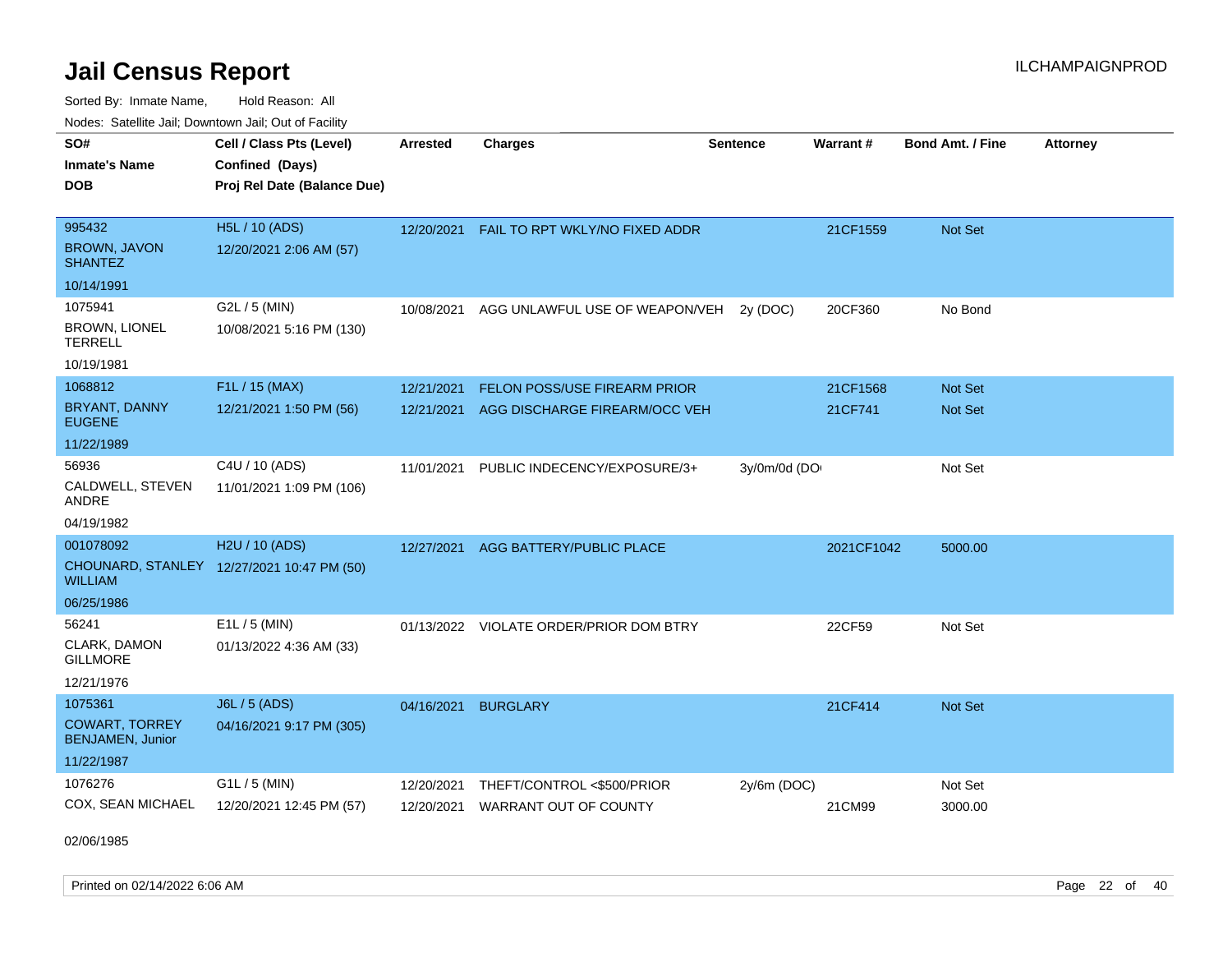| rouco. Calcillo Jali, Downtown Jali, Out of Facility                            |                                                                            |                          |                                                                   |                 |                          |                                  |                 |
|---------------------------------------------------------------------------------|----------------------------------------------------------------------------|--------------------------|-------------------------------------------------------------------|-----------------|--------------------------|----------------------------------|-----------------|
| SO#<br>Inmate's Name<br><b>DOB</b>                                              | Cell / Class Pts (Level)<br>Confined (Days)<br>Proj Rel Date (Balance Due) | <b>Arrested</b>          | <b>Charges</b>                                                    | <b>Sentence</b> | Warrant#                 | <b>Bond Amt. / Fine</b>          | <b>Attorney</b> |
| 1067370<br>DAVIS, AUSTIN<br><b>CHRISTOPHER</b>                                  | E6L / 15 (ADS)<br>11/06/2021 12:23 AM (101)                                | 11/05/2021               | FIREARM/FOID INVALID/NOT ELIG                                     |                 | 21CF1370                 | Not Set                          |                 |
| 08/11/1997<br>001077214<br>DAVIS-MURDOCK,<br><b>ERION VASSHAD</b><br>06/22/1998 | 14 / 15 (ADS)<br>12/21/2021 10:13 AM (56)                                  | 12/20/2021<br>12/22/2021 | <b>MURDER</b><br>PAROLE REVOCATION                                |                 | 21CF1572<br>CH2107977    | Not Set<br>Not Set               |                 |
| 001078223<br>DIEGO-MATEO,<br><b>JOAQUIN</b><br>01/23/2002                       | G6L / 5 (MIN)<br>11/09/2021 10:52 PM (98)                                  | 11/09/2021               | AGG DUI/NO VALID DL                                               |                 | 21CF1382                 | Not Set                          |                 |
| 571307<br>DOMINGO-<br>CASTANEDA,<br>09/29/1989                                  | J3L / 15 (ADS)<br>09/14/2020 11:19 PM (519)                                | 09/14/2020<br>09/14/2020 | <b>CRIM SEXUAL ABUSE/CONSENT</b><br>PRED CRIM SEX ASLT/VICTIM <13 |                 | 2020CF1026<br>2020CF1025 | Not Set<br>Not Set               |                 |
| 527379<br>DRAKE, MARCELL<br>DEON<br>04/20/1987                                  | D6 / 15 (ADS)<br>10/25/2021 5:05 PM (113)                                  | 10/25/2021<br>10/27/2021 | <b>ARMED HABITUAL CRIMINAL</b><br>AGG DOMESTIC BATTERY/STRANGLE   |                 | 21CF1297<br>21CF1245     | <b>Not Set</b><br><b>Not Set</b> |                 |
| 959292<br>DUNCAN, COREYON<br>ANTHONY<br>01/17/1989                              | K1 / 15 (ADS)<br>04/01/2021 8:46 PM (320)                                  | 04/01/2021<br>12/17/2021 | ATTEMPT (FIRST DEGREE MURDER)<br><b>MURDER</b>                    |                 | 2020CF565<br>21CF1542    | 2000000.00<br>Not Set            |                 |
| 1024895<br><b>EDWARDS, GEORGE</b><br>CORTEZ<br>06/19/1994                       | C5L / 10 (ADS)<br>12/15/2021 12:26 PM (62)                                 | 12/15/2021<br>12/15/2021 | MFG/DEL 100<400 GR COCA/ANLG<br>AGGRAVATED BATTERY                |                 | 21CF1535<br>21CF1536     | <b>Not Set</b><br><b>Not Set</b> |                 |
| 1053207<br>FAUST, JAQUAVEON<br>LAVELL<br>07/25/1996                             | K3 / 15 (SPH)<br>06/06/2019 2:24 PM (985)                                  |                          | 06/06/2019 MURDER/INTENT TO KILL/INJURE                           |                 | 2019-CF849               | 2000000.00                       |                 |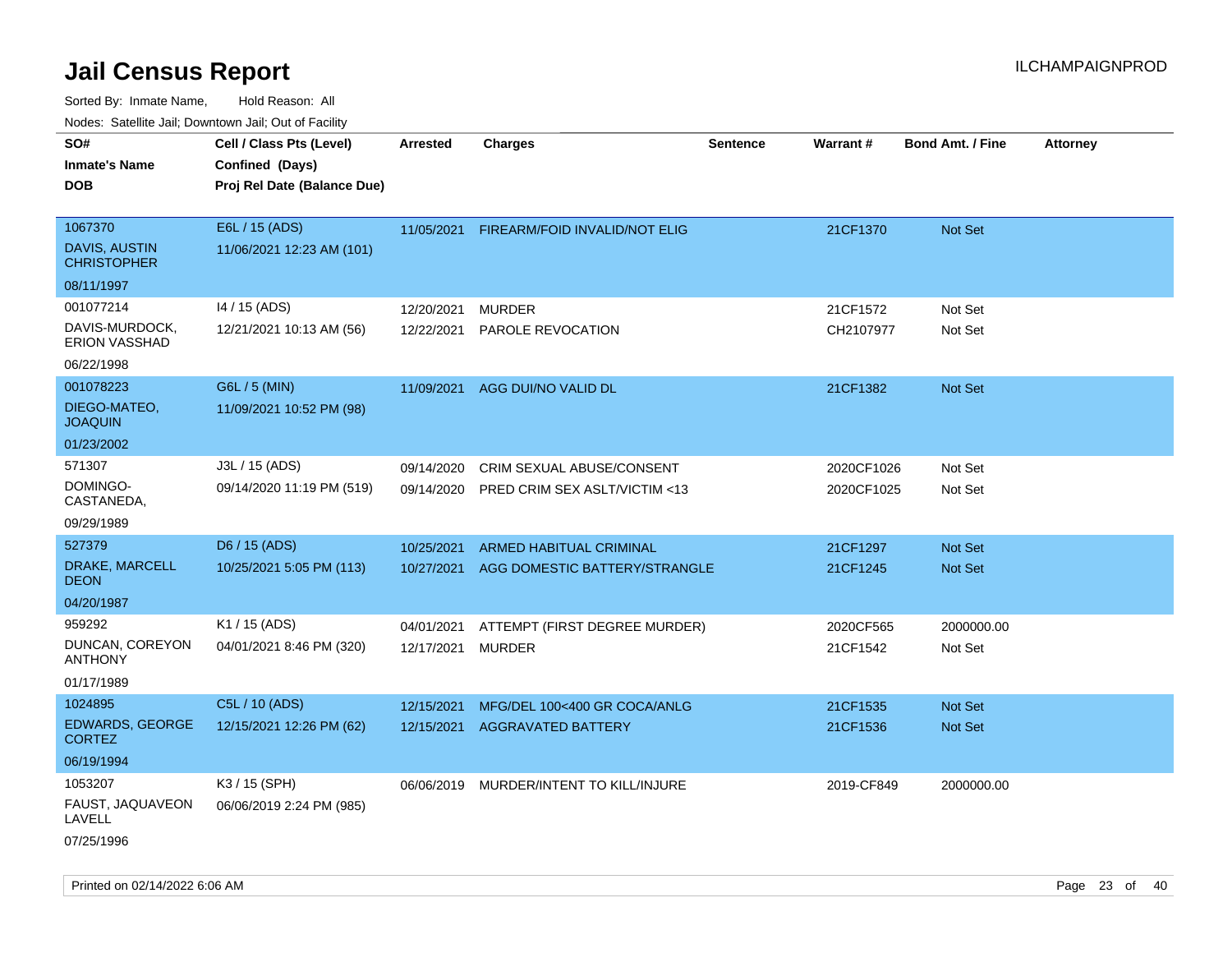Sorted By: Inmate Name, Hold Reason: All Nodes: Satellite Jail; Downtown Jail; Out of Facility

| rouce. Calcinic Jan, Downtown Jan, Out or Facility |                                              |                 |                                          |                 |           |                         |                 |
|----------------------------------------------------|----------------------------------------------|-----------------|------------------------------------------|-----------------|-----------|-------------------------|-----------------|
| SO#<br><b>Inmate's Name</b>                        | Cell / Class Pts (Level)<br>Confined (Days)  | <b>Arrested</b> | <b>Charges</b>                           | <b>Sentence</b> | Warrant#  | <b>Bond Amt. / Fine</b> | <b>Attorney</b> |
| <b>DOB</b>                                         | Proj Rel Date (Balance Due)                  |                 |                                          |                 |           |                         |                 |
| 962759                                             | J1L / 5 (ADS)                                | 07/16/2021      | <b>METH DELIVERY&lt;5 GRAMS</b>          |                 | 21CF833   | Not Set                 |                 |
|                                                    | FINLEY, KEVIN DANTE 07/16/2021 9:44 PM (214) | 07/29/2021      | AGG CRIM SEX ASSAULT/FELONY              |                 | 21CF891   | No Bond                 |                 |
| 12/28/1988                                         |                                              |                 |                                          |                 |           |                         |                 |
| 524764                                             | G3L / 5 (MIN)                                | 09/18/2021      | METH DELIVERY/15<100 GRAMS               |                 | 21CF627   | 50000.00                |                 |
| <b>FISCUS, ROBERT</b><br><b>LOWELL</b>             | 09/18/2021 10:50 AM (150)                    |                 |                                          |                 |           |                         |                 |
| 02/17/1986                                         |                                              |                 |                                          |                 |           |                         |                 |
| 1063104                                            | G1U / 5 (MIN)                                |                 | 01/10/2022 VIOLATE ORDER PROTECTION      |                 | 21CF1258  | 25000.00                |                 |
| <b>FUSON, KEITH</b><br><b>EDWARD</b>               | 01/10/2022 9:14 PM (36)                      |                 | 01/10/2022 VIOLATE ORDER PROTECTION      |                 | 21CF1259  | 25000.00                |                 |
| 05/07/1987                                         |                                              |                 |                                          |                 |           |                         |                 |
| 1003785                                            | G2U / 5 (MIN)                                |                 | 01/31/2022 THEFT CON INTENT <\$500 PRIOR | 4y (DOC)        | 19CF1558  | No Bond                 |                 |
| <b>GENTRY, SIDNEY</b><br>RAYNARD                   | 01/31/2022 8:44 AM (15)                      |                 |                                          |                 |           |                         |                 |
| 05/27/1971                                         |                                              |                 |                                          |                 |           |                         |                 |
| 32913                                              | I1 / 15 (ADS)                                | 12/03/2021      | PRED CRIM SEX ASLT/VICTIM <13            |                 | 21CF1481  | <b>Not Set</b>          |                 |
| GROB, WARREN A,<br>Junior                          | 12/03/2021 4:24 PM (74)                      |                 |                                          |                 |           |                         |                 |
| 12/07/1950                                         |                                              |                 |                                          |                 |           |                         |                 |
| 1073611                                            | G3U / 5 (MIN)                                | 02/09/2021      | DELIVERY OF OR POSSESSION OF W/INT       |                 | 21CF160   | Not Set                 |                 |
| <b>HAYES, CAMERON</b><br><b>TAYLOR MALEEK</b>      | 02/09/2021 3:10 PM (371)                     | 02/09/2021      | MFG 15>100 GR ECSTASY/ANALOG             |                 | 21CF121   | 500000.00               |                 |
| 08/10/1998                                         |                                              |                 |                                          |                 |           |                         |                 |
| 544770                                             | D3 / 10 (MED)                                | 08/14/2021      | AGG DOMESTIC BATTERY/STRANGLE            |                 | 2021CF514 | 25000.00                |                 |
| <b>HAYES, DEVON</b><br><b>JERMAINE</b>             | 08/14/2021 2:56 AM (185)                     | 08/14/2021      | <b>AGGRAVATED DOMESTIC BATTERY</b>       |                 | 21CF977   | No Bond                 |                 |
| 11/07/1987                                         |                                              |                 |                                          |                 |           |                         |                 |
| 972300                                             | F6U / 10 (MED)                               | 12/22/2021      | <b>RESIDENTIAL BURGLARY</b>              |                 | 18CF1691  | 25000.00                |                 |
| HOLT, MICHAEL<br><b>TERRELL</b>                    | 12/22/2021 8:36 AM (55)                      | 12/22/2021      | AGG CRIM SEX ABUSE/VICTIM <9             |                 | 19CF1277  | 250000.00               |                 |
|                                                    |                                              |                 |                                          |                 |           |                         |                 |

12/25/1989

Printed on 02/14/2022 6:06 AM Page 24 of 40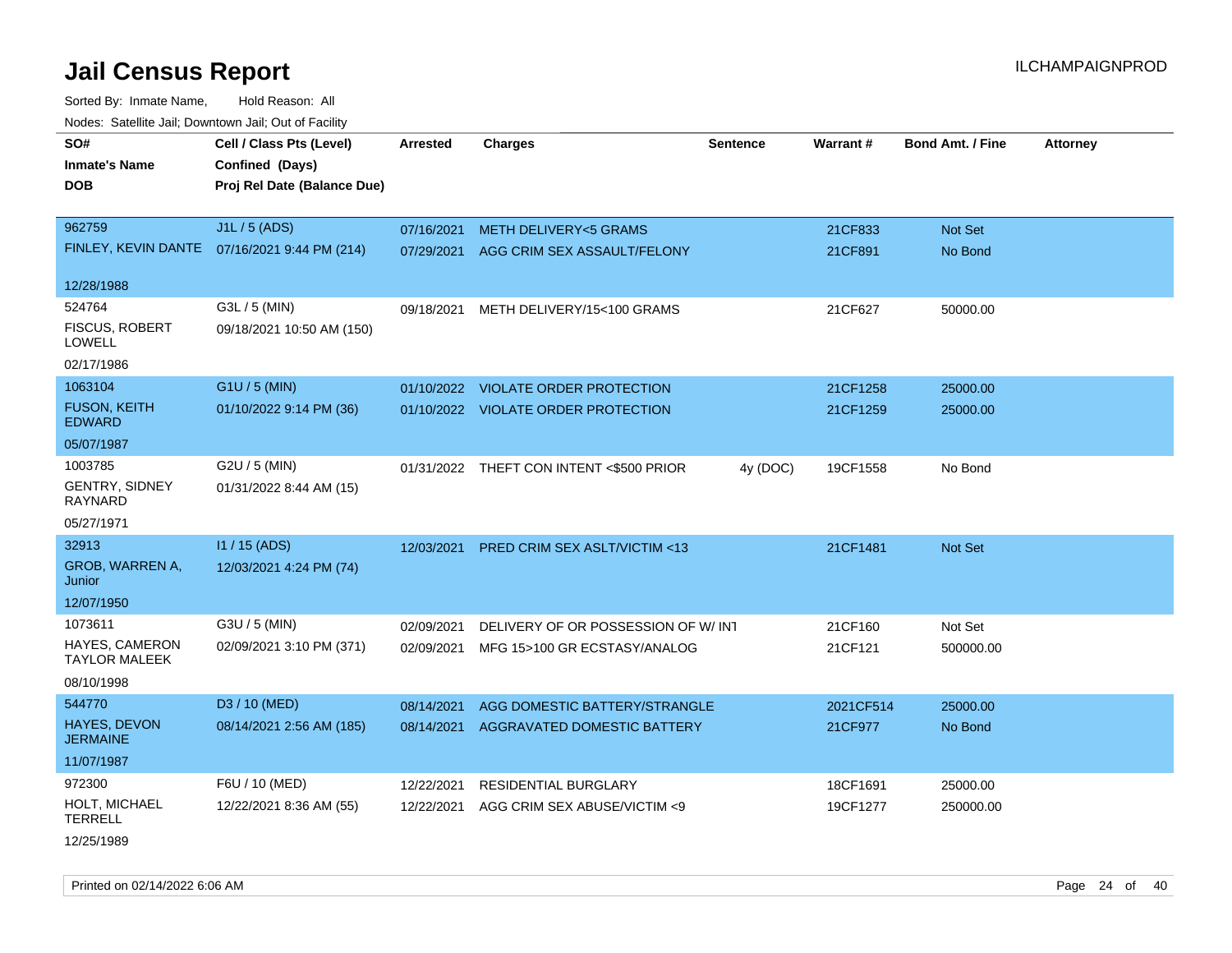Sorted By: Inmate Name, Hold Reason: All

| Nodes: Satellite Jail; Downtown Jail; Out of Facility |                                           |                  |                                                          |                 |                       |                         |                 |
|-------------------------------------------------------|-------------------------------------------|------------------|----------------------------------------------------------|-----------------|-----------------------|-------------------------|-----------------|
| SO#                                                   | Cell / Class Pts (Level)                  | <b>Arrested</b>  | <b>Charges</b>                                           | <b>Sentence</b> | Warrant#              | <b>Bond Amt. / Fine</b> | <b>Attorney</b> |
| <b>Inmate's Name</b>                                  | Confined (Days)                           |                  |                                                          |                 |                       |                         |                 |
| <b>DOB</b>                                            | Proj Rel Date (Balance Due)               |                  |                                                          |                 |                       |                         |                 |
|                                                       |                                           |                  |                                                          |                 |                       |                         |                 |
| 1063119                                               | J5L / 10 (MED)                            |                  | 11/05/2021 BURGLARY                                      |                 | 2y/6m (DOC) 2018CF877 | 10000.00                |                 |
| HUNT, KHALLEEL<br><b>MALIK</b>                        | 11/05/2021 7:47 AM (102)                  |                  |                                                          |                 |                       |                         |                 |
| 03/28/1999                                            |                                           |                  |                                                          |                 |                       |                         |                 |
| 518711                                                | G5L / 5 (MIN)                             |                  | 01/30/2022 THFT/TRANS MERCH/<\$300/PRECONV               |                 | 19CF767               | 690.00                  |                 |
| <b>INGERSON, LUCUS</b><br><b>JAMES</b>                | 01/30/2022 4:57 PM (16)                   | 01/30/2022 THEFT |                                                          |                 | 22CF133               | Not Set                 |                 |
| 09/16/1979                                            |                                           |                  |                                                          |                 |                       |                         |                 |
| 53058                                                 | G4U / 5 (MIN)                             |                  | 01/31/2022 DELIVERY OF OR POSSESSION OF W/IN15y/6m (DOC) |                 |                       | <b>Not Set</b>          |                 |
| <b>JOHNSON, DEMARIO</b><br><b>LACONTE</b>             | 01/31/2022 11:12 AM (15)                  |                  |                                                          |                 |                       |                         |                 |
| 06/14/1981                                            |                                           |                  |                                                          |                 |                       |                         |                 |
| 1071536<br>JOHNSON, ZACHERY<br><b>EDWARD</b>          | D1 / 15 (MED)<br>06/17/2021 2:00 AM (243) | 06/17/2021       | UNLAWFUL RESTRAINT                                       | 2y (DOC)        | 21CF702               | Not Set                 |                 |
| 10/30/1987                                            |                                           |                  |                                                          |                 |                       |                         |                 |
| 24308                                                 | $D2 / 15$ (MAX)                           | 06/03/2021       | <b>ROBBERY</b>                                           |                 | 21CF625               | No Bond                 |                 |
| <b>KWIATKOWSKI,</b><br><b>ROBERT JOHN</b>             | 06/03/2021 10:40 PM (257)                 |                  |                                                          |                 |                       |                         |                 |
| 08/08/1963                                            |                                           |                  |                                                          |                 |                       |                         |                 |
| 1041648                                               | C8L / 15 (MAX)                            | 01/11/2022       | ARMED HABITUAL CRIMINAL                                  |                 | 22CF41                | Not Set                 |                 |
| LANE, DEMETRIUS<br>LAQUAN                             | 01/11/2022 5:27 AM (35)                   |                  | 01/11/2022 PAROLE REVOCATION                             |                 | CH2200221             | Not Set                 |                 |
| 07/04/1996                                            |                                           |                  |                                                          |                 |                       |                         |                 |
| 29681                                                 | J2L / 15 (ADS)                            | 07/14/2020       | PREDATORY CRIMINAL SEX ASSLT/CHILD                       |                 | 20CF-781              | 250000.00               |                 |
| LENOIR, JOHN<br><b>CHRISTOPHER</b>                    | 07/14/2020 12:51 PM (581)                 |                  |                                                          |                 |                       |                         |                 |
| 04/20/1966                                            |                                           |                  |                                                          |                 |                       |                         |                 |
| 001077524                                             | C7L / 10 (SPH)                            | 12/14/2020       | AGG BATTERY/JUDGE/EMT                                    |                 | 2020-CF-1212          | 10000.00                |                 |
| LEWIS, TREVOR<br><b>DANIEL</b>                        | 12/14/2020 5:16 PM (428)                  | 12/14/2020       | <b>RESIDENTIAL ARSON</b>                                 |                 | 2020-CF-1388          | 150000.00               |                 |
|                                                       |                                           | 12/14/2020       | AGG BATTERY/PUBLIC PLACE                                 |                 | 2020-CF-1231          | 50000.00                |                 |
| 06/03/2002                                            |                                           | 12/14/2020       | AGG BATTERY/PEACE OFFICER                                |                 | 2020-CF-1211          | 10000.00                |                 |

Printed on 02/14/2022 6:06 AM Page 25 of 40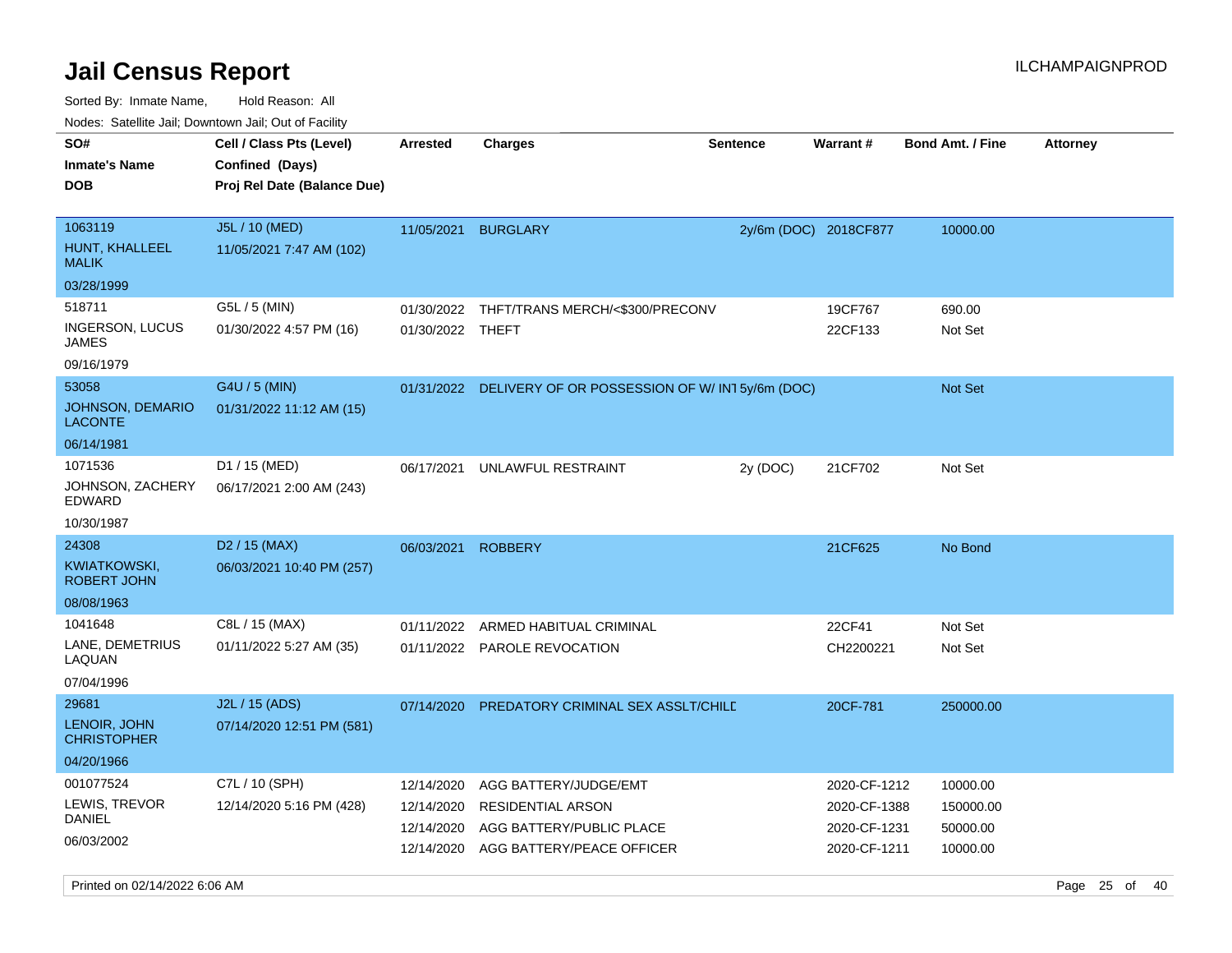Sorted By: Inmate Name, Hold Reason: All Nodes: Satellite Jail; Downtown Jail; Out of Facility

| roacs. Catellite Jall, Downtown Jall, Out of Facility     |                                                                            |                          |                                           |                 |                       |                                  |                 |
|-----------------------------------------------------------|----------------------------------------------------------------------------|--------------------------|-------------------------------------------|-----------------|-----------------------|----------------------------------|-----------------|
| SO#<br><b>Inmate's Name</b><br><b>DOB</b>                 | Cell / Class Pts (Level)<br>Confined (Days)<br>Proj Rel Date (Balance Due) | <b>Arrested</b>          | <b>Charges</b>                            | <b>Sentence</b> | Warrant#              | <b>Bond Amt. / Fine</b>          | <b>Attorney</b> |
| 45113<br>MARTIN, JEREMIAH<br><b>FRANCIS</b>               | E2L / 15 (MAX)<br>11/20/2021 1:18 AM (87)                                  |                          | 11/20/2021 ARMED HABITUAL CRIMINAL        |                 | 21CF1424              | No Bond                          |                 |
| 01/18/1977                                                |                                                                            |                          |                                           |                 |                       |                                  |                 |
| 1000869<br>MARTIN, MANNIX<br><b>TILMOND</b><br>07/19/1991 | C9L / 15 (MAX)<br>09/12/2021 12:40 AM (156)                                | 09/11/2021               | FELON POSS/USE WEAPON/FIREARM             |                 | 21CF1102              | Not Set                          |                 |
| 1063030                                                   | H4L / 15 (ADS)                                                             |                          |                                           |                 |                       |                                  |                 |
|                                                           | MASON, RYAN ONEIAL 12/21/2021 9:30 AM (56)                                 | 12/20/2021<br>12/22/2021 | <b>MURDER</b><br><b>PAROLE REVOCATION</b> |                 | 21CF1571<br>CH2107979 | <b>Not Set</b><br><b>Not Set</b> |                 |
| 02/22/1991                                                |                                                                            |                          |                                           |                 |                       |                                  |                 |
| 1066623<br>MATA-OROZCO,<br><b>OLEGARIO</b>                | G6U / 5 (MIN)<br>11/17/2021 5:08 PM (90)                                   | 11/17/2021               | MFG/DEL 15<100 GR COCA/ANALOG             |                 | 17CF1093              | 75000.00                         |                 |
| 03/06/1995                                                |                                                                            |                          |                                           |                 |                       |                                  |                 |
| 001078249<br>MCCLENDON, CALVIN<br>м                       | B3 / 10 (MED)<br>08/07/2021 8:56 AM (192)                                  | 08/07/2021               | <b>FELON POSS/USE WEAPON/FIREARM</b>      |                 | 21CF947               | Not Set                          |                 |
| 04/29/1990                                                |                                                                            |                          |                                           |                 |                       |                                  |                 |
| 40235<br>MERRIWEATHER,<br><b>MARCUS TODD</b>              | G9L / 5 (MIN)<br>10/04/2021 4:41 PM (134)                                  | 10/04/2021               | AGG DUI/4                                 |                 | 2021CF1145            | 35000.00                         |                 |
| 11/28/1967                                                |                                                                            |                          |                                           |                 |                       |                                  |                 |
| 1040273<br>METCALFE, LANELL<br><b>JARON</b>               | E5U / 15 (ADS)<br>09/30/2021 11:32 PM (138)                                | 09/30/2021               | PRED CRIM SEX ASLT/VICTIM <13             |                 | 21CF329               | 500000.00                        |                 |
| 09/22/1988                                                |                                                                            |                          |                                           |                 |                       |                                  |                 |
| 1075635                                                   | B <sub>2</sub> / 10 (ADS)                                                  | 05/11/2021               | AGG DISCHARGE FIREARM/OCC VEH             |                 | 21CF538               | Not Set                          |                 |
| MILES, DEVLON VON,<br>Junior<br>11/04/2000                | 05/11/2021 10:39 PM (280)                                                  | 05/11/2021               | MFG/DEL CANNABIS/30-500 GRAMS             |                 | 20CF1402              | 100000.00                        |                 |

Printed on 02/14/2022 6:06 AM Page 26 of 40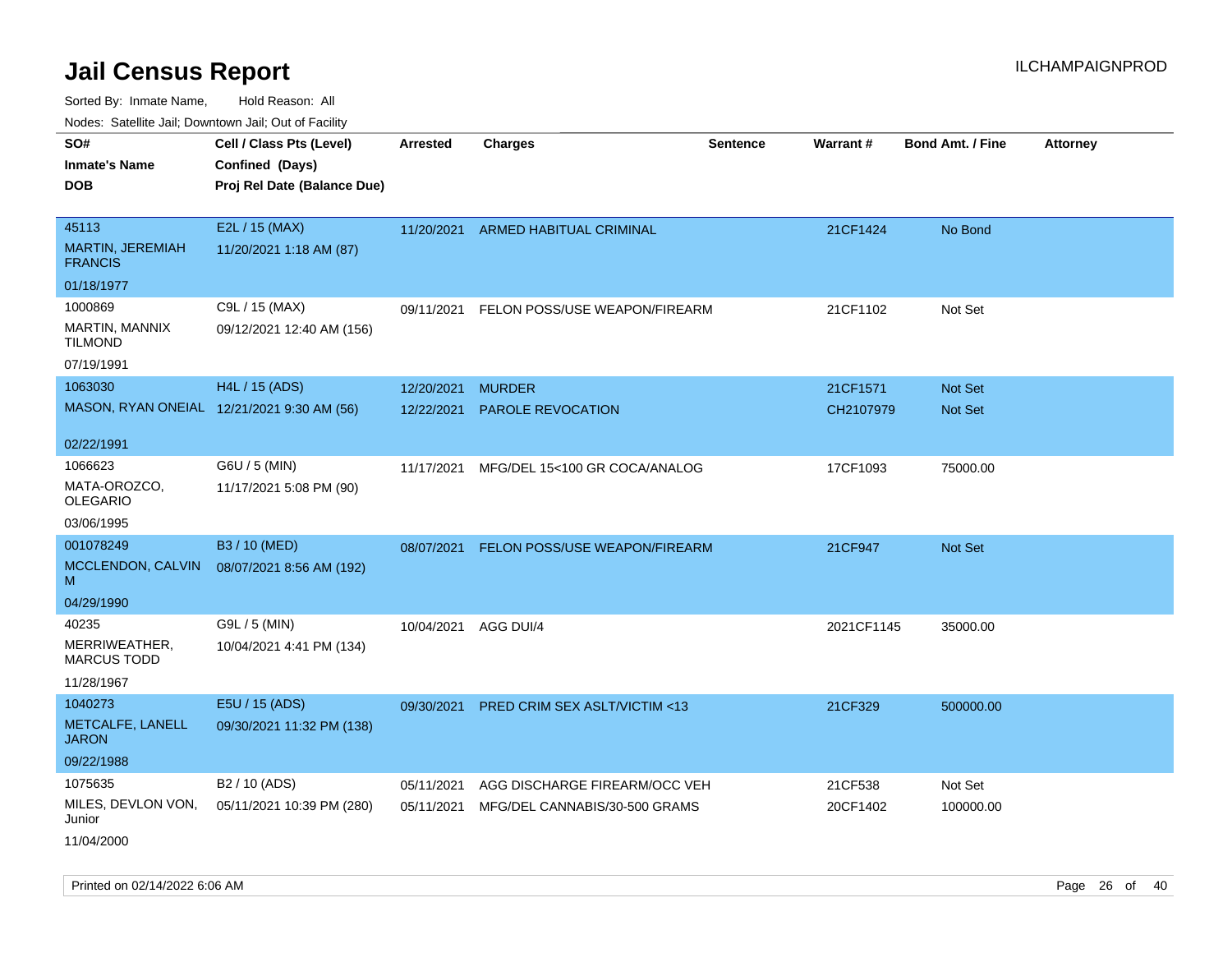Sorted By: Inmate Name, Hold Reason: All

| Nodes: Satellite Jail; Downtown Jail; Out of Facility |
|-------------------------------------------------------|
|                                                       |

| roaco. Calcinio dan, Downtown dan, Oal or Fability<br>SO# | Cell / Class Pts (Level)    | <b>Arrested</b> | <b>Charges</b>                           | <b>Sentence</b> | Warrant#     | <b>Bond Amt. / Fine</b> | <b>Attorney</b> |
|-----------------------------------------------------------|-----------------------------|-----------------|------------------------------------------|-----------------|--------------|-------------------------|-----------------|
| <b>Inmate's Name</b>                                      | Confined (Days)             |                 |                                          |                 |              |                         |                 |
| <b>DOB</b>                                                | Proj Rel Date (Balance Due) |                 |                                          |                 |              |                         |                 |
|                                                           |                             |                 |                                          |                 |              |                         |                 |
| 001078721                                                 | $15/5$ (ADS)                |                 | 12/29/2021 VIOLATE ORDER PROTECTION      |                 | 21CF1600     | Not Set                 |                 |
| <b>MIRAMONTES, RAUL</b>                                   | 12/29/2021 4:02 AM (48)     |                 |                                          |                 |              |                         |                 |
| 05/11/1989                                                |                             |                 |                                          |                 |              |                         |                 |
| 48033                                                     | G7L / 5 (MIN)               | 12/04/2021      | DOMESTIC BATTERY/OTHER PRIOR             | 4y (DOC)        | 21CF1482     | Not Set                 |                 |
| MOORE.                                                    | 12/04/2021 4:38 PM (73)     |                 |                                          |                 |              |                         |                 |
| CHRISTOPHER ALLEN                                         |                             |                 |                                          |                 |              |                         |                 |
| 07/02/1976                                                |                             |                 |                                          |                 |              |                         |                 |
| 1069209                                                   | H1L / 10 (ADS)              | 04/07/2021      | AGG BATTERY/GREAT BODILY HARM            |                 | 21CF376      | Not Set                 |                 |
| MOORE, DEVONTE<br><b>JAMAL</b>                            | 04/07/2021 6:25 PM (314)    |                 |                                          |                 |              |                         |                 |
| 09/24/1995                                                |                             |                 |                                          |                 |              |                         |                 |
| 61251                                                     | E4L / 15 (ADS)              | 12/27/2021      | PRED CRIM SEX ASLT/VICTIM <13            |                 | 21CF651      | No Bond                 |                 |
| PETMECKY, JOHN                                            | 12/27/2021 1:52 PM (50)     |                 |                                          |                 |              |                         |                 |
| <b>ROBERT</b>                                             |                             |                 |                                          |                 |              |                         |                 |
| 03/09/1983                                                |                             |                 |                                          |                 |              |                         |                 |
| 001078357                                                 | C7U / 15 (SPH)              | 09/17/2021      | ARMED ROBBERY/ARMED W/FIREARM            |                 | 21CF1128     | Not Set                 |                 |
| PETTIGREW, CAREY<br><b>CORNITRIAS DEOBLO</b>              | 09/17/2021 9:56 AM (151)    | 09/17/2021      | ARMED ROBBERY/ARMED W/FIREARM            |                 | 21CF1129     | Not Set                 |                 |
| 08/31/1986                                                |                             | 09/17/2021      | ARMED ROBBERY/ARMED W/FIREARM            |                 | 21CF1230     | <b>Not Set</b>          |                 |
| 1022441                                                   | C3L / 10 (ADS)              | 10/27/2021      | AGG BATTERY/PEACE OFFICER                |                 | 2021 CF 12   | No Bond                 |                 |
| PICKENS, DONTRELL                                         | 10/27/2021 1:39 PM (111)    | 10/27/2021      | AGG BATTERY/PEACE OFFICER                |                 | 2020 CF 1488 | No Bond                 |                 |
| <b>DEMAR</b>                                              |                             |                 |                                          |                 |              |                         |                 |
| 12/10/1993                                                |                             |                 |                                          |                 |              |                         |                 |
| 1063325<br>PICKENS, JOSEPH                                | C6L / 10 (MED)              |                 | 01/13/2022 VIO BAIL BOND/CLASS A OFFENSE |                 | 22CM17       | Not Set                 |                 |
| <b>PARNELL</b>                                            | 01/14/2022 12:28 AM (32)    |                 |                                          |                 |              |                         |                 |
| 04/27/1978                                                |                             |                 |                                          |                 |              |                         |                 |
| 001077783                                                 | H6L / 10 (ADS)              |                 | 01/05/2022 AGGRAVATED BATTERY            |                 | 21CF325      | Not Set                 |                 |
| RIVERA, DARYL                                             | 01/05/2022 4:20 PM (41)     |                 |                                          |                 |              |                         |                 |
| <b>ANTONIO</b>                                            |                             |                 |                                          |                 |              |                         |                 |
| 11/14/1981                                                |                             |                 |                                          |                 |              |                         |                 |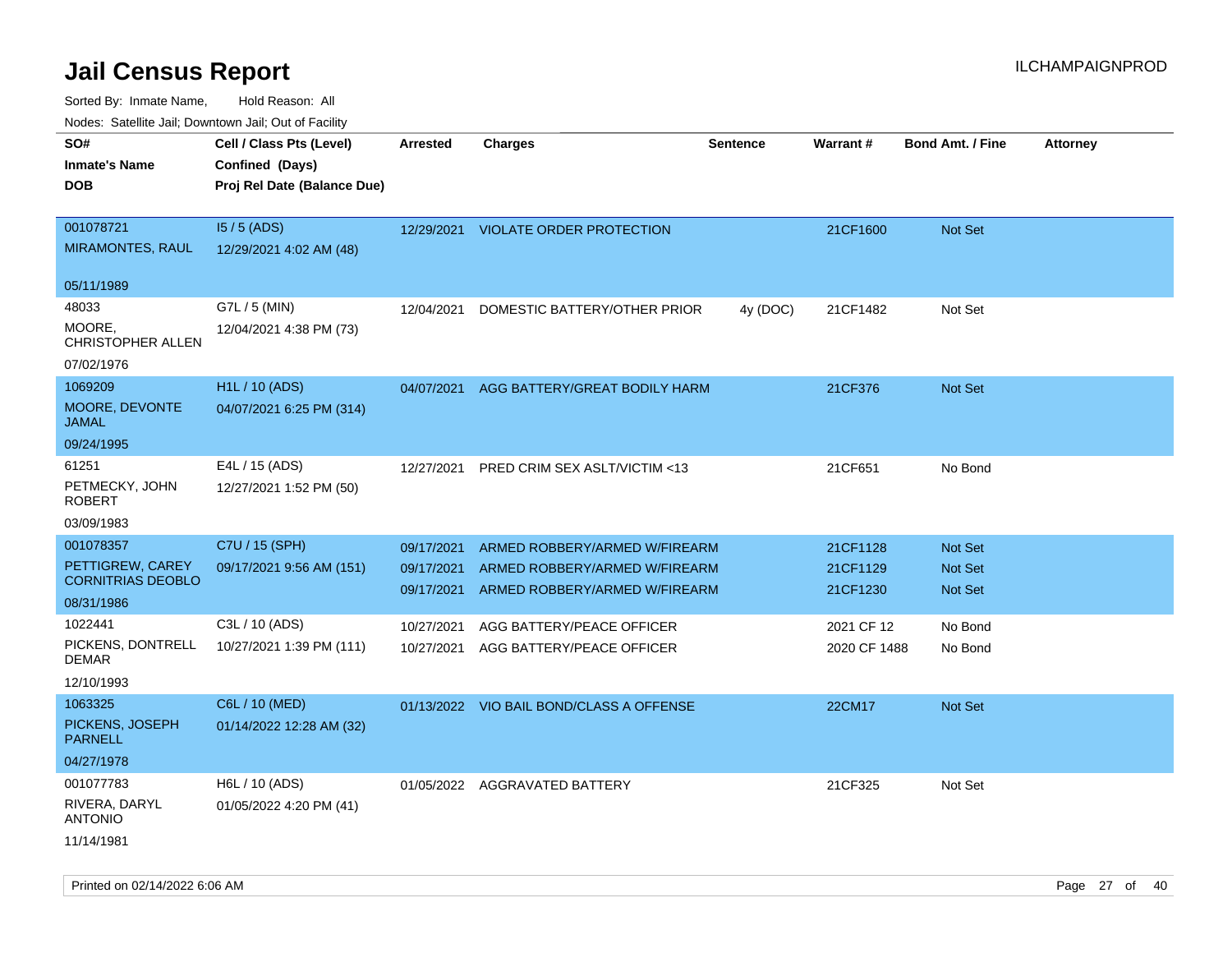Sorted By: Inmate Name, Hold Reason: All Nodes: Satellite Jail; Downtown Jail; Out of Facility

| SO#                                     | Cell / Class Pts (Level)    | <b>Arrested</b>   | <b>Charges</b>                          | <b>Sentence</b> | <b>Warrant#</b> | <b>Bond Amt. / Fine</b> | <b>Attorney</b> |
|-----------------------------------------|-----------------------------|-------------------|-----------------------------------------|-----------------|-----------------|-------------------------|-----------------|
| <b>Inmate's Name</b>                    | Confined (Days)             |                   |                                         |                 |                 |                         |                 |
| <b>DOB</b>                              | Proj Rel Date (Balance Due) |                   |                                         |                 |                 |                         |                 |
|                                         |                             |                   |                                         |                 |                 |                         |                 |
| 1072114                                 | A1U / 15 (SPH)              | 01/17/2021        | <b>ATTEMPT (FIRST DEGREE MURDER)</b>    |                 | 2021CF65        | Not Set                 |                 |
| ROBINSON, DONNELL                       | 01/17/2021 2:40 PM (394)    | 01/17/2021        | ARMED ROBBERY/NO FIREARM                |                 | 2020CF824       | 75000.00                |                 |
| <b>LEVON</b>                            |                             | 02/17/2021        | <b>AGGRAVATED BATTERY</b>               | 4y (DOC)        |                 | 250000.00               |                 |
| 10/23/2000                              |                             |                   |                                         |                 |                 |                         |                 |
| 1068592                                 | J7L / 15 (ADS)              | 11/12/2021        | <b>BURGLARY</b>                         | 2y (DOC)        | 21CF1393        | Not Set                 |                 |
| ROSS, TEVONTAE<br><b>TERRANCE</b>       | 11/12/2021 8:41 AM (95)     |                   |                                         |                 |                 |                         |                 |
| 12/15/1998                              |                             |                   |                                         |                 |                 |                         |                 |
| 59178                                   | F8L / 15 (MAX)              | 12/13/2021        | AGG DISCHARGE FIREARM/OCC VEH           |                 | 21CF1274        | 1500000.00              |                 |
| <b>SANDERS, MICHAEL</b><br><b>JEAN</b>  | 12/13/2021 4:17 PM (64)     |                   |                                         |                 |                 |                         |                 |
| 12/22/1967                              |                             |                   |                                         |                 |                 |                         |                 |
| 001078704                               | F7U / 15 (MAX)              | 12/21/2021        | MURDER/INTENT TO KILL/INJURE            |                 | 21CF1575        | Not Set                 |                 |
| SHORTER, JAQUAN<br><b>MAURICE</b>       | 12/23/2021 1:23 AM (54)     |                   |                                         |                 |                 |                         |                 |
| 10/08/1998                              |                             |                   |                                         |                 |                 |                         |                 |
| 47195                                   | G8L / 5 (MIN)               | 12/27/2021        | <b>RESIDENTIAL BURGLARY</b>             |                 | 2020CF1222      | 10000.00                |                 |
| SIMMONS, JAMES<br><b>ROBERT</b>         | 12/27/2021 8:42 AM (50)     | 12/28/2021        | <b>RESIDENTIAL BURGLARY</b>             |                 | 2021CF1596      | Not Set                 |                 |
| 03/13/1975                              |                             |                   |                                         |                 |                 |                         |                 |
| 1057312                                 | G5U / 5 (MIN)               | 11/10/2021        | HOME INVASION/FIREARM                   | 7y (DOC)        | 21CF1388        | Not Set                 |                 |
| STARKS, RAMEON<br><b>TAHZIER</b>        | 11/10/2021 9:51 PM (97)     |                   |                                         |                 |                 |                         |                 |
| 12/18/1996                              |                             |                   |                                         |                 |                 |                         |                 |
| 1064798                                 | B1 / 15 (ADS)               | 01/17/2022 MURDER |                                         |                 | 2021CF695       | 1500000.00              |                 |
| <b>STENNIS, BRUCE</b><br><b>DEONTAY</b> | 01/17/2022 1:29 PM (29)     |                   | 01/17/2022 MFG/DEL 1<15 GR COCAINE/ANLG |                 | 21CF520         | 50000.00                |                 |
| 08/12/1998                              |                             |                   |                                         |                 |                 |                         |                 |
| 65920                                   | F3L / 15 (MAX)              | 12/21/2021        | ARMED ROBBERY/ARMED W/FIREARM           |                 | 21CF1543        | 100000.00               |                 |
| TAPSCOTT,<br><b>CORNELIUS</b>           | 12/21/2021 10:57 PM (56)    |                   |                                         |                 |                 |                         |                 |
| 07/14/1985                              |                             |                   |                                         |                 |                 |                         |                 |

Printed on 02/14/2022 6:06 AM Page 28 of 40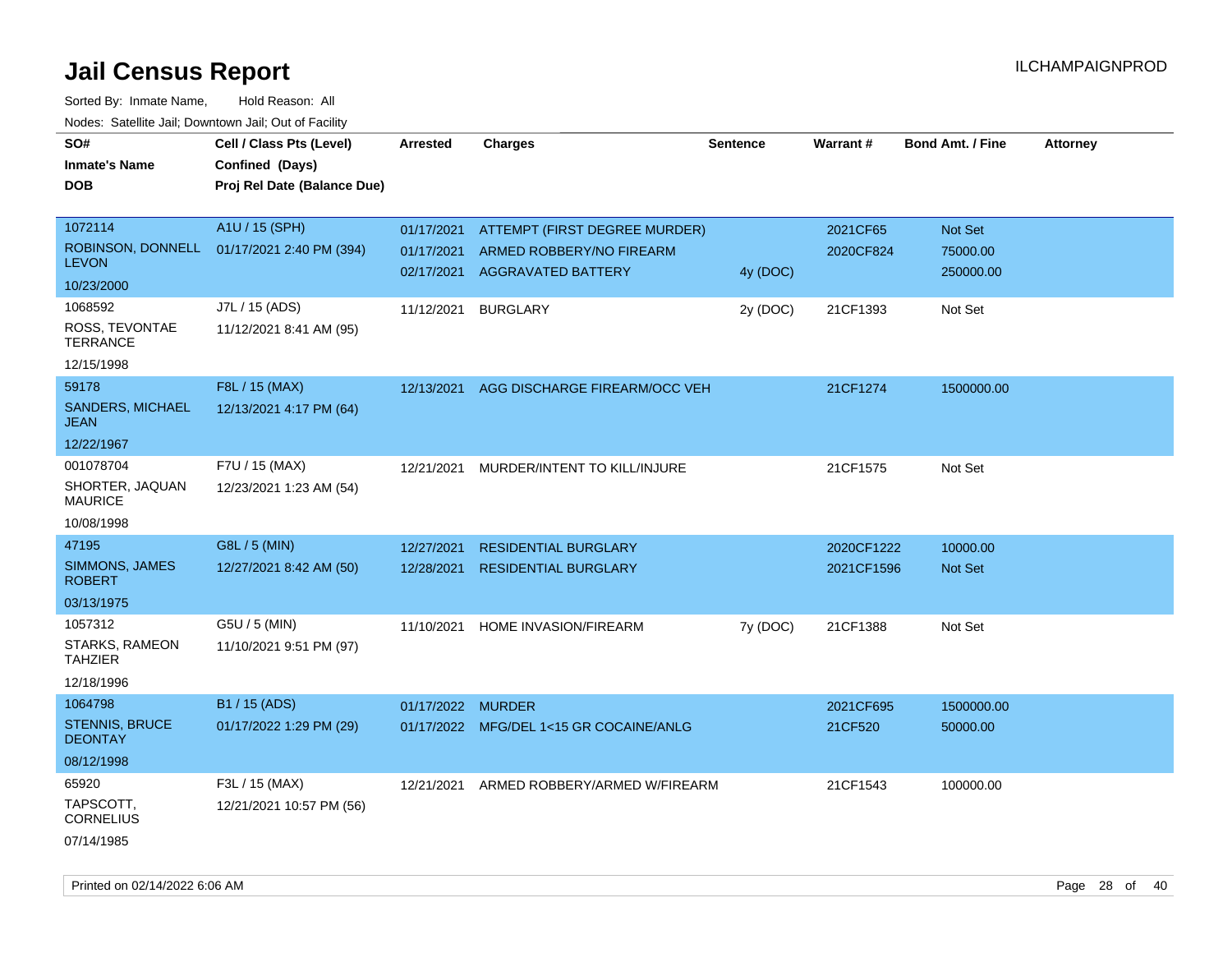| voues. Saleline Jail, Downtown Jail, Out of Facility |                             |                     |                                |                 |            |                         |                 |
|------------------------------------------------------|-----------------------------|---------------------|--------------------------------|-----------------|------------|-------------------------|-----------------|
| SO#                                                  | Cell / Class Pts (Level)    | Arrested            | <b>Charges</b>                 | <b>Sentence</b> | Warrant#   | <b>Bond Amt. / Fine</b> | <b>Attorney</b> |
| <b>Inmate's Name</b>                                 | Confined (Days)             |                     |                                |                 |            |                         |                 |
| <b>DOB</b>                                           | Proj Rel Date (Balance Due) |                     |                                |                 |            |                         |                 |
|                                                      |                             |                     |                                |                 |            |                         |                 |
| 1068839                                              | F4L / 15 (MAX)              | 08/07/2020 HOMICIDE |                                |                 | 2020-CF851 | 1000000.00              |                 |
| <b>TAYLOR, LONDON</b><br><b>JAVON</b>                | 08/07/2020 10:30 AM (557)   |                     |                                |                 |            |                         |                 |
| 08/16/1999                                           |                             |                     |                                |                 |            |                         |                 |
| 1004142                                              | F2U / 15 (MAX)              | 10/27/2021          | POSSESSION OF METH/15<100GRAMS |                 | 2021CF1298 | 1500000.00              |                 |
| TOY, KAYON LARENZ                                    | 10/22/2021 1:01 PM (116)    |                     |                                |                 |            |                         |                 |
|                                                      |                             |                     |                                |                 |            |                         |                 |
| 09/12/1991                                           |                             |                     |                                |                 |            |                         |                 |
| 1056971                                              | D4 / 10 (ADS)               | 08/07/2021          | FELON POSS/USE WEAPON/FIREARM  |                 | 21CF948    | No Bond                 |                 |
| <b>TRAVIS, DENZEL</b><br><b>DANTRELL</b>             | 08/07/2021 7:36 AM (192)    | 08/08/2021          | AGG BATTERY/PUBLIC PLACE       |                 | 2020CF647  | 25000.00                |                 |
| 03/21/1993                                           |                             |                     |                                |                 |            |                         |                 |
| 001078250                                            | F2L / 10 (MED)              | 08/07/2021          | FELON POSS WEAPON/BODY ARMOR   |                 | 21CF950    | Not Set                 |                 |
| TRAVIS, JORDAN<br><b>TESHAUN</b>                     | 08/07/2021 10:27 AM (192)   |                     |                                |                 |            |                         |                 |
| 03/03/1996                                           |                             |                     |                                |                 |            |                         |                 |
| 56994                                                | A1L / 15 (SPH)              | 12/09/2021          | STALKING/CAUSE FEAR FOR SAFETY |                 | 21CF1514   | Not Set                 |                 |
| <b>TURNER, ROBERT</b><br>EARL, Senior                | 12/09/2021 9:23 PM (68)     | 12/13/2021          | <b>PAROLE REVOCATION</b>       |                 | CH2107735  | Not Set                 |                 |
| 09/07/1982                                           |                             |                     |                                |                 |            |                         |                 |
| 30108                                                | J4L / 15 (ADS)              | 07/30/2021          | <b>MURDER</b>                  |                 | 21CF902    | 2000000.00              |                 |
| VANDYKE, DARYL<br><b>ANTHONY</b>                     | 07/30/2021 8:29 PM (200)    |                     |                                |                 |            |                         |                 |
| 10/04/1965                                           |                             |                     |                                |                 |            |                         |                 |
| 968681                                               | D5 / 15 (ADS)               | 08/27/2021          | AGG CRIM SX AB/VIC 13<18/TRUST |                 | 2020CF499  | 250000.00               |                 |
| <b>WADE, DEMETRIUS</b><br><b>DARYL</b>               | 08/27/2021 2:25 AM (172)    | 08/27/2021          | INDIRECT CRIMINAL CONTEMPT     | 3y (DOC)        | 2021CC16   | No Bond                 |                 |
| 01/07/1987                                           |                             |                     |                                |                 |            |                         |                 |
| 1070904                                              | G7U / 5 (MIN)               | 10/28/2021          | <b>BURGLARY</b>                | 3y (DOC)        | 2021CF321  | 15000.00                |                 |
| WANKEL, JONAH<br>JAMES                               | 10/28/2021 3:42 AM (110)    |                     |                                |                 |            |                         |                 |
| 12/15/1993                                           |                             |                     |                                |                 |            |                         |                 |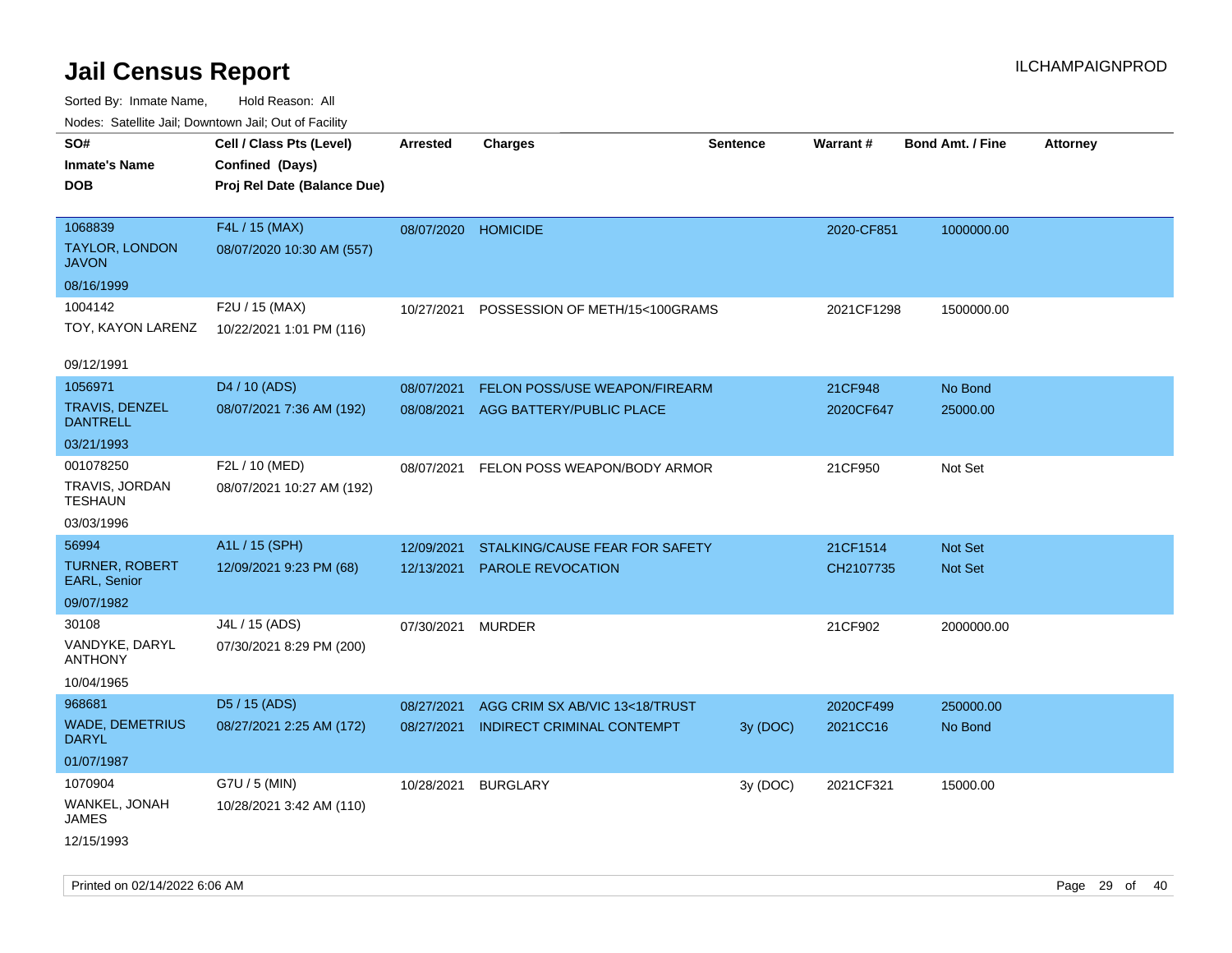| SO#<br><b>Inmate's Name</b><br><b>DOB</b>    | Cell / Class Pts (Level)<br>Confined (Days)<br>Proj Rel Date (Balance Due) | <b>Arrested</b> | <b>Charges</b>                  | <b>Sentence</b> | Warrant#    | <b>Bond Amt. / Fine</b> | <b>Attorney</b> |
|----------------------------------------------|----------------------------------------------------------------------------|-----------------|---------------------------------|-----------------|-------------|-------------------------|-----------------|
| 1070971                                      | H3L / 5 (ADS)                                                              | 12/07/2021      | <b>IDENTITY THEFT/&lt;\$300</b> |                 | 20CF922     | Not Set                 |                 |
| <b>WEIR, CLINTON</b><br><b>HOWARD</b>        | 12/08/2021 3:45 AM (69)                                                    | 12/07/2021      | <b>RECKLESS DRIVING</b>         |                 | 19TR2348    | Not Set                 |                 |
| 03/15/1983                                   |                                                                            |                 |                                 |                 |             |                         |                 |
| 54212                                        | E3U / 10 (ADS)                                                             | 12/21/2021      | ARMED VIOLENCE/CATEGORY I       |                 | 21CF1576    | Not Set                 |                 |
| <b>WHITLOCK, GEORGE</b>                      | 12/21/2021 1:20 PM (56)                                                    | 12/21/2021      | RECEIVE/POSS/SELL STOLEN VEH    |                 | 2021CF669   | 10000.00                |                 |
| ABRAM                                        |                                                                            | 12/21/2021      | VIOLATE ORDER PROTECTION        |                 | 2021CM391   | 1000.00                 |                 |
| 11/10/1978                                   |                                                                            |                 |                                 |                 |             |                         |                 |
| 001078709                                    | F3U / 15 (MAX)                                                             | 12/22/2021      | ARMED VIOLENCE/CATEGORY I       |                 | 21CF1586    | <b>Not Set</b>          |                 |
| <b>WILLIAMS, DAVID LEE</b>                   | 12/22/2021 11:00 AM (55)                                                   |                 |                                 |                 |             |                         |                 |
| 12/18/1989                                   |                                                                            |                 |                                 |                 |             |                         |                 |
| 1058072                                      | A2U / 15 (SPH)                                                             | 02/25/2021      | ARMED HABITUAL CRIMINAL         |                 |             | Not Set                 |                 |
| WILLIAMS, KENNETH<br><b>BERNARD</b>          | 02/25/2021 3:24 PM (355)                                                   |                 |                                 |                 |             |                         |                 |
| 10/04/1985                                   |                                                                            |                 |                                 |                 |             |                         |                 |
| 996311                                       | F7L / 10 (MED)                                                             | 01/12/2022      | RECEIVE/POSS/SELL STOLEN VEH    | 3y (DOC)        | 2021CF524   | No Bond                 |                 |
| <b>WILLIAMS,</b><br><b>TRAYSHAUN DEVONTA</b> | 01/12/2022 5:31 PM (34)                                                    |                 |                                 |                 |             |                         |                 |
| 02/18/1992                                   |                                                                            |                 |                                 |                 |             |                         |                 |
| 001078711                                    | F9L / 10 (MED)                                                             | 12/22/2021      | AGG DISCHARGE FIREARM/OCC BLDG  |                 | 21CF1585    | Not Set                 |                 |
| WILLIS, RANDY<br><b>RAMEEL</b>               | 12/22/2021 4:15 PM (55)                                                    |                 |                                 |                 |             |                         |                 |
| 09/10/2003                                   |                                                                            |                 |                                 |                 |             |                         |                 |
| 9326                                         | I2 / 5 (ADS)                                                               | 06/14/2021      | <b>BURGLARY</b>                 |                 | 2020-CF-625 | <b>Not Set</b>          |                 |
| YOUNG, ANTHONY<br><b>PAUL</b>                | 06/14/2021 12:07 PM (246)                                                  |                 |                                 |                 |             |                         |                 |
| 03/13/1954                                   |                                                                            |                 |                                 |                 |             |                         |                 |
| <b>Total Downtown Jail: 78</b>               |                                                                            | Males: 78       | Females: 0<br>Unknown: 0        |                 |             |                         |                 |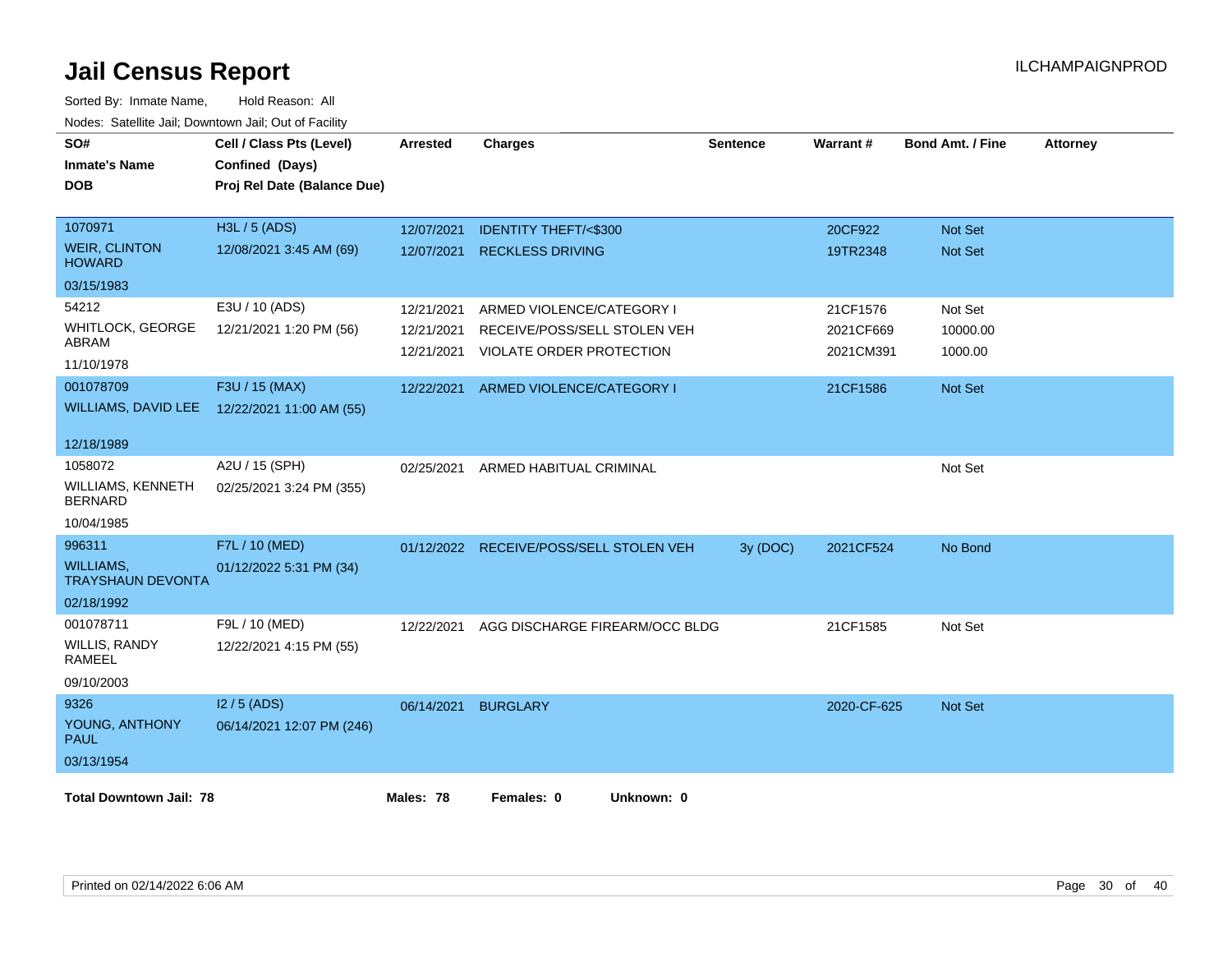|  | <b>Out of Facility</b> |  |
|--|------------------------|--|
|  |                        |  |

| SO#                                      | Cell / Class Pts (Level)                       | <b>Arrested</b> | <b>Charges</b>                   | <b>Sentence</b> | Warrant#  | <b>Bond Amt. / Fine</b> | <b>Attorney</b> |
|------------------------------------------|------------------------------------------------|-----------------|----------------------------------|-----------------|-----------|-------------------------|-----------------|
| <b>Inmate's Name</b><br><b>DOB</b>       | Confined (Days)<br>Proj Rel Date (Balance Due) |                 |                                  |                 |           |                         |                 |
|                                          |                                                |                 |                                  |                 |           |                         |                 |
| 61095                                    | <b>KAN / 10 (ADS)</b>                          | 05/02/2021      | HOME INVASION/CAUSE INJURY       |                 | 2021CF323 | 100000.00               |                 |
| AMOS, DERRICK<br><b>JAMES</b>            | 05/02/2021 9:02 PM (289)                       |                 |                                  |                 |           |                         |                 |
| 06/12/1985                               |                                                |                 |                                  |                 |           |                         |                 |
| 001078178                                | <b>EHD</b>                                     |                 | 02/08/2022 AGG DUI/NO VALID DL   |                 | 2021CF962 | Not Set                 |                 |
| BALTAZAR-MATEO,<br><b>MATEO</b>          | 02/08/2022 10:59 AM (7)                        |                 |                                  |                 |           |                         |                 |
| 06/10/1998                               | 2/17/2022 (0.00)                               |                 |                                  |                 |           |                         |                 |
| 19971                                    | <b>EHD</b>                                     | 11/09/2021      | DRIVING RVK/SUSP DUI/SSS 4-9     |                 | 2021CF968 | Not Set                 |                 |
| <b>LYNN</b>                              | BARNESKE, RAYMOND 11/09/2021 9:32 AM (98)      |                 |                                  |                 |           |                         |                 |
| 08/17/1961                               | 5/6/2022 (0.00)                                |                 |                                  |                 |           |                         |                 |
| 516062                                   | KAN / 15 (MAX)                                 | 02/22/2021      | PHONE HARASSMENT/2+              |                 | 20CF194   | 5000.00                 |                 |
| BENNETT, JOHN<br><b>MICHAEL</b>          | 02/22/2021 10:47 AM (358)                      | 02/22/2021      | AGG DISCH FIR/VEH/PC OFF/FRMAN   |                 | 21CF210   | No Bond                 |                 |
| 04/30/1986                               |                                                |                 |                                  |                 |           |                         |                 |
| 33993                                    | <b>KAN / 10 (MED)</b>                          | 06/14/2021      | AGGRAVATED DOMESTIC BATTERY      |                 | 21CF688   | <b>Not Set</b>          |                 |
| <b>BOOKER, STEPHON</b><br><b>MONTELL</b> | 06/14/2021 7:42 PM (246)                       | 06/14/2021      | POSSESSING A CONTROLLED SUBSTAND |                 | 21CF657   | <b>Not Set</b>          |                 |
| 06/11/1971                               |                                                | 06/14/2021      | <b>PAROLE REVOCATION</b>         |                 | CH2103612 | No Bond                 |                 |
| 1074315                                  | KAN / 15 (MAX)                                 | 07/27/2021      | AGG DISCHARGE FIREARM/VEH/SCH    |                 | 21CF927   | Not Set                 |                 |
| <b>BRIGGS, PATRICK</b><br><b>MONTAY</b>  | 08/03/2021 4:56 PM (196)                       |                 |                                  |                 |           |                         |                 |
| 08/05/2001                               |                                                |                 |                                  |                 |           |                         |                 |
| 001078065                                | <b>KAN / 10 (ADS)</b>                          | 06/17/2021      | AGG BATTERY/DISCHARGE FIREARM    |                 | 21CF704   | 1000000.00              |                 |
| <b>BROWN, CHARMAN</b><br><b>LAKEEF</b>   | 06/17/2021 12:32 PM (243)                      |                 |                                  |                 |           |                         |                 |
| 11/30/2002                               |                                                |                 |                                  |                 |           |                         |                 |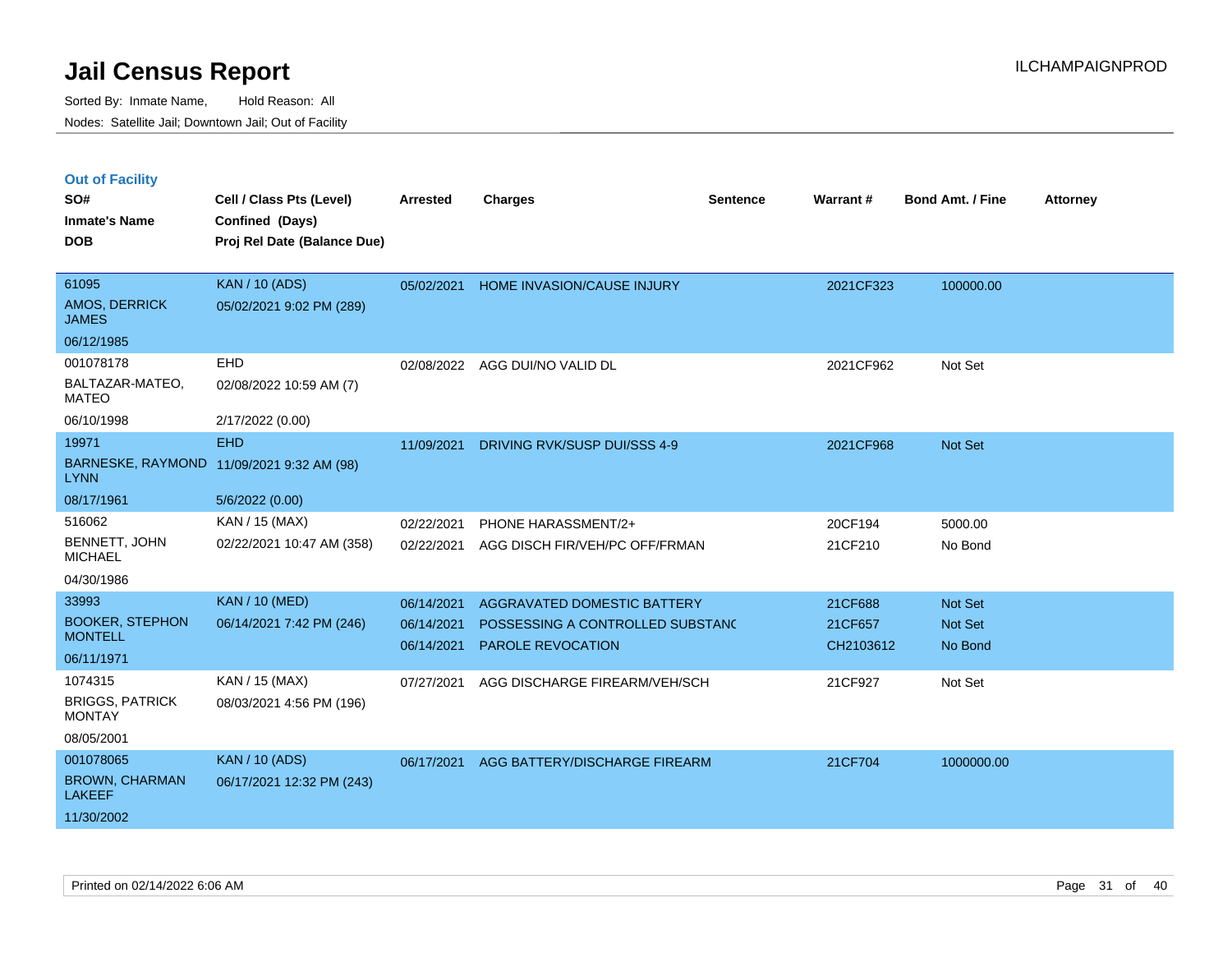Sorted By: Inmate Name, Hold Reason: All Nodes: Satellite Jail; Downtown Jail; Out of Facility

| roacs. Calcinic Jan, Downtown Jan, Out of Facility |                                                                            |                 |                                          |                 |            |                         |                 |
|----------------------------------------------------|----------------------------------------------------------------------------|-----------------|------------------------------------------|-----------------|------------|-------------------------|-----------------|
| SO#<br><b>Inmate's Name</b><br><b>DOB</b>          | Cell / Class Pts (Level)<br>Confined (Days)<br>Proj Rel Date (Balance Due) | <b>Arrested</b> | <b>Charges</b>                           | <b>Sentence</b> | Warrant#   | <b>Bond Amt. / Fine</b> | <b>Attorney</b> |
|                                                    |                                                                            |                 |                                          |                 |            |                         |                 |
| 1038554                                            | <b>KAN / 15 (MAX)</b>                                                      | 08/18/2021      | DELIVERY OF OR POSSESSION OF W/INT       |                 | 21CF1009   | No Bond                 |                 |
| <b>BROWN, CORRION</b><br><b>DEVONTAE</b>           | 08/18/2021 5:40 PM (181)                                                   | 08/18/2021      | ARMED HABITUAL CRIMINAL                  |                 | 21CF1162   | Not Set                 |                 |
| 04/19/1995                                         |                                                                            |                 |                                          |                 |            |                         |                 |
| 1038579                                            | KAN / 15 (MAX)                                                             | 08/18/2021      | FELON POSS/USE WEAPON/FIREARM            |                 | 21CF1010   | Not Set                 |                 |
| <b>BROWN, MARKEL</b><br><b>RIKKI</b>               | 08/18/2021 2:05 PM (181)                                                   |                 |                                          |                 |            |                         |                 |
| 01/06/1995                                         |                                                                            |                 |                                          |                 |            |                         |                 |
| 1003006                                            | <b>KAN / 15 (MAX)</b>                                                      | 08/19/2021      | FELON POSS/USE MACHINE GUN               |                 | 21CF1011   | No Bond                 |                 |
| <b>BROWN, ROCKEITH</b><br><b>JAVONTE</b>           | 08/19/2021 12:55 AM (180)                                                  |                 |                                          |                 |            |                         |                 |
| 07/23/1991                                         |                                                                            |                 |                                          |                 |            |                         |                 |
| 995894                                             | KAN / 10 (ADS)                                                             |                 | 12/28/2021 FELON POSSESS WEAPON/2ND+     | 5y (DOC)        | 2020CF709  | No Bond                 |                 |
|                                                    | BUTLER, JAMES LYNN 12/28/2021 11:05 AM (49)                                |                 |                                          |                 |            |                         |                 |
|                                                    |                                                                            |                 |                                          |                 |            |                         |                 |
| 12/04/1991                                         |                                                                            |                 |                                          |                 |            |                         |                 |
| 987334                                             | <b>KAN / 15 (MAX)</b>                                                      |                 | 03/10/2021 ATTEMPT (FIRST DEGREE MURDER) |                 | 19CF689    | Not Set                 |                 |
| CAIN, ISAIAH<br><b>DEPRIEST</b>                    | 03/10/2021 2:22 PM (342)                                                   |                 |                                          |                 |            |                         |                 |
| 12/23/1990                                         |                                                                            |                 |                                          |                 |            |                         |                 |
| 992962                                             | KAN / 15 (ADS)                                                             | 05/25/2021      | MURDER/INTENT TO KILL/INJURE             |                 | 2018CF1045 | 1000000.00              |                 |
| CAMPBELL, KEITH<br><b>KNAQEEB</b>                  | 05/25/2021 1:19 PM (266)                                                   |                 |                                          |                 |            |                         |                 |
| 07/22/1991                                         |                                                                            |                 |                                          |                 |            |                         |                 |
| 001078576                                          | <b>KAN / 15 (MAX)</b>                                                      | 11/09/2021      | UNLAWFUL USE OF A WEAPON                 |                 | 21CF1383   | <b>Not Set</b>          |                 |
| CARTER, DEMONDRE<br><b>DAVON</b>                   | 11/09/2021 6:01 PM (98)                                                    |                 |                                          |                 |            |                         |                 |
| 05/27/2001                                         |                                                                            |                 |                                          |                 |            |                         |                 |
| 1064992                                            | KAN / 15 (MAX)                                                             | 09/20/2021      | ARMED VIOLENCE/CATEGORY I                |                 | 21CF1137   | Not Set                 |                 |
| CARTER, KEJUAN<br><b>JAVONTE</b>                   | 09/20/2021 11:42 PM (148)                                                  |                 |                                          |                 |            |                         |                 |
| 06/27/1998                                         |                                                                            |                 |                                          |                 |            |                         |                 |

Printed on 02/14/2022 6:06 AM Page 32 of 40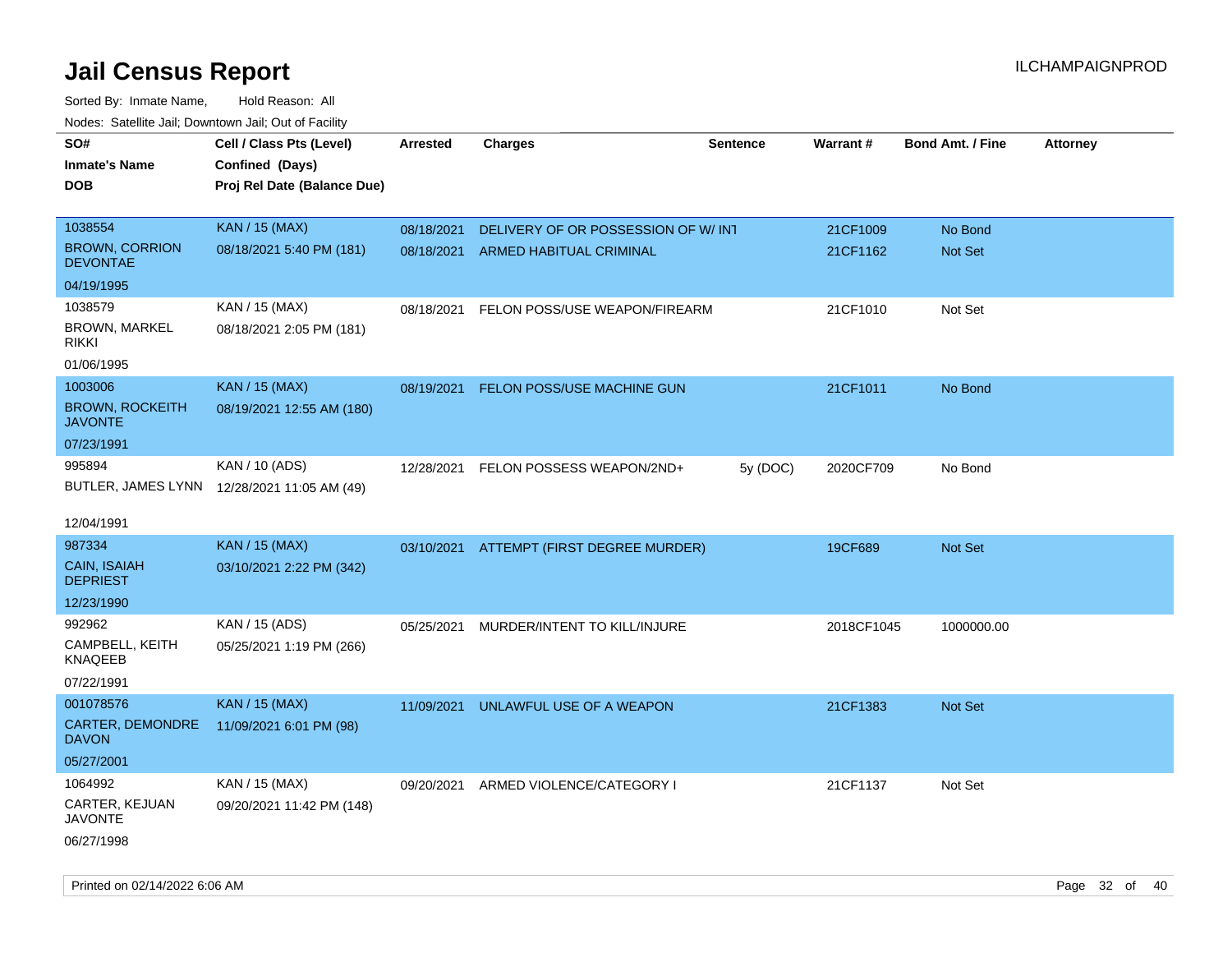| SO#<br><b>Inmate's Name</b><br><b>DOB</b> | Cell / Class Pts (Level)<br>Confined (Days)<br>Proj Rel Date (Balance Due) | <b>Arrested</b>          | <b>Charges</b>                                          | <b>Sentence</b> | <b>Warrant#</b>      | <b>Bond Amt. / Fine</b> | <b>Attorney</b> |
|-------------------------------------------|----------------------------------------------------------------------------|--------------------------|---------------------------------------------------------|-----------------|----------------------|-------------------------|-----------------|
| 001078729<br>CARTER, TROY                 | <b>KAN / 15 (ADS)</b><br>01/02/2022 10:29 AM (44)                          |                          | 01/02/2022 MURDER/INTENT TO KILL/INJURE                 |                 | 20CF396              | 1000000.00              |                 |
| <b>DEMON</b>                              |                                                                            |                          |                                                         |                 |                      |                         |                 |
| 01/02/2004                                |                                                                            |                          |                                                         |                 |                      |                         |                 |
| 001078461                                 | KAN / 10 (MED)                                                             | 10/07/2021               | AGG UNLAWFUL USE WEAPON/PERSON                          |                 | 2021CF1209           | No Bond                 |                 |
| COLE, ERIC JOSE                           | 10/08/2021 12:25 AM (130)                                                  | 10/07/2021               | AGG DOMESTIC BATTERY/STRANGLE                           |                 | 2021CF1208           | Not Set                 |                 |
| 01/24/2002                                |                                                                            | 10/08/2021               | <b>HARASS WITNESS/FAMILY MBR/REP</b>                    |                 | 21CF1218             | Not Set                 |                 |
| 1048488                                   | <b>KAN / 10 (ADS)</b>                                                      | 12/30/2021               | ARMED VIOLENCE/CATEGORY I                               |                 | 2022CF4              | <b>Not Set</b>          |                 |
| COLSON, WAYNE<br><b>ARTHUR, Third</b>     | 12/30/2021 8:27 AM (47)                                                    |                          |                                                         |                 |                      |                         |                 |
| 10/14/1995                                |                                                                            |                          |                                                         |                 |                      |                         |                 |
| 57733                                     | KAN / 15 (SPH)                                                             | 02/25/2020               | <b>HOMICIDE</b>                                         |                 | 2020-CF250           | 2000000.00              |                 |
| CRAIG, ANTOINE<br><b>DARRELL</b>          | 02/25/2020 4:08 PM (721)                                                   |                          | 02/25/2020 FELON POSS/USE WEAPON/FIREARM                |                 | 19CF-1827            | 80000.00                |                 |
| 10/09/1982                                |                                                                            |                          |                                                         |                 |                      |                         |                 |
| 001077939                                 | <b>KAN / 10 (MED)</b>                                                      | 05/10/2021               | FIREARM/FOID INVALID/NOT ELIG                           |                 | 21CF526              | No Bond                 |                 |
| <b>CROSS, PATRICK</b><br><b>DONTRELLE</b> | 05/10/2021 7:31 PM (281)                                                   | 06/02/2021               | POSS STOLEN VEHICLE > \$25,000                          |                 | 21CF612              | Not Set                 |                 |
| 11/07/2001                                |                                                                            |                          |                                                         |                 |                      |                         |                 |
| 49972                                     | KAN / 10 (ADS)                                                             |                          | 01/03/2022 FELON POSS/USE WEAPON/FIREARM                | 2y (DOC)        | 20CF1476             | No Bond                 |                 |
| DICKERSON,<br>RAYMOND COLLIER             | 01/03/2022 11:10 AM (43)                                                   |                          |                                                         |                 |                      |                         |                 |
| 08/16/1978                                |                                                                            |                          |                                                         |                 |                      |                         |                 |
| 1061304                                   | <b>KAN / 15 (MAX)</b>                                                      | 10/11/2021               | <b>ARMED HABITUAL CRIMINAL</b>                          |                 | 21CF1226             | No Bond                 |                 |
| <b>DORRIS, KEMION</b><br><b>DAETOCE</b>   | 10/11/2021 7:30 PM (127)                                                   | 10/11/2021<br>10/11/2021 | <b>ARMED HABITUAL CRIMINAL</b><br>HOME INVASION/FIREARM |                 | 21CF1227<br>21CF1228 | No Bond<br>No Bond      |                 |
| 11/19/1997                                |                                                                            |                          |                                                         |                 |                      |                         |                 |
| 1059194                                   | EHD                                                                        | 02/08/2022               | DRIVING ON SUSPENDED LICENSE                            |                 | 2019TR10596          | Not Set                 |                 |
| ELAM, NICKOLAS<br><b>VONTRELL</b>         | 02/08/2022 10:13 AM (7)                                                    |                          |                                                         |                 |                      |                         |                 |
| 10/23/1990                                | 3/9/2022 (0.00)                                                            |                          |                                                         |                 |                      |                         |                 |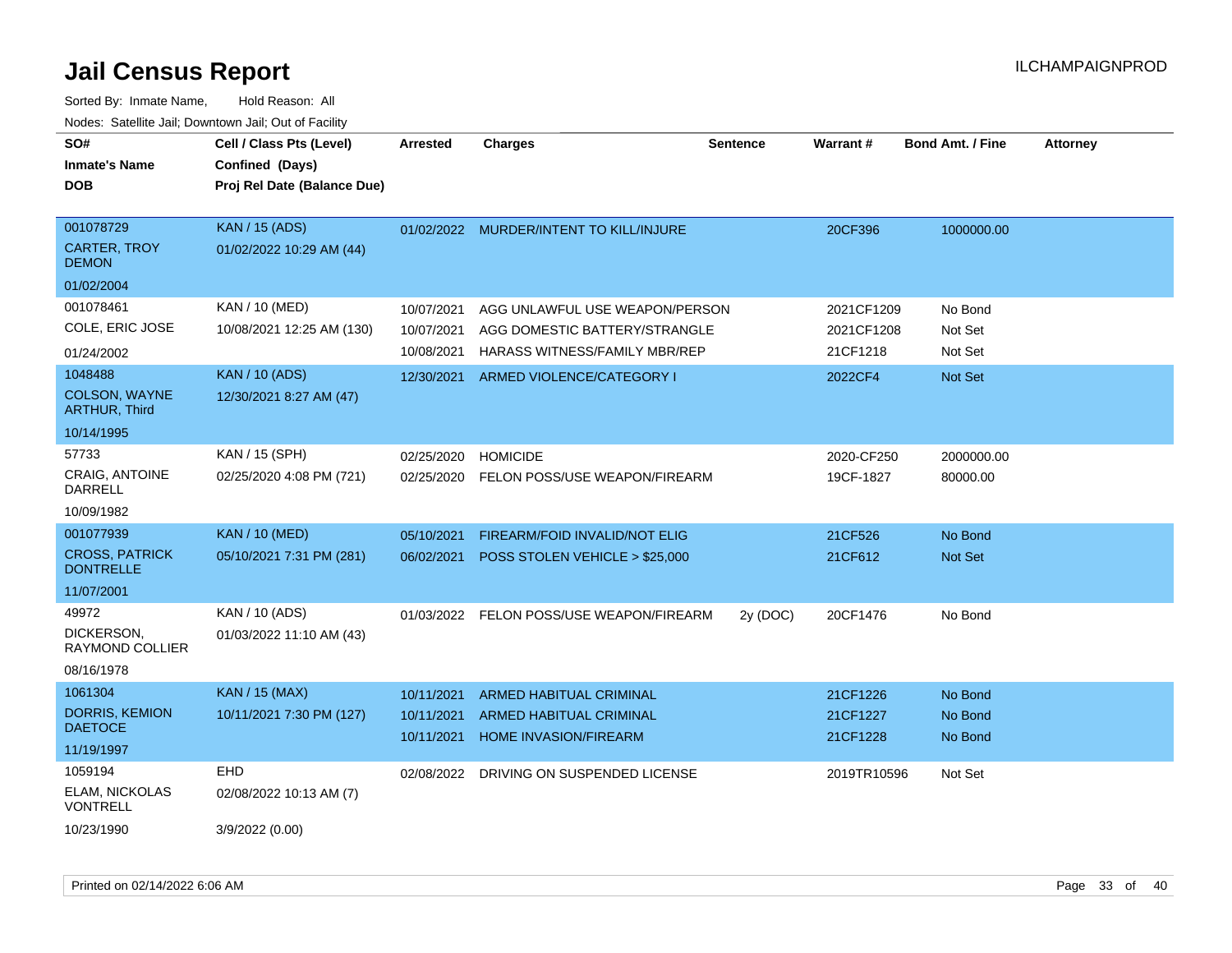| SO#<br><b>Inmate's Name</b><br><b>DOB</b>            | Cell / Class Pts (Level)<br>Confined (Days)<br>Proj Rel Date (Balance Due) | <b>Arrested</b> | <b>Charges</b>                            | <b>Sentence</b> | Warrant#   | <b>Bond Amt. / Fine</b> | <b>Attorney</b> |
|------------------------------------------------------|----------------------------------------------------------------------------|-----------------|-------------------------------------------|-----------------|------------|-------------------------|-----------------|
| 001078826<br>GALARZA-ROJAS.<br><b>DANIEL GARARDO</b> | <b>EHD</b><br>02/08/2022 9:33 AM (7)                                       |                 | 02/08/2022 DRIVING ON REVOKED LICENSE     |                 | 2021TR3294 | Not Set                 |                 |
| 07/09/1977                                           | 2/17/2022 (0.00)                                                           |                 |                                           |                 |            |                         |                 |
| 001077363                                            | KAN / 25 (SPH)                                                             | 10/30/2020      | <b>HOME INVASION/FIREARM</b>              | 10y (DOC)       | 20CF1202   | 500000.00               |                 |
| GARY, DAKOTA<br><b>TREVON</b>                        | 10/30/2020 10:41 AM (473)                                                  |                 |                                           |                 |            |                         |                 |
| 12/31/2001                                           |                                                                            |                 |                                           |                 |            |                         |                 |
| 1013012                                              | <b>KAN / 15 (MAX)</b>                                                      | 07/08/2021      | <b>FELON POSS/USE FIREARM PRIOR</b>       |                 | 21CF798    | Not Set                 |                 |
|                                                      | GARY, XAVIER LAMAR  07/08/2021 9:24 AM (222)                               | 07/08/2021      | ATTEMPT (FIRST DEGREE MURDER)             |                 | 2021CF790  | 1000000.00              |                 |
| 12/14/1991                                           |                                                                            | 07/08/2021      | FELON POSS/USE FIREARM PRIOR              |                 | 2020CF650  | 25000.00                |                 |
| 952666                                               | <b>EHD</b>                                                                 | 01/25/2022      | DRIVING ON REVOKED LICENSE                |                 | 2021TR175  | Not Set                 |                 |
| Junior                                               | GILL, MICHAEL LAMAR, 01/25/2022 10:05 AM (21)                              |                 |                                           |                 |            |                         |                 |
| 12/07/1986                                           | 3/10/2022 (0.00)                                                           |                 |                                           |                 |            |                         |                 |
| 1065946                                              | <b>KAN / 10 (MED)</b>                                                      | 09/04/2021      | AGG BATTERY/DISCHARGE FIREARM             |                 | 21CF1057   | 750000.00               |                 |
| <b>GODBOLT, DESMOND</b><br><b>DEVONTAE</b>           | 09/04/2021 1:17 AM (164)                                                   | 09/04/2021      | <b>RESIST/OBSTRUCTING A PEACE OFFICEF</b> |                 | 21CM407    | Not Set                 |                 |
| 11/15/1997                                           |                                                                            |                 |                                           |                 |            |                         |                 |
| 1070118                                              | KAN / 15 (MAX)                                                             | 08/31/2021      | AGGRAVATED DOMESTIC BATTERY               |                 | 21CF1049   | No Bond                 |                 |
| <b>GRAHAM, CORTEZ</b><br>LAMON                       | 08/31/2021 9:32 PM (168)                                                   | 09/02/2021      | PROBATION VIOLATION                       |                 | 21CF55     | Not Set                 |                 |
| 03/31/1976                                           |                                                                            |                 |                                           |                 |            |                         |                 |
| 1076506                                              | <b>KAN / 15 (MAX)</b>                                                      | 09/17/2021      | AGG UUW/PERSON/CM THREAT VIOL             |                 | 21CF1131   | Not Set                 |                 |
|                                                      | GRAY, JAMARH EMERE 09/17/2021 10:41 AM (151)                               | 09/20/2021      | <b>DOMESTIC BATTERY</b>                   |                 | 21CM430    | Not Set                 |                 |
| 06/21/2003                                           |                                                                            |                 |                                           |                 |            |                         |                 |
| 1045186                                              | KAN / 15 (MAX)                                                             | 08/16/2021      | ARMED VIOLENCE/CATEGORY I                 |                 | 21CF934    | 1000000.00              |                 |
| HOLBROOK, JOHNNIE                                    | 08/16/2021 11:07 AM (183)                                                  | 08/16/2021      | FELON POSS/USE WEAPON/FIREARM             |                 | 19CF968    | Not Set                 |                 |
| <b>MATHIS</b>                                        |                                                                            | 08/16/2021      | AGG FLEEING POLICE/21 MPH OVER            |                 | 21CF988    | Not Set                 |                 |
| 07/19/1996                                           |                                                                            | 08/16/2021      | FELON POSS/USE WEAPON/FIREARM             |                 | 21CF989    | Not Set                 |                 |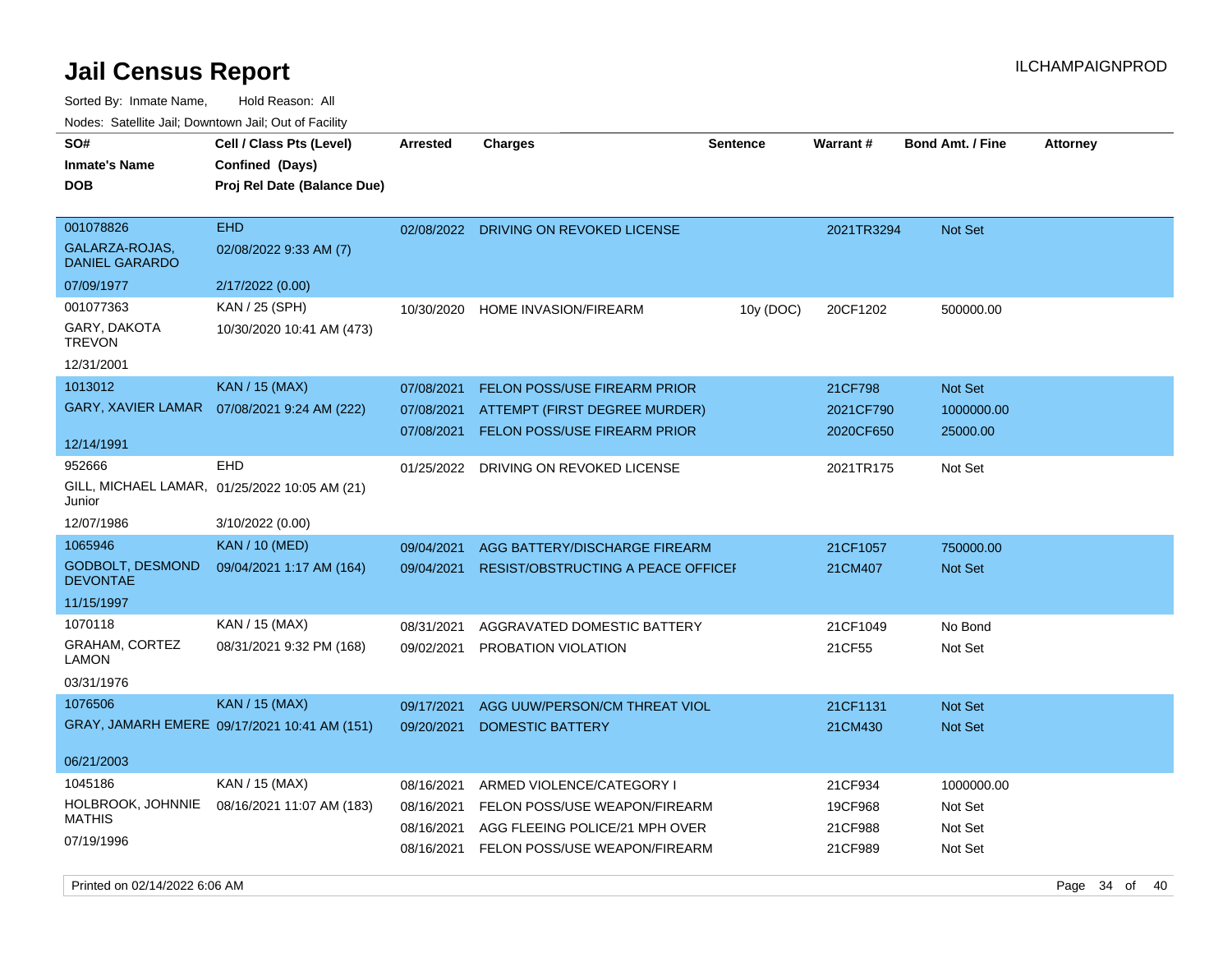| SO#<br><b>Inmate's Name</b><br><b>DOB</b> | Cell / Class Pts (Level)<br>Confined (Days)<br>Proj Rel Date (Balance Due) | <b>Arrested</b> | <b>Charges</b>                         | <b>Sentence</b> | Warrant#                | <b>Bond Amt. / Fine</b> | <b>Attorney</b> |
|-------------------------------------------|----------------------------------------------------------------------------|-----------------|----------------------------------------|-----------------|-------------------------|-------------------------|-----------------|
| 001078146                                 | <b>KAN / 15 (MAX)</b>                                                      | 07/09/2021      | AGG BATTERY/DISCHARGE FIREARM          |                 | 21CF795                 | 1000000.00              |                 |
| <b>HUNT, TEIGAN</b><br><b>JAZAIREO</b>    | 07/09/2021 12:41 PM (221)                                                  | 07/09/2021      | ARMED ROBBERY/ARMED W/FIREARM          |                 | 21CF806                 | Not Set                 |                 |
| 05/14/2003                                |                                                                            |                 |                                        |                 |                         |                         |                 |
| 989743                                    | KAN / 15 (ADS)                                                             | 04/13/2021      | AGG DISCHARGE FIREARM/VEH/SCH          |                 | 21CF400                 | Not Set                 |                 |
| JACKSON, STEVE<br>ALLEN                   | 04/13/2021 2:45 AM (308)                                                   | 04/13/2021      | AGGRAVATED DOMESTIC BATTERY            |                 | 21CF399                 | Not Set                 |                 |
| 06/04/1991                                |                                                                            |                 |                                        |                 |                         |                         |                 |
| 1076450                                   | <b>KAN / 15 (MAX)</b>                                                      | 06/25/2020      | AGG DISCHARGE OF A FIREARM             |                 | 6y/0m/0d (DOI 2020CF703 | Not Set                 |                 |
| <b>JONES, CARLOS</b><br><b>ANTONIO</b>    | 06/25/2020 2:13 PM (600)                                                   | 11/02/2020      | <b>HOME INVASION/FIREARM</b>           | 11y (DOC)       | 20CF1204                | No Bond                 |                 |
| 11/18/2001                                |                                                                            |                 |                                        |                 |                         |                         |                 |
| 001078401                                 | KAN / 10 (ADS)                                                             | 09/19/2021      | UNLAWFUL VEHICULAR INVASION            |                 | 21CF1134                | Not Set                 |                 |
| KNIGHT, ERIC                              | 09/19/2021 7:32 PM (149)                                                   | 09/19/2021      | HRSMT/THREATEN PERSON/KILL             |                 | 2021CF561               | 50000.00                |                 |
| 07/11/1991                                |                                                                            | 09/21/2021      | <b>BURGLARY</b>                        |                 | 21CF1139                | Not Set                 |                 |
| 1002591                                   | <b>EHD</b>                                                                 |                 | 01/11/2022 AGG DUI/LIC SUSP OR REVOKED |                 | 2020CF1399              | Not Set                 |                 |
| <b>KRAUS, MARY</b><br><b>KATHERINE</b>    | 01/11/2022 11:54 AM (35)                                                   |                 |                                        |                 |                         |                         |                 |
| 04/13/1959                                | 2/22/2022 (0.00)                                                           |                 |                                        |                 |                         |                         |                 |
| 1064445                                   | KAN / 15 (MAX)                                                             | 04/23/2021      | AGG DISCHARGE FIREARM/OCC VEH          |                 | 2021CF295               | 500000.00               |                 |
| LARUE, TERENCE                            | 04/23/2021 11:18 AM (298)                                                  | 04/23/2021      | POSSESS 15<100 GRAMS COCAINE           |                 | 19CF1052                | 10000.00                |                 |
| <b>TRAMEL</b>                             |                                                                            | 04/23/2021      | FELON POSS/USE FIREARM/PAROLE          |                 | 21CF899                 | Not Set                 |                 |
| 12/23/1998                                |                                                                            |                 |                                        |                 |                         |                         |                 |
| 001078237                                 | <b>KAN / 15 (ADS)</b>                                                      | 08/03/2021      | AGG DISCHARGE FIREARM/OCC VEH          |                 | 21CF928                 | No Bond                 |                 |
| <b>LAWS, TERON</b><br><b>RAMONTE</b>      | 08/03/2021 6:29 PM (196)                                                   |                 |                                        |                 |                         |                         |                 |
| 04/03/2001                                |                                                                            |                 |                                        |                 |                         |                         |                 |
| 001078470                                 | KAN / 15 (MAX)                                                             | 10/10/2021      | MURDER/INTENT TO KILL/INJURE           |                 | 21CF1221                | Not Set                 |                 |
| LEE, AMAHRION<br>JA'MERE                  | 10/10/2021 1:23 PM (128)                                                   |                 |                                        |                 |                         |                         |                 |
| 11/05/2002                                |                                                                            |                 |                                        |                 |                         |                         |                 |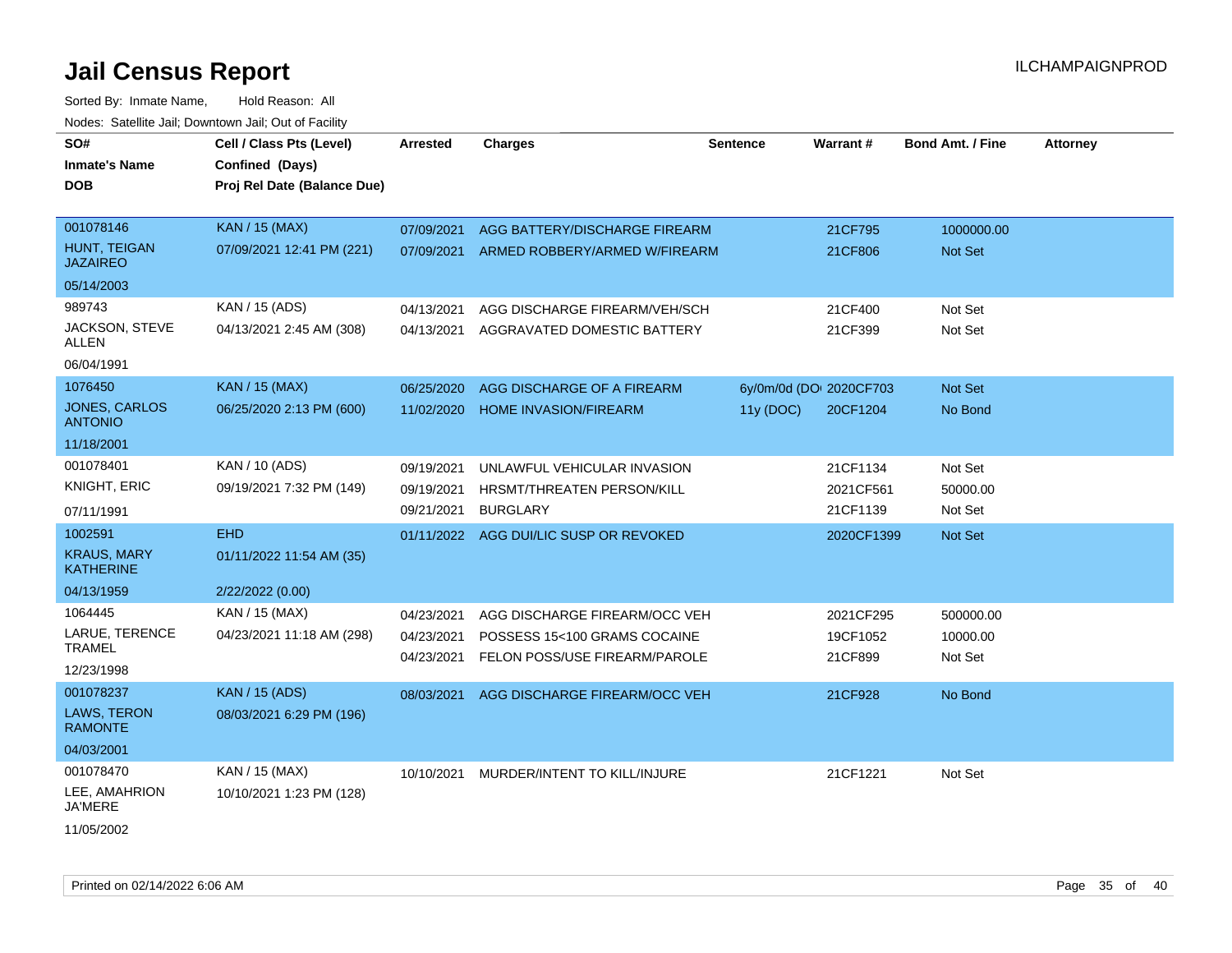Sorted By: Inmate Name, Hold Reason: All Nodes: Satellite Jail; Downtown Jail; Out of Facility

| SO#                                      | Cell / Class Pts (Level)    | <b>Arrested</b>      | <b>Charges</b>                      | <b>Sentence</b> | Warrant#    | <b>Bond Amt. / Fine</b> | <b>Attorney</b> |
|------------------------------------------|-----------------------------|----------------------|-------------------------------------|-----------------|-------------|-------------------------|-----------------|
| <b>Inmate's Name</b>                     | Confined (Days)             |                      |                                     |                 |             |                         |                 |
| <b>DOB</b>                               | Proj Rel Date (Balance Due) |                      |                                     |                 |             |                         |                 |
|                                          |                             |                      |                                     |                 |             |                         |                 |
| 56792                                    | <b>KAN / 10 (MED)</b>       | 02/02/2021           | ARMED HABITUAL CRIMINAL             |                 | 2021CF141   | 500000.00               |                 |
| LILLARD, LAWRENCE<br><b>TYRONE</b>       | 02/02/2021 2:11 PM (378)    | 02/22/2021           | DRIVING ON REVOKED LICENSE          |                 | 21TR426     | 5000.00                 |                 |
| 10/20/1982                               |                             |                      |                                     |                 |             |                         |                 |
| 40877                                    | <b>EHD</b>                  | 02/01/2022 AGG DUI/3 |                                     |                 | 2020CF986   | Not Set                 |                 |
| MABRY-HALL.<br>REBECCA SUE               | 02/01/2022 9:32 AM (14)     |                      |                                     |                 |             |                         |                 |
| 03/21/1971                               | 5/1/2022 (0.00)             |                      |                                     |                 |             |                         |                 |
| 001078575                                | <b>KAN / 10 (MED)</b>       | 11/09/2021           | <b>GUNRUNNING</b>                   |                 | 21CF1330    | 750000.00               |                 |
| <b>MCLAURIN, KEYON A</b>                 | 11/09/2021 12:41 PM (98)    |                      |                                     |                 |             |                         |                 |
| 11/19/2002                               |                             |                      |                                     |                 |             |                         |                 |
| 1011046                                  | KAN / 15 (ADS)              | 04/10/2021           | ATTEMPT (FIRST DEGREE MURDER)       |                 | 21CF392     | Not Set                 |                 |
| MILES, DARRION<br><b>ANTONIO KEVONTA</b> | 04/11/2021 12:46 AM (310)   |                      |                                     |                 |             |                         |                 |
| 03/18/1990                               |                             |                      |                                     |                 |             |                         |                 |
| 001077278                                | KAN / 15 (MAX)              | 10/06/2020           | <b>MURDER/INTENT TO KILL/INJURE</b> |                 | 2020CF146   | 2000000.00              |                 |
| MILLER, D'ANDRE                          | 10/06/2020 12:49 PM (497)   | 10/06/2020           | AGG FLEEING POLICE/21 MPH OVER      |                 | 2019CF1171  | 50000.00                |                 |
| 09/08/1986                               |                             |                      |                                     |                 |             |                         |                 |
| 001078712                                | KAN / 10 (MED)              | 12/23/2021           | AGG DISCH FIREARM/1ST AID PERS      |                 | 21CF1581    | Not Set                 |                 |
| MONTGOMERY,<br>RASHARD MYKI              | 12/23/2021 4:27 PM (54)     |                      |                                     |                 |             |                         |                 |
| 11/05/2001                               |                             |                      |                                     |                 |             |                         |                 |
| 1026477                                  | <b>KAN / 15 (ADS)</b>       | 09/21/2021           | AGG DISCHARGE FIREARM/OCC VEH       |                 | 21CF1138    | <b>Not Set</b>          |                 |
| NEWBILL, DEVONTRE<br><b>LAMONT</b>       | 09/21/2021 2:27 AM (147)    | 09/22/2021           | PROBATION VIOLATION                 |                 | 20CF577     | Not Set                 |                 |
| 11/22/1993                               |                             |                      |                                     |                 |             |                         |                 |
| 1072907                                  | <b>KAN</b>                  | 07/14/2021           | ATTEMPT (FIRST DEGREE MURDER)       |                 | 2021-CF-832 | 2000000.00              |                 |
| NIKOLAEV, YEVGENIY                       | 07/14/2021 10:10 PM (216)   | 07/14/2021           | CRIMINAL DAMAGE <\$500/SCHOOL       |                 | 2021CF840   | 5000.00                 |                 |
|                                          |                             |                      |                                     |                 |             |                         |                 |

10/06/1983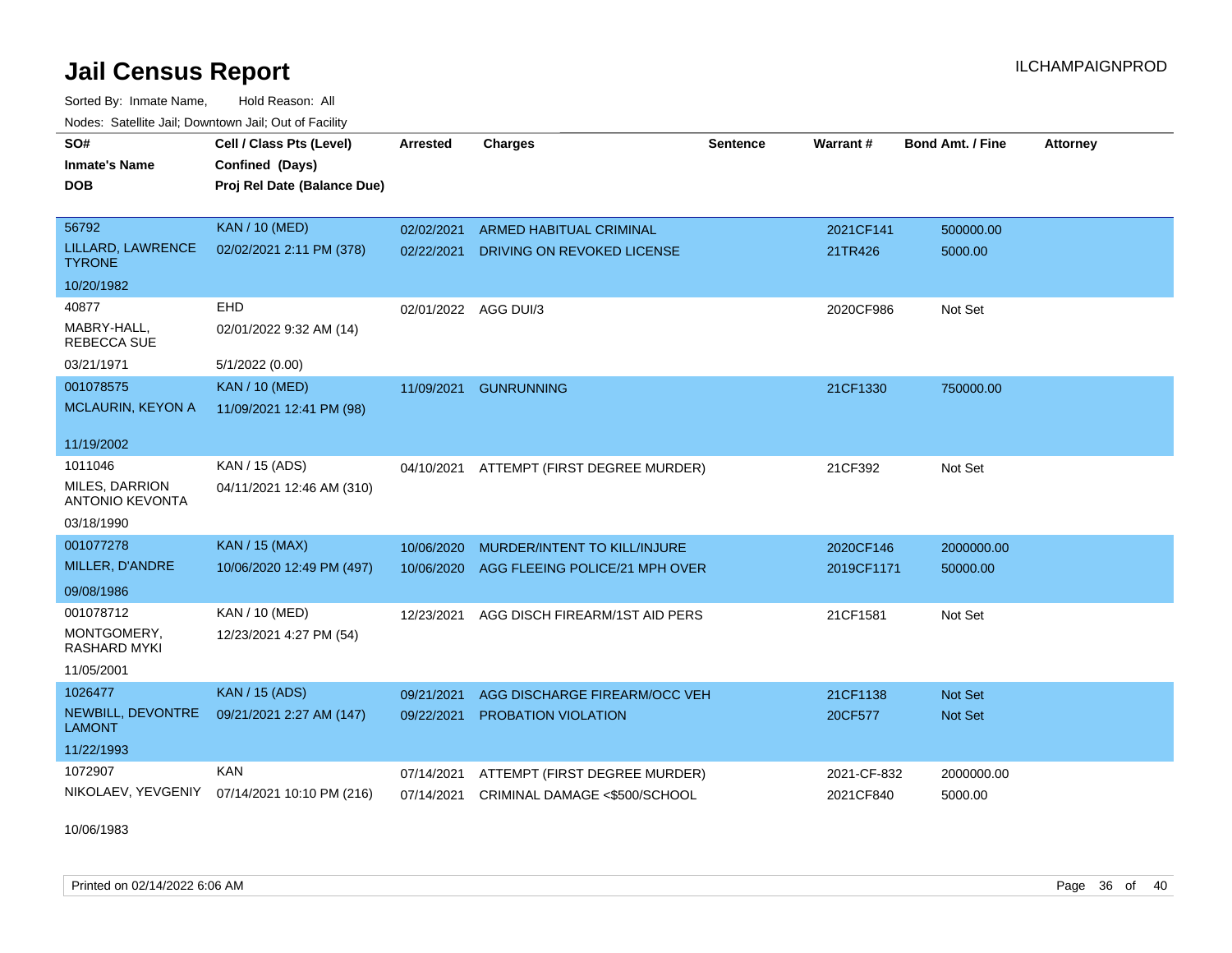| SO#                               | Cell / Class Pts (Level)                      | <b>Arrested</b> | <b>Charges</b>                 | <b>Sentence</b> | <b>Warrant#</b> | <b>Bond Amt. / Fine</b> | <b>Attorney</b> |
|-----------------------------------|-----------------------------------------------|-----------------|--------------------------------|-----------------|-----------------|-------------------------|-----------------|
| <b>Inmate's Name</b>              | Confined (Days)                               |                 |                                |                 |                 |                         |                 |
| <b>DOB</b>                        | Proj Rel Date (Balance Due)                   |                 |                                |                 |                 |                         |                 |
|                                   |                                               |                 |                                |                 |                 |                         |                 |
| 001078558                         | <b>KAN / 10 (MED)</b>                         | 11/03/2021      | UNLAWFUL USE OF A WEAPON       |                 | 21CF1352        | <b>Not Set</b>          |                 |
| PARRISH, DOMINIC<br><b>WALTER</b> | 11/03/2021 1:25 PM (104)                      |                 |                                |                 |                 |                         |                 |
| 08/23/2001                        |                                               |                 |                                |                 |                 |                         |                 |
| 001078063                         | KAN / 15 (MAX)                                | 06/15/2021      | AGG CRIM SEX ASSAULT/WEAPON    |                 | 2021CF678       | 1000000.00              |                 |
|                                   | PERRY, ROBERT Junior 06/15/2021 4:37 PM (245) | 06/15/2021      | <b>ROBBERY</b>                 |                 | 2021CF159       | 25000.00                |                 |
|                                   |                                               |                 |                                |                 |                 |                         |                 |
| 12/21/1990                        |                                               |                 |                                |                 |                 |                         |                 |
| 37559                             | <b>EHD</b>                                    | 01/12/2022      | DRIVING ON REVOKED LICENSE     |                 | 2021TR2685      | <b>Not Set</b>          |                 |
| PICKENS, DAVID<br><b>EUGENE</b>   | 01/12/2022 10:16 AM (34)                      |                 |                                |                 |                 |                         |                 |
| 02/01/1973                        | 3/12/2022 (0.00)                              |                 |                                |                 |                 |                         |                 |
| 001077591                         | KAN / 5 (ADS)                                 | 01/06/2022      | FIREARM/FOID INVALID/NOT ELIG  | 42m (DOC)       | 2021CF782       | No Bond                 |                 |
| PYE, TRESHAUN<br><b>CORTEZ</b>    | 01/06/2022 10:30 AM (40)                      |                 |                                |                 |                 |                         |                 |
| 05/01/2001                        |                                               |                 |                                |                 |                 |                         |                 |
| 001077614                         | <b>KAN / 15 (MAX)</b>                         | 01/17/2021      | ATTEMPT (FIRST DEGREE MURDER)  |                 | 21CF66          | Not Set                 |                 |
| <b>DEVON</b>                      | ROBINSON, DONTRELL 01/17/2021 3:08 PM (394)   |                 |                                |                 |                 |                         |                 |
| 09/22/2002                        |                                               |                 |                                |                 |                 |                         |                 |
| 1061216                           | KAN / 10 (MED)                                | 06/22/2021      | HOME INVASION/FIREARM          |                 | 21CF727         | Not Set                 |                 |
| RUNGE, ANDRE<br><b>MARSEAN</b>    | 06/22/2021 4:42 PM (238)                      |                 |                                |                 |                 |                         |                 |
| 12/05/1997                        |                                               |                 |                                |                 |                 |                         |                 |
| 650295                            | <b>PIA / 50 (MAX)</b>                         | 04/22/2020      | <b>CRIMINAL SEXUAL ASSAULT</b> |                 | 2020-CF407      | 750000.00               |                 |
| SANDAGE, JERALD                   | 04/22/2020 6:30 AM (664)                      | 04/22/2020      | <b>CRIMINAL SEXUAL ASSAULT</b> |                 | 2020-CF408      | 750000.00               |                 |
| <b>EUGENE</b>                     |                                               | 04/22/2020      | <b>CRIMINAL SEXUAL ABUSE</b>   |                 | 2020-CF409      | 750000.00               |                 |
| 06/07/1971                        |                                               | 04/22/2020      | <b>CRIMINAL SEXUAL ASSAULT</b> |                 | 2020-CF410      | 750000.00               |                 |
|                                   |                                               | 04/22/2020      | OFFICIAL MISCONDUCT            |                 | 2019-CF1811     | 25000.00                |                 |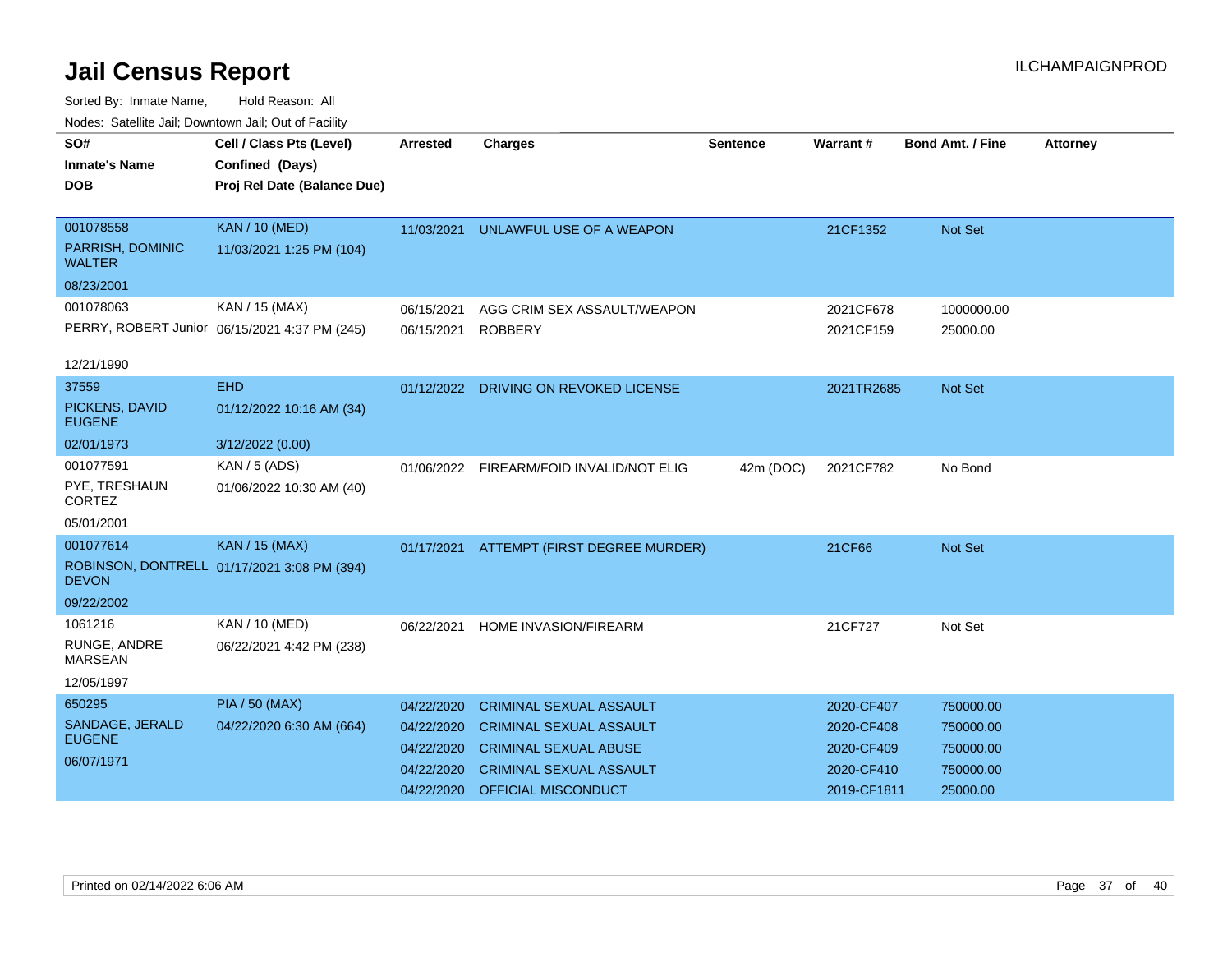| SO#                                     | Cell / Class Pts (Level)                      | <b>Arrested</b> | <b>Charges</b>                            | <b>Sentence</b> | Warrant#   | <b>Bond Amt. / Fine</b> | <b>Attorney</b> |
|-----------------------------------------|-----------------------------------------------|-----------------|-------------------------------------------|-----------------|------------|-------------------------|-----------------|
| <b>Inmate's Name</b>                    | Confined (Days)                               |                 |                                           |                 |            |                         |                 |
| <b>DOB</b>                              | Proj Rel Date (Balance Due)                   |                 |                                           |                 |            |                         |                 |
|                                         |                                               |                 |                                           |                 |            |                         |                 |
| 1062194                                 | <b>KAN / 15 (MAX)</b>                         | 02/27/2020      | MURDER/OTHER FORCIBLE FELONY              |                 | 20CF-247   | 1000000.00              |                 |
| <b>SIMMONS, MICHAEL</b><br><b>JAMAL</b> | 02/27/2020 1:11 PM (719)                      | 09/23/2020      | AGG BATTERY/DISCHARGE FIREARM             |                 | 20CF1061   | Not Set                 |                 |
| 11/03/1997                              |                                               |                 |                                           |                 |            |                         |                 |
| 19495                                   | EHD                                           | 01/26/2022      | DRIVING RVK/SUSP DUI/SSS 3RD              |                 | 2021CF740  | Not Set                 |                 |
| SIMPSON, BRADLEY<br><b>FARRELL</b>      | 01/26/2022 9:07 AM (20)                       |                 |                                           |                 |            |                         |                 |
| 05/16/1960                              | 2/24/2022 (0.00)                              |                 |                                           |                 |            |                         |                 |
| 001078115                               | KAN / 15 (MAX)                                | 07/01/2021      | ARMED VIOLENCE/CATEGORY I                 | 5y (DOC)        | 21CF772    | Not Set                 |                 |
| <b>SMITH, JAMES</b><br>NASHAUN, Junior  | 07/01/2021 2:44 PM (229)                      |                 |                                           |                 |            |                         |                 |
| 09/18/2000                              |                                               |                 |                                           |                 |            |                         |                 |
| 001077868                               | KAN / 15 (MAX)                                | 04/21/2021      | ARMED ROBBERY/ARMED W/FIREARM             |                 | 21CF445    | Not Set                 |                 |
| SPEARMENT,<br><b>KENTRELL</b>           | 04/21/2021 9:48 PM (300)                      |                 | 08/19/2021 FLEEING/ATTEMPT ELUDE OFFICER  |                 | 2021TR1053 | 1000.00                 |                 |
| 01/21/2002                              |                                               |                 |                                           |                 |            |                         |                 |
| 11979                                   | <b>EHD</b>                                    |                 | 01/11/2022 AGG FLEEING POLICE/21 MPH OVER |                 | 2021CF629  | Not Set                 |                 |
| STARK, JACK LYNN                        | 01/11/2022 10:13 AM (35)                      |                 |                                           |                 |            |                         |                 |
| 12/31/1955                              | 4/9/2022 (0.00)                               |                 |                                           |                 |            |                         |                 |
| 001077854                               | <b>EHD</b>                                    | 09/15/2021      | DRIVING RVK/SUSP DUI/SSS 4-9              |                 | 2021CF306  | Not Set                 |                 |
| STUKINS, DANNY RAY                      | 09/15/2021 10:17 AM (153)                     |                 |                                           |                 |            |                         |                 |
|                                         |                                               |                 |                                           |                 |            |                         |                 |
| 07/05/1985                              | 3/13/2022 (0.00)                              |                 |                                           |                 |            |                         |                 |
| 1046632                                 | <b>KAN / 15 (MAX)</b>                         | 09/14/2021      | ARMED VIOLENCE/CATEGORY II                |                 | 21CF912    | 750000.00               |                 |
|                                         | TATE, JAVON MARQUIS 09/14/2021 12:10 PM (154) |                 |                                           |                 |            |                         |                 |
| 08/10/1996                              |                                               |                 |                                           |                 |            |                         |                 |
| 1033031                                 | KAN / 15 (MAX)                                | 08/19/2020      | *AGG BATTERY W/FIREARM/PERSON             |                 | 2020-CF923 | 500000.00               |                 |
| TOMS, ANDREW<br><b>CHUCKY</b>           | 08/19/2020 5:59 PM (545)                      |                 |                                           |                 |            |                         |                 |
| 09/28/1978                              |                                               |                 |                                           |                 |            |                         |                 |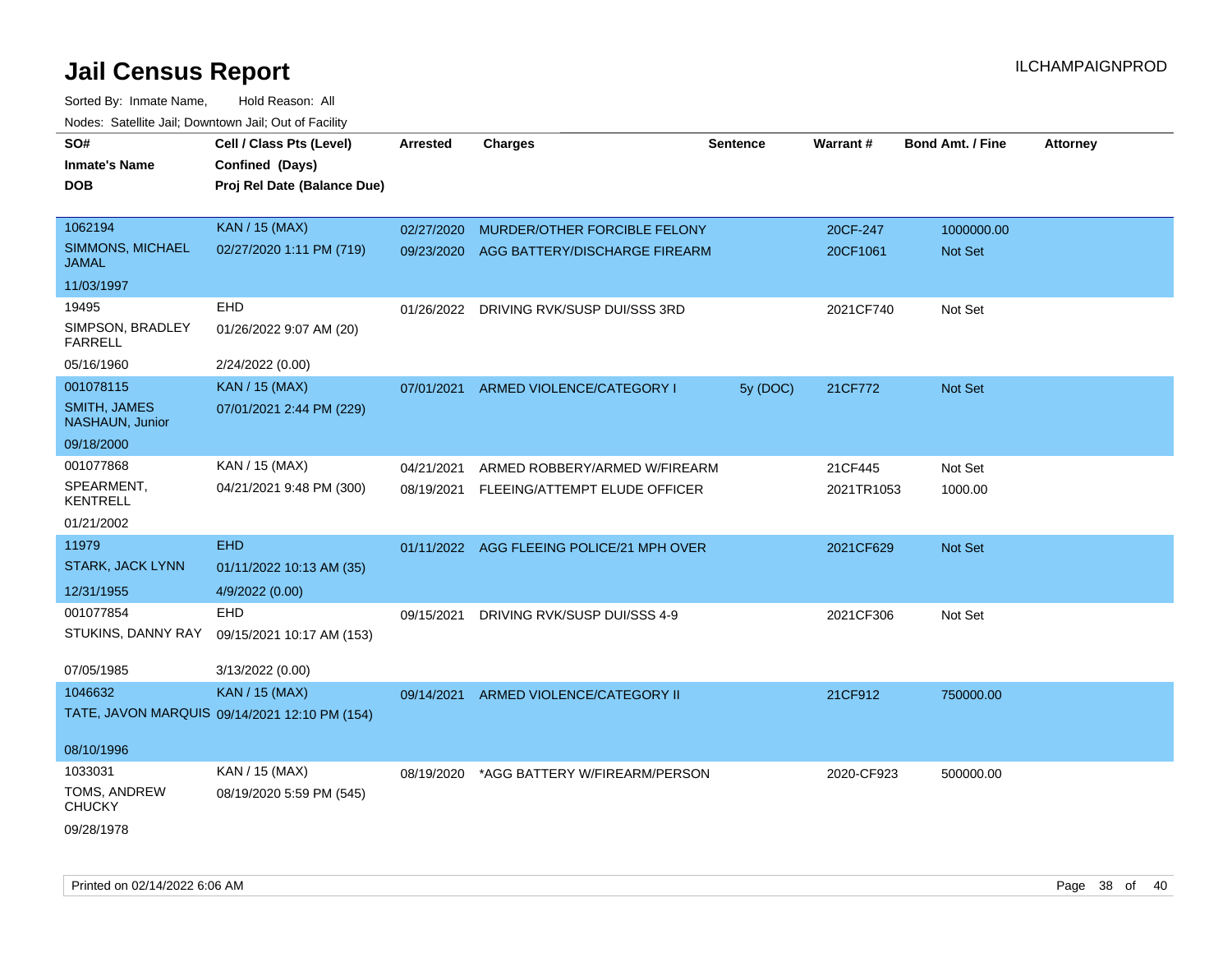| Noucs. Calcillity sail, Downtown sail, Out of Facility |                             |                 |                                       |                 |                        |                         |                 |
|--------------------------------------------------------|-----------------------------|-----------------|---------------------------------------|-----------------|------------------------|-------------------------|-----------------|
| SO#                                                    | Cell / Class Pts (Level)    | <b>Arrested</b> | <b>Charges</b>                        | <b>Sentence</b> | Warrant#               | <b>Bond Amt. / Fine</b> | <b>Attorney</b> |
| <b>Inmate's Name</b>                                   | Confined (Days)             |                 |                                       |                 |                        |                         |                 |
| <b>DOB</b>                                             | Proj Rel Date (Balance Due) |                 |                                       |                 |                        |                         |                 |
|                                                        |                             |                 |                                       |                 |                        |                         |                 |
| 27007                                                  | <b>KAN / 15 (MAX)</b>       | 09/19/2021      | DOMESTIC BATTERY/OTHER PRIOR          |                 | 2y/0m/0d (DOI 21CF1133 | No Bond                 |                 |
| <b>TUELL, ROBERT</b><br><b>STEPHEN</b>                 | 09/19/2021 9:51 AM (149)    |                 |                                       |                 |                        |                         |                 |
| 09/25/1967                                             |                             |                 |                                       |                 |                        |                         |                 |
| 001078263                                              | KAN / 10 (ADS)              | 08/11/2021      | AGG FLEEING POLICE/21 MPH OVER        | 15m (DOC)       |                        | 200000.00               |                 |
| <b>TURK, BRANDON</b><br>LARSHAWN                       | 08/11/2021 6:23 PM (188)    |                 |                                       |                 |                        |                         |                 |
| 10/18/1995                                             |                             |                 |                                       |                 |                        |                         |                 |
| 001078386                                              | <b>KAN / 10 (MED)</b>       | 09/14/2021      | POSSESSION OF STOLEN FIREARM          |                 | 2021CF1099             | 250000.00               |                 |
| <b>TURNER, AMARIO</b>                                  | 09/14/2021 11:42 PM (154)   |                 |                                       |                 |                        |                         |                 |
| 09/23/2002                                             |                             |                 |                                       |                 |                        |                         |                 |
| 1011886                                                | EHD                         |                 | 01/12/2022 AGG FLEEING/2+ CON DEVICES |                 | 2021CF378              | Not Set                 |                 |
| TURNER, SHAWNTAY<br><b>EUGENE</b>                      | 01/12/2022 9:25 AM (34)     |                 |                                       |                 |                        |                         |                 |
| 01/09/1992                                             | 3/11/2022 (0.00)            |                 |                                       |                 |                        |                         |                 |
| 1062558                                                | <b>KAN / 10 (MED)</b>       | 10/02/2021      | FELON POSS/USE WEAPON/FIREARM         |                 | 21CF1185               | <b>Not Set</b>          |                 |
| <b>WELLS, JIAMANTE</b><br><b>AMORE</b>                 | 10/02/2021 8:29 PM (136)    |                 |                                       |                 |                        |                         |                 |
| 09/02/1995                                             |                             |                 |                                       |                 |                        |                         |                 |
| 1002033                                                | KAN / 15 (MAX)              | 09/08/2021      | DRIVING ON SUSPENDED LICENSE          |                 | 2019-TR-11944          | 5000.00                 |                 |
| <b>WEST, ANTONIO</b>                                   | 09/08/2021 11:01 PM (160)   | 09/08/2021      | ARMED ROBBERY/ARMED W/FIREARM         |                 | 2020-CF-1406           | 500000.00               |                 |
| <b>DEONTA</b>                                          |                             | 09/08/2021      | AGG UNLAWFUL USE OF WEAPON/VEH        |                 | 2021-CF-AWOW           | Not Set                 |                 |
| 04/15/1992                                             |                             | 09/08/2021      | <b>OBSTRCT JUSTICE/LEAVE STATE</b>    |                 | 2021-CF-AWOW           | Not Set                 |                 |
|                                                        |                             | 09/08/2021      | ARMED VIOLENCE/CATEGORY I             |                 | 2021-CF-AWOW           | Not Set                 |                 |
| 1022068                                                | <b>KAN / 15 (ADS)</b>       | 10/10/2021      | FELON POSS/USE WEAPON/FIREARM         |                 | 21CF1212               | <b>Not Set</b>          |                 |
| <b>WILKINS, MICHAEL</b><br><b>CARL</b>                 | 10/10/2021 5:07 AM (128)    |                 |                                       |                 |                        |                         |                 |
| 07/10/1992                                             |                             |                 |                                       |                 |                        |                         |                 |